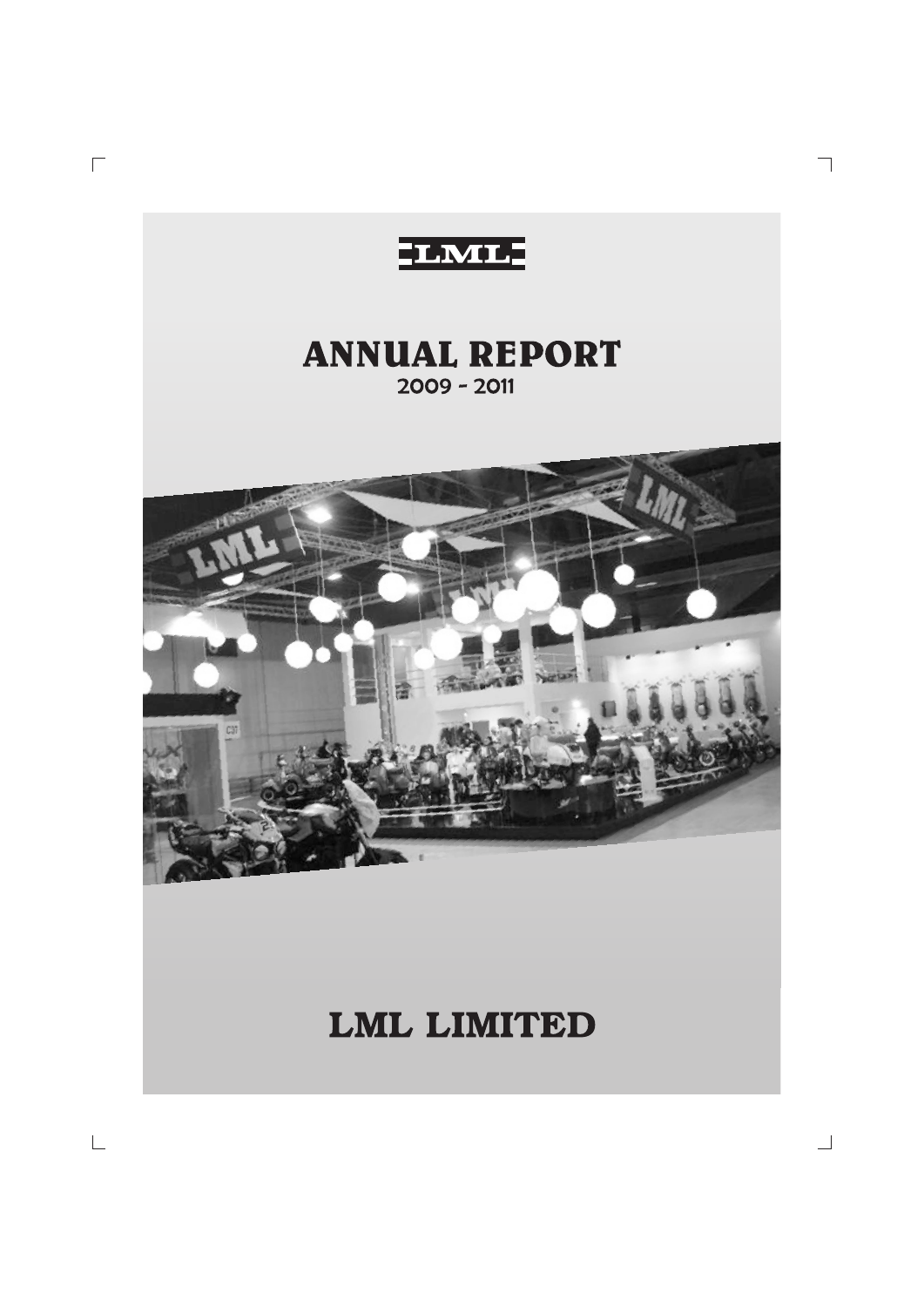# **LML LIMITED**

Registered Office : C-3, Panki Industrial Estate, Site-I, Kanpur-208022. (U.P.)

Dear Shareholders,

# **Sub : Green Initiative in Corporate Governance – LML Limited ("LML")**

This is to inform you that the Ministry of Corporate Affairs ("MCA"), Government of India has taken a "Green Initiative" in the Corporate Governance by permitting paperless compliances by companies (vide its Circular No. 17/2011 dated April 21, 2011 and Circular No.18/2011 dated April 29, 2011) and clarified that a company will be deemed to have complied with the provisions of Sections 53 and 219(1) of the Companies Act, 1956, in case documents like notice, annual report etc. are sent in electronic form to its Members, subject to compliance with the conditions stated therein.

Accordingly, LML proposes to send henceforth all communications / documents including the Notice calling the Annual General Meeting, Annual Reports etc. in electronic mode to those Members who have registered their e.mail address(es) with their Depository Participant ("DP") and made available to us by the Depository.

Please note that the said documents will be uploaded on the website of the Company viz. **www.lmlworld.com** for your ready reference.

We, therefore, invite all our shareholders to contribute to the cause by registering their e.mail address with the DP or inform their e.mail address at *green.initiative@lml.co.in* duly quoting your DP ID & Client ID/ Folio Number(s).

Please note that as a Member of the Company, you are always entitled to request and receive, free of cost, a copy of the Annual Report of the Company and other documents in accordance with the provisions of the Companies Act, 1956.

We look forward to your continued and encouraging support to this unique initiative by the MCA.

Thanking you and assuring you of our best attention at all times,

Yours faithfully,

**For LML Limited**

**K C Agarwal** *Executive Director (Comml.) & Company Secretary*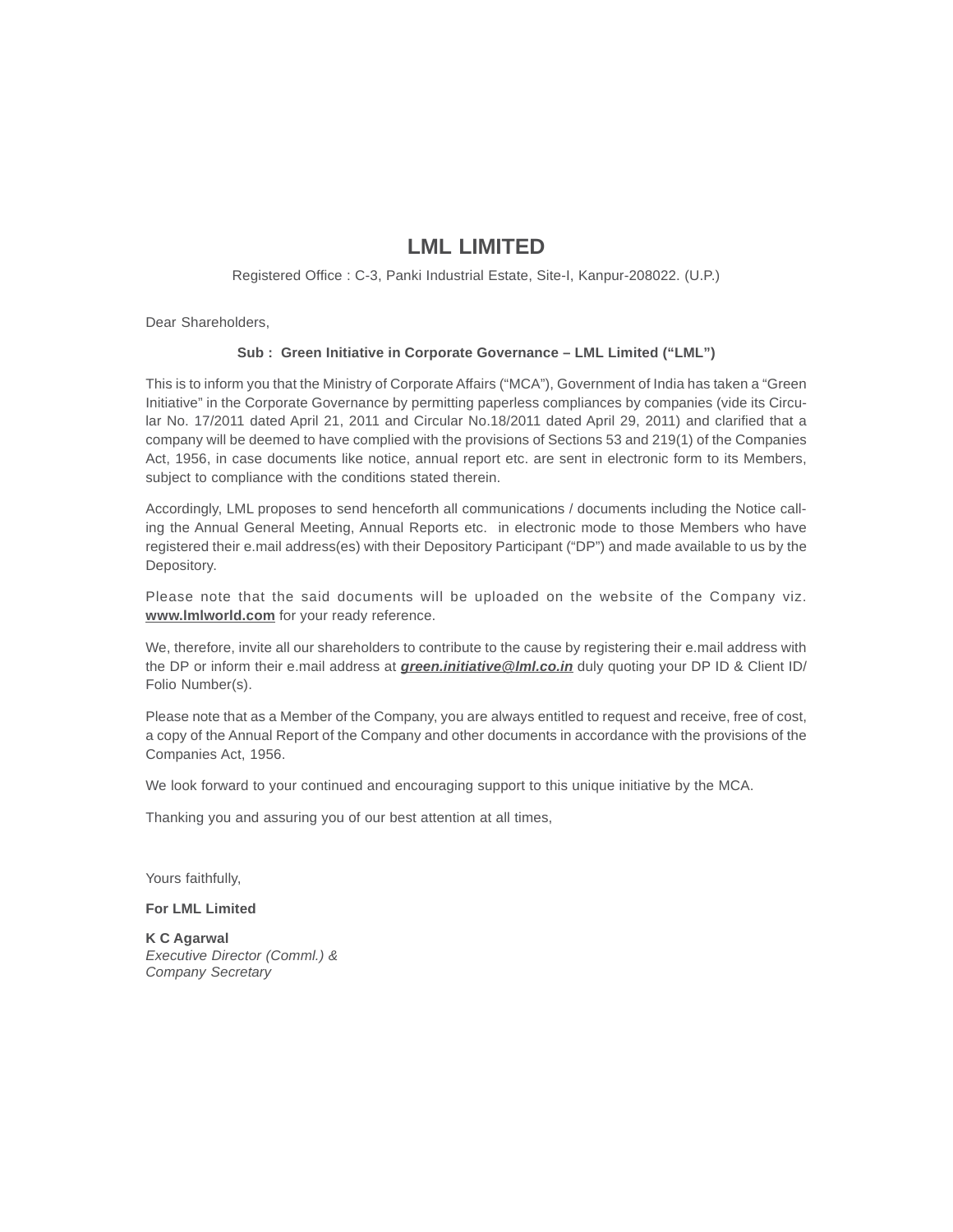# **LML**

# **BOARD OF DIRECTORS**

DEEPAK SINGHANIA, *Chairman & Managing Director* S K BHANDARI, *Nominee Director, IFCI* C P RAVINDRANATH, *Nominee Director, EXIM Bank* K K SHANGLOO, *Special Director, BIFR* SHIROMANI SHARMA, *Independent Director* S K AGGARWAL, *Independent Director* LALIT KUMAR SINGHANIA, *Whole-time Director* SANJEEV SHRIYA, *Whole-time Director* A K SINGHANIA, *Whole-time Director* R K SRIVASTAVA, *Whole-time Director*

# **EXECUTIVE DIRECTOR (COMMERCIAL) & COMPANY SECRETARY**

K C AGARWAL

# **AUDITORS**

KHANDELWAL JAIN & CO., *Chartered Accountants, Mumbai* PARIKH & JAIN, *Chartered Accountants, Kanpur*

# **COST AUDITORS**

J K KABRA & Co., *Cost Accountants, New Delhi*

# **BANKERS**

HDFC BANK J & K BANK DEUTSCHE BANK HSBC BANK ALLAHABAD BANK

# **REGISTERED OFFICE**

C-3, Panki Industrial Estate, Site - I, Kanpur- 208 022 (U.P.)

# **WORKS AND CORPORATE OFFICE**

Site Nos. II & III, C-10, Panki Industrial Estate, Kanpur – 208 022 (U.P.)

# **ADMINISTRATIVE OFFICE**

714, Raheja Chambers, Nariman Point, Mumbai

# **REGIONAL OFFICE**

Ground Floor, Plot No. 82, Sector 44, Gurgaon - 122 003 (Haryana)

# **CONTENTS**

|                                                             | Page No.(s) |
|-------------------------------------------------------------|-------------|
| Notice                                                      | $2 - 3$     |
| Corporate Governance &<br>Shareholder Information           | 4-9         |
| Directors' Report                                           | $10 - 13$   |
| Auditors' Report                                            | 14-17       |
| <b>Balance Sheet</b>                                        | 18          |
| <b>Profit and Loss Account</b>                              | 19          |
| Schedules forming part of the<br>Balance Sheet and Profit & |             |
| Loss Account                                                | 20-38       |
| <b>Balance Sheet Abstract</b>                               | 39          |
| <b>Cash Flow Statement</b>                                  | 40          |
| Proxy Form and Attendance Slip                              |             |
|                                                             |             |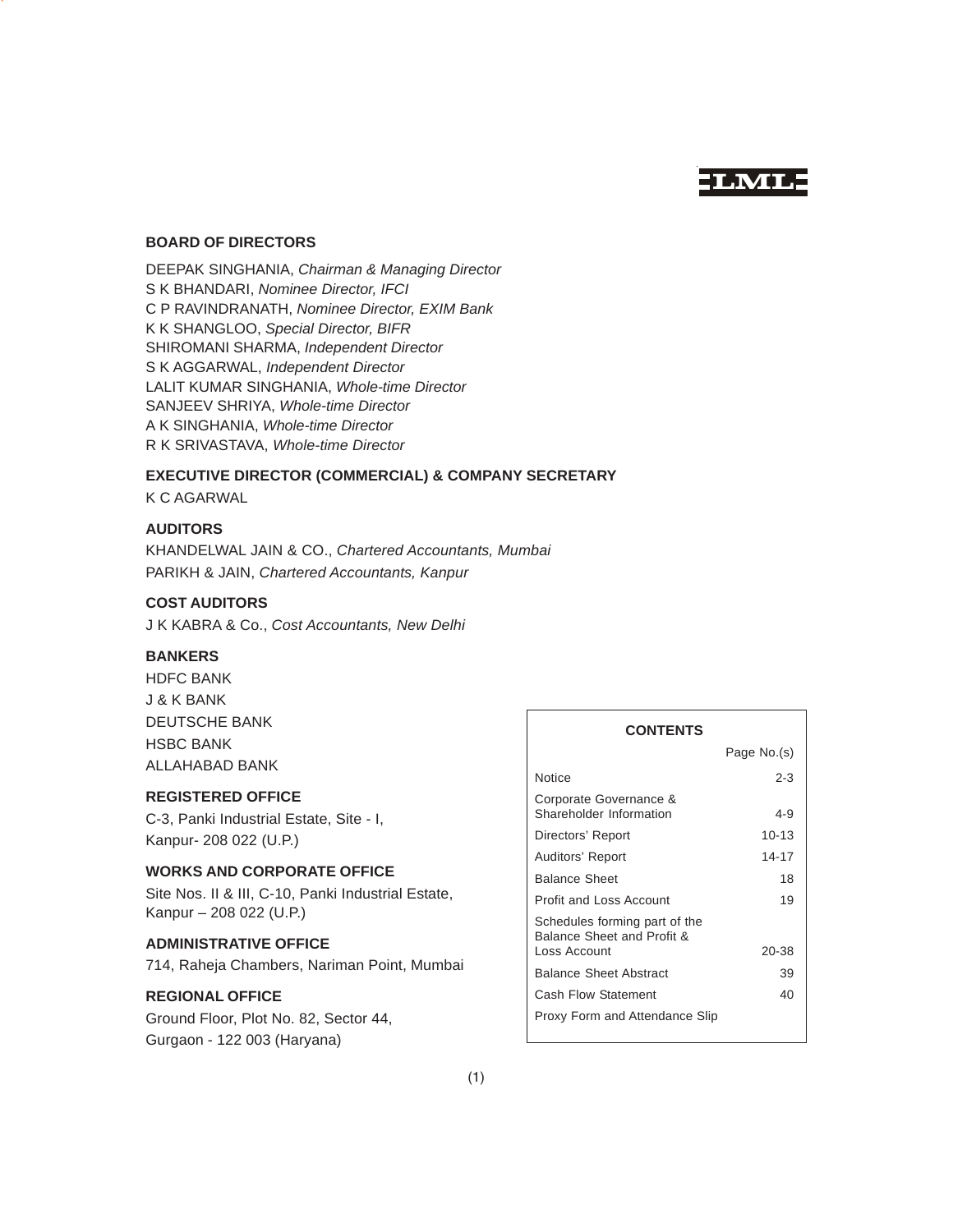# **NOTICE**

Notice is hereby given that Thirty Fifth Annual General Meeting of the Members of LML Limited will be held on Tuesday, the 20th September, 2011 at 11.00 AM at C-10, Panki Industrial Estate, Site-II & III, Kanpur- 208 022 (U.P.) to transact the following businesses:- **ORDINARY BUSINESS**

- 1. To receive, consider and adopt the audited Balance Sheet as at 31st March, 2011 and the Profit and Loss Account for the eighteen months ended on that date, together with the Reports of Directors and Auditors thereon.
- 2. To appoint a Director in place of Mr Satinder Kumar Aggarwal, who retires by rotation and being eligible, offers himself for re-appointment.
- 3. To appoint a Director in place of Mr Lalit Kumar Singhania, who retires by rotation and being eligible, offers himself for re-appointment.
- 4. To appoint Auditors and to fix their remuneration and, to consider, and, if thought fit, to pass with or without modification(s), the following resolution as an Ordinary Resolution :

"RESOLVED THAT pursuant to the provisions of Section 224 and all other applicable provisions, if any, of the Companies Act, 1956, the retiring Auditors, M/s Khandelwal Jain & Co., Chartered Accountants, (Firm Registration No. 105049W) of Mumbai and M/s. Parikh & Jain, Chartered Accountants, (Firm Registration No. 001105C) of Kanpur be and are hereby appointed as Auditors of the Company, to hold office from the conclusion of this Annual General Meeting until the conclusion of the next Annual General Meeting at a remuneration to be fixed by the Board of Directors and/or any Committee thereof."

### **SPECIAL BUSINESS**

5. To consider and, if thought fit, to pass, with or without modification(s), the following resolution as an Ordinary Resolution :

"RESOLVED THAT pursuant to the provisions of Section 198, 269, 309 and 311 read with Schedule XIII and all other applicable provisions of the Companies Act, 1956 (including any statutory modification or re-enactments thereof) and subject to such other approvals as may be required (if any), the consent of the Company be and is hereby accorded to the re-appointment of Mr. Ram Kumar Srivastava as a Whole-time Director of the Company liable to retire by rotation for a period of five years w.e.f 08.09.2011, on the remuneration and terms & conditions as set out below :

- (a) Basic Salary : Rs. 50,200.00 per month
- (b) Special Allowance : Rs. 4,875.00 per month
- (c) House Rent Allowance : Rs. 25,100.00 per month
- (d) Special Pay : Rs. 80,000.00 per month
- (e) Perquisites : He shall be entitled to the following perquisites:- (i) Book Allowance: He shall be entitled for Rs. 2500.00 per month.
	- (ii) Servant Salary : He shall be entitled for re-imbursement of Rs. 3000.00 per month.
	- (iii) Entertainment Expenses : He shall be entitled for Rs. 3000.00 per month.
	- (iv) Use of Company's Car, Telephone and Mobile : The Company will provide a car, telephone and Mobile phone. He will also be entitled for reimbursement of driver's salary, petrol and maintenance for running the

car as per Company's Policy. The provision of car for use in Company's business will not be considered as perquisites.

- (v) Medical Allowance : He shall be entitled for Medical Allowance of Rs. 6275.00 per month.
- (vi) P.F. Contribution : The Company shall contribute 12% of his Basic salary in his Provident Fund Account.
- (vii) House Maintenance Allowance : He shall be entitled for House Maintenance Allowance of Rs. 15,000.00 annually.
- (viii) Uniform Allowance : He shall be entitled for Uniform Allowance of Rs. 20,000.00 annually.
- (ix) Soft Furnishing Allowance : He shall be entitled for Soft Furnishing allowance of Rs. 27,800.00 annually.
- (x) Ex-Gratia : He shall be entitled for Ex-Gratia of Rs. 40,000.00 annually.
- (xi) LTA : He shall be entitled for Leave Travel Assistance for maximum of two months' basic salary.

"RESOLVED FURTHER THAT in addition to the aforesaid salary, he shall also be entitled to perquisites namely, Furniture and Furnishings, Water and Electricity, Security Guard(s), reimbursement of Hospitalization expenses for self and family, Club(s) membership, Gratuity, Encashment of Leave and any other perquisites as per policy and rules of the Company in force or as may be approved by the Board from time to time. The monetary value of such perquisites shall be determined as per Income Tax Rules wherever applicable, and, in the absence of any such rules, shall be valued at actual cost. The total value of remuneration including perquisites shall not exceed Rs. 2.0 (Two) lacs per month.

The aforesaid remuneration shall also be paid as minimum remuneration in the absence or inadequacy of profits in any financial year. "RESOLVED FURTHER THAT the services of Mr Ram Kumar Srivastava, Whole-time Director of the Company may be terminated at any time at the discretion of the Company, with the prior approval of Board of Directors after giving him three months' notice or equivalent payment of salary in lieu thereof."

"RESOLVED FURTHER THAT the Board be and is hereby authorized to take all such steps as may be necessary, proper or expedient to give effect to this resolution."

> By Order of the Board of Directors For LML Limited

### **K C AGARWAL**

Place : Gurgaon *Executive Director (Comml.) &* Dated : 27.05.2011

- **NOTE(S) :**
- **1.** *A member entitled to attend and vote at the meeting is entitled to appoint a PROXY to attend and, on a poll, to vote instead of himself/herself and such proxy need not be a member of the Company. A blank form of proxy is enclosed, which if intended to be used and the proxy in order to be effective should be duly stamped, completed and signed and must be deposited at the Registered Office of the Company not less than 48 hours before the scheduled time for holding the aforesaid meeting.*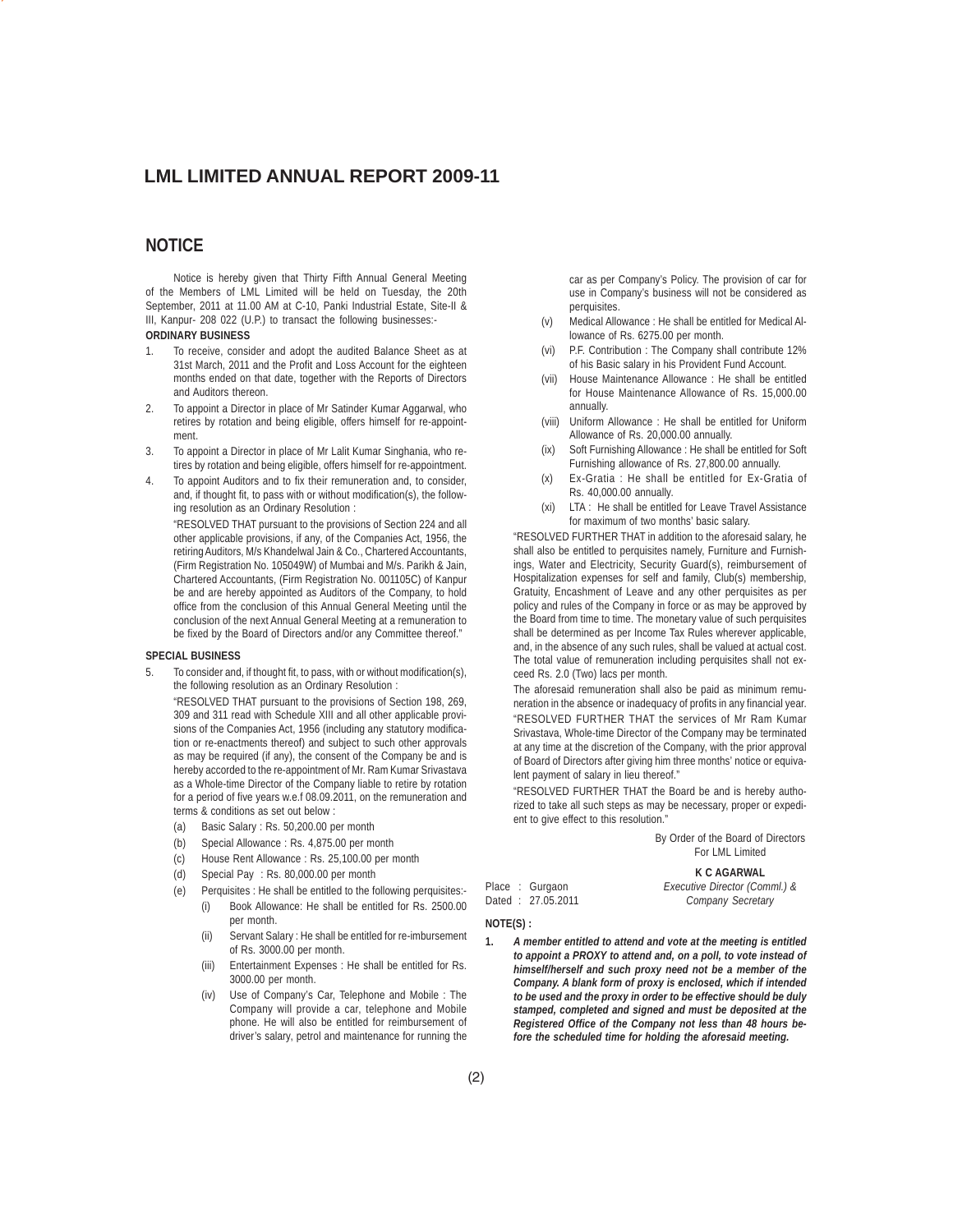

- 2. Information under Clause 49 of the Listing Agreement regarding appointment /re-appointment of Directors (Item No. 2, 3 & 5) and Explanatory Statement u/s 173(2) of the companies Act, 1956 (for Item No. 5) is appended herein below.
- 3. The Register of Members and the Share Transfer Books will remain closed from 13th September, 2011 to 20th September, 2011 (both days inclusive).
- 4. Company's shares are being compulsorily traded in Demat form w.e.f. 17th January, 2000. Members may send Dematerialization Request Form(s) (DRF) along with Share Certificate(s) through their Depository Participant(s) for demat of shares to LML Shares Registry, C-10, Panki Industrial Estate, Site-II, Kanpur – 208 022. (U.P.).
- 5. Members holding shares in physical form are requested to notify changes in their addresses, if any, to LML Shares Registry, quoting their folio number(s), while those holding in the electronic mode are requested to send the intimation for change of address(es) to their respective Depository Participant(s).
- 6. Members, who are holding Shares (in physical form) in identical order of names in more than one Folio(s), are requested to write to LML Shares Registry, enclosing their share certificates for consolidation in one folio.
- 7. Members seeking any information with regard to Annual Accounts are requested to write to the Company at least one week in advance so as to enable the Company to keep information ready at the time of Annual General Meeting.
- 8. Only individual members, who wish to nominate a person under section 109A of the Companies Act, 1956, may furnish us required details in the prescribed Form 2B, which is available on demand.
- Members / Proxies should bring the enclosed Attendance Slips duly filled in, for attending the meeting.
- 10. The Company has implemented the "Green Initiative" as per Circular Nos. 17/2011 dated April 21, 2011 and 18/2011 dated April 29, 2011 issued by the Ministry of Corporate Affairs (MCA) to enable electronic delivery of notices/documents and annual reports to shareholders. Henceforth, the e.mail addresses indicated in your respective Depository Participant (DP) accounts which will be periodically downloaded from NSDL/CDSL will be deemed to be your registered e.mail address for serving notices/documents including those covered under Section 219 of the Companies Act, 1956. The Notice of AGM and the copies of audited financial statements, Directors' Report, Auditors' Report etc. will also be displayed on the website **www.lmlworld.com** of the Company and the other requirements of the aforesaid MCA circular will be duly complied with. Members holding shares in electronic mode are, therefore, requested to ensure to keep their e.mail addresses updated with the Depository Participants. Members holding shares in physical mode are also requested to update their e.mail addresses by writing to the Company at Company's e.mail address at **green.initiative@lml.co.in** quoting their folio number(s).

# **INFORMATION UNDER CLAUSE 49 OF THE LISTING AGREEMENTS REGARDING RE-APPOINTMENT OF DIRECTORS AND EXPLANATORY STATEMENT PURSUANT TO SECTION 173(2) OF THE COMPANIES ACT, 1956.**

### **Item No. 2**

Mr. Satinder Kumar Aggarwal, age 78 years, is a professionally qualified Chartered Accountant and Cost Accountant, who is a Director of the Company since 16th May, 1989. Shri Aggarwal has vast experience in the areas of Finance, Accounts and general Corporate Management.

He is also Chairman of Audit Committee, Share Transfer and shareholders/ Investors Grievance Committee & Remuneration Committee and a member of Sub-Committee of Directors, and Financial Restructuring Committee of Directors of your Company.

He does not hold any Equity Shares of the Company.

None of the Directors of the Company except Mr. Satinder Kumar Aggarwal, is in any way, concerned or interested in passing of the said resolution. **Item No. 3**

Mr. Lalit Kumar Singhania, age 67 years is a Post Graduate. He has substantial executive experience, and has been actively involved in day to day affairs of the Company as President w.e.f. 18.07.1984, as Deputy Managing Director w.e.f. 27.09.1988 and as Whole-time Director w.e.f. 28.03.1995.

He is also a member of Share Transfer & Shareholders/Investors' Grievance Committee and Sub-committee of Directors of your Company.

He holds 140 (One Hundred Forty) Equity Shares of the Company.

None of the Directors of the Company except Mr. Lalit Kumar Singhania (himself), Mr. Deepak Singhania (his brother) & Mr. Anurag Kumar Singhania (his son) is in any way, concerned or interested in passing of the said resolution.

### **Item No. 5**

Mr. Ram Kumar Srivastava, M.A., LL.B., D.LL., age 72 years, has vast experience of about 48 years in various areas of business Management. He has widely travelled and has substantial exposure especially personnel, Industrial Relationship, Management & Human Resources Development. He is actively involved in day to day affairs of the company since 15.02.1984 and was appointed as Whole-time Director with effect from 08.09.2006. He is also Independent Director of VCCL Limited.

He does not hold any Equity Shares of the Company.

None of the Directors of the Company except Mr. Ram Kumar Srivastava, is in any way, concerned or interested in passing of the said resolution. The Board of Directors recommends the resolution, as set out for approval of the shareholders.

The proposed resolution as set out in item no. 5 and this explanatory statement may be treated as an abstract of the terms and conditions of reappointment & remunerations of Mr. Ram Kumar Srivastava, Whole-time Director of the company in terms of section 302 of the Companies Act, 1956.

> By Order of the Board of Directors For LML Limited

### **K C AGARWAL**

Place : Gurgaon *Executive Director (Comml.) &* Dated : 27.05.2011 *Company Secretary*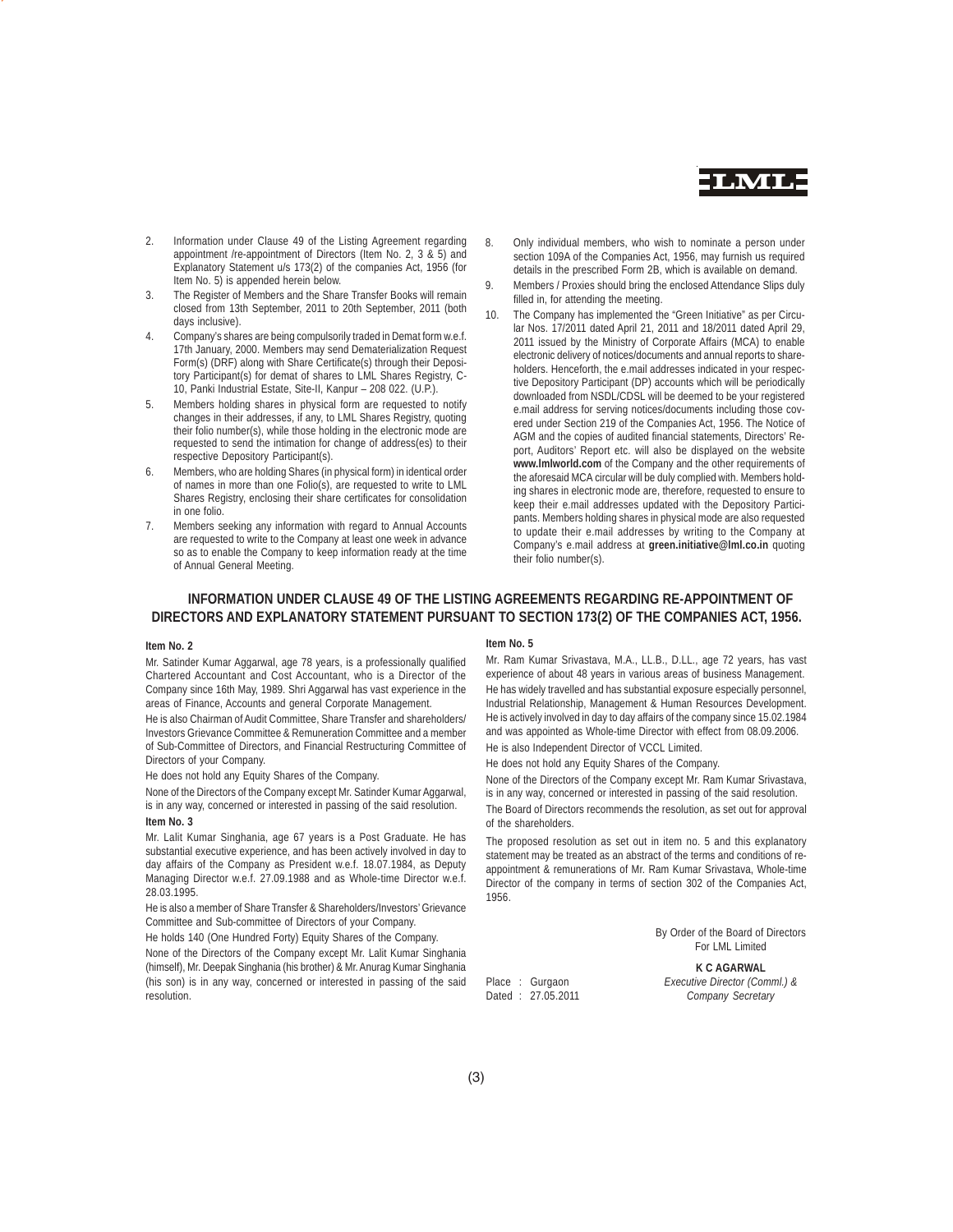# **CORPORATE GOVERNANCE**

### **I. COMPANY'S PHILOSOPHY ON CORPORATE GOVERNANCE** Good Corporate Governance is an integral part of the Company's Management and business philosophy. The Company is committed to sound corporate practices based on conscience, openness, fairness, professionalism and accountability in enhancing confidence of its various stakeholders thereby paving the way for its long term success. At LML, we are making continuous efforts to adopt the best practices in corporate governance and we believe that the practice we are putting into place for the Company shall go beyond adherence to regulatory framework .Our corporate structure, business and disclosure practices have been aligned to our Corporate Governance Philosophy. This section alongwith the section on 'Management Discussion & Analysis' and 'General Shareholders Information' constitute LML's compliance with Clause 49 of the Listing Agreement entered into by the Company with the Stock Exchanges.

# **II. BOARD OF DIRECTORS**

### **Composition of Board**

The Board of Directors along with its Committees provides

leadership and guidance to the Company's management and directs, supervises and controls the performance of the Company. The Board of Directors of the Company consists of Executive and Non-Executive Directors. As on 31st March, 2011, the Board of Directors comprised of 10 Directors, out of which 5 (50%) were non executive and independent directors. The composition of the Board is in consonance with Clause 49 of the Listing Agreement. Two Directors are nominees of Secured Lenders namely, IFCI and EXIM Bank and one Director is Special Director appointed by BIFR. The Chairman is an Executive & Promoter Director.

None of the Director on Company's Board is a member of more than 10 committees and or Chairman of more than 5 committees (Committees being, Audit Committee and Investors' Grievance Committee) across all the companies in which he is director.

Composition of the Board of Directors of the Company and their other Directorship(s) / Committee Membership(s) / Chairmanship(s) as on 31st March, 2011, number of meetings held during their tenure and attended by them etc. are given in Table-1.

|                                                   |      |                                                                    |                                                                                                                               | Table - T. Details about Company's Board of Directors |                            |                              |
|---------------------------------------------------|------|--------------------------------------------------------------------|-------------------------------------------------------------------------------------------------------------------------------|-------------------------------------------------------|----------------------------|------------------------------|
| <b>Name of Directors</b>                          |      | No. of Board Meeting<br>held during h/s/her<br>tenure and attended | Attendance<br>No. of Directorship(s) and Committee Membership(s)/<br>as last AGM<br>Chairmanship(s) of other public companies |                                                       |                            |                              |
|                                                   | Held | <b>Attended</b>                                                    |                                                                                                                               | Other<br>Directorship(s)                              | Committee<br>Membership(s) | Committee<br>Chairmanship(s) |
| <b>Executive Directors</b>                        |      |                                                                    |                                                                                                                               |                                                       |                            |                              |
| Mr Deepak Singhania (CMD)                         | 7    |                                                                    | Yes                                                                                                                           | -                                                     | -                          |                              |
| Mr Lalit Kumar Singhania                          | 7    | 5                                                                  | Yes                                                                                                                           |                                                       |                            |                              |
| Mr Sanjeev Shriya                                 |      | 3                                                                  | No.                                                                                                                           | 3                                                     |                            |                              |
| Mr A K Singhania                                  | 7    |                                                                    | N <sub>0</sub>                                                                                                                |                                                       |                            |                              |
| Mr R K Srivastava                                 | 7    | $\overline{2}$                                                     | Yes                                                                                                                           |                                                       |                            | $\overline{2}$               |
| Non-Executive and<br><b>Independent Directors</b> |      |                                                                    |                                                                                                                               |                                                       |                            |                              |
| Mr S K Aggarwal                                   | 7    | 7                                                                  | Yes                                                                                                                           |                                                       |                            |                              |
| Mr Shiromani Sharma                               | 7    | 5                                                                  | Yes                                                                                                                           | $\overline{2}$                                        |                            | 2                            |
| Mrs Sangeeta Sharma<br>[Nominee-Exim Bank]        | 7    | 6                                                                  | No                                                                                                                            | 2                                                     |                            |                              |
| Mr K K Shangloo<br>[Special Director-BIFR]        | 7    | 6                                                                  | Yes                                                                                                                           |                                                       |                            |                              |
| Mr S K Bhandari<br>[Nominee-IFCI]                 | 7    | 7                                                                  | N <sub>0</sub>                                                                                                                |                                                       |                            |                              |

# **Table - 1 : Details about Company's Board of Directors**

### **Board/Shareholders' Meetings**

During the financial year under review, seven Board Meetings were held on 6th November, 2009, 30th December, 2009, 30th January, 2010, 15th May, 2010, 14th August, 2010, 9th November, 2010 and 31st January, 2011. The maximum timegap between any two consecutive meetings did not exceed 4 months. The last Annual General Meeting (AGM) was held on 25th March, 2010.

### **Board Procedure**

As per Corporate Policy, statutory and material information is placed before the Board with a view to enable it to discharge efficiently its responsibilities in formulating the strategies and policies for the growth of the Company. The Agenda and other relevant papers are circulated prior to the scheduled dates of the meetings. The day-to-day affairs of the Company are managed by the Chairman & Managing Director and four Whole-time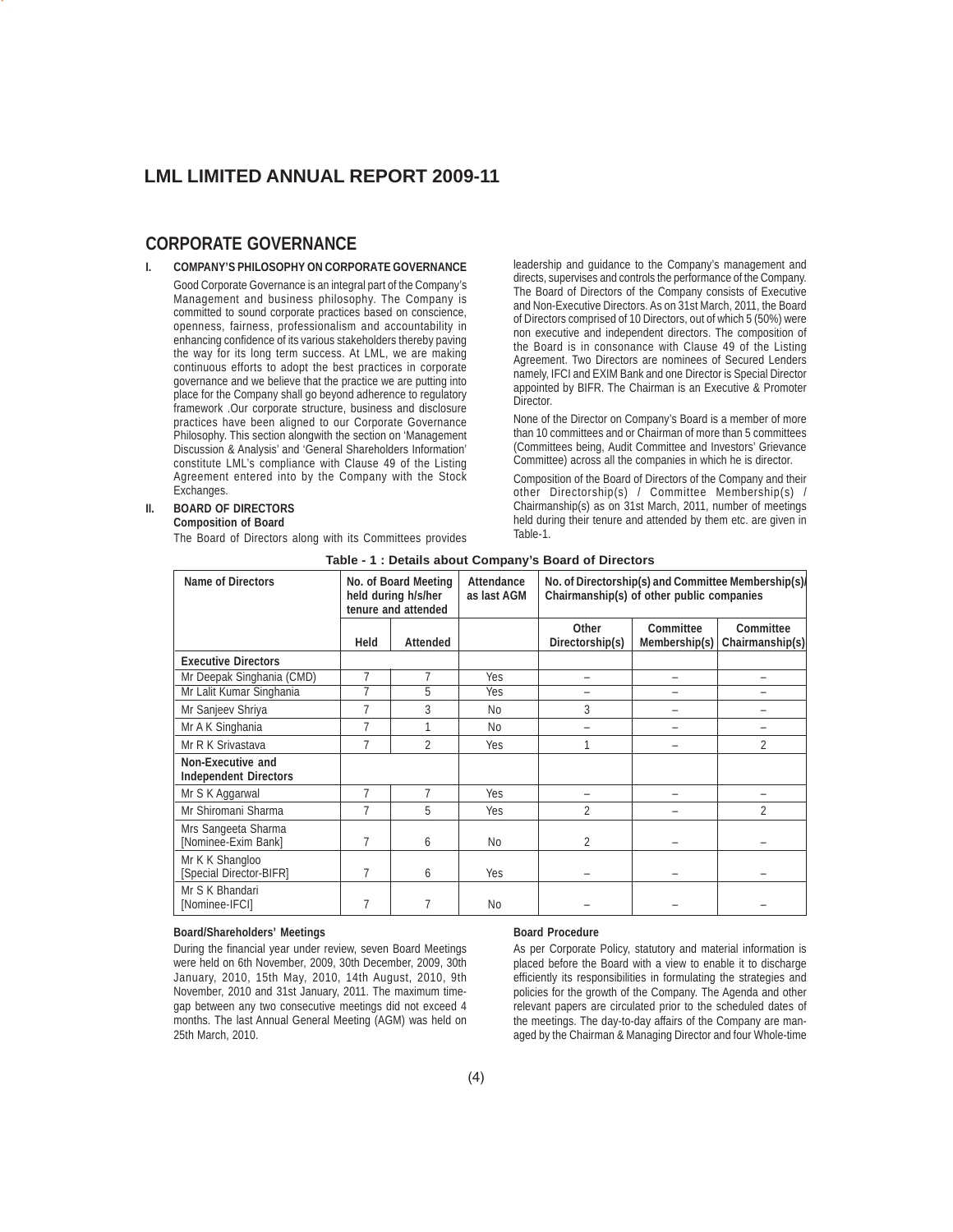

Directors subject to the supervision and control of the Board of Directors. Opinions and advice of the Independent Directors are considered valuable guidance. For specific matters, the various Committees of the Directors deliberate in detail, analyze situations, information and firm up views & advise the Board on decision making & follow up actions as may be considered appropriate.

### **Code of Conduct**

We at LML Limited have laid down a Code of Conduct for all Board Members and senior management of the Company. The Code of Conduct is available on the website of the Company i.e. www.lmlworld.com. The code has been circulated to all the members of the Board and senior management and they have affirmed compliance with the Code of Conduct. A declaration signed by the Chairman & Managing Director to this effect is attached to the Annual Report.

# **III. COMMITTEES OF THE BOARD OF DIRECTORS**

## **• Audit Committee**

Composition of the Audit Committee meets the criteria as prescribed by law. The Committee comprises of four Directors, majority being Non-Executive & Independent and are 'financially literate' as required by Clause 49 of the Listing Agreement. Moreover, the Audit Committee has members who have accounting or related financial management expertise. It met seven times during the period 2009-11 on 6th November 2009, 30th December 2009, 30th January 2010, 15th May 2010, 14th August 2010, 9th November 2010 and 31st January 2011. The attendance of the Audit Committee Members was as under:-

| <b>Name</b>         | Category | No. of Meetings<br>Attended |
|---------------------|----------|-----------------------------|
| Mr S K Aggarwal     | Chairman |                             |
| Mr Shiromani Sharma | Member   |                             |
| Mr S K Bhandari     | Member   |                             |
| Mr Deepak Singhania | Member   |                             |

Mr. K C Aggarwal, Executive Director (Comml.) & Company Secretary acts as Secretary to the Audit committee. Head of the Internal Audit and Accounts Department, Statutory Auditors/Cost Auditors/Internal Auditors attended the meetings of Audit Committee

The Audit Committee deals with the various aspects of financial statements including quarterly, half yearly and annual results, adequacy of internal controls & internal audit functions, various audit reports, significant decisions affecting the financial statements, compliance with accounting standards and Company's financial & risk management policies. It reports to the Board of Directors about its findings & recommendations pertaining to above matters. Board accepted all the recommendations of the Audit Committee.

## **• Share Transfer & Shareholders/ Investors' Grievance Committee**

The Share Transfer & Shareholders / Investors' Grievance Committee of the Company looks into the matters like transfer / transmission, issuance of duplicate shares, non-receipt of declared dividend etc. and investigate the investors' complaints and take necessary steps for redressal thereof.

Share Transfer & Shareholders/Investors' Grievance Committee, consisting of following Directors, met seven times on 6th November 2009, 30th December 2009, 30th January 2010, 15th May 2010, 14th August 2010, 9th November 2010 and 31st January 2011. The attendance of the Members of Share Transfer & Shareholders/Investors' Grievance Committee was as under :-

| Name                     | Category | No. of Meetings<br><b>Attended</b> |
|--------------------------|----------|------------------------------------|
| Mr S K Aggarwal          | Chairman |                                    |
| Mr Lalit Kumar Singhania | Member   |                                    |
| Mr Shiromani Sharma      | Member   |                                    |
| Mr Deepak Singhania      | Member   |                                    |

Mr K C Agarwal, Executive Director (Commercial) & Company Secretary is also Compliance Officer of the Company.

### **• Financial Restructuring Committee of Directors**

The Company has constituted a Financial Restructuring Committee of Directors on 27.01.2005 to facilitate documentation and other work related to Financial Restructuring of the Company. The Financial Restructuring Committee of Directors comprises of following Directors :-

| Name                | Category |
|---------------------|----------|
| Mr S K Aggarwal     | Member   |
| Mr Shiromani Sharma | Member   |
| Mr Deepak Singhania | Member   |
| Mr Sanjeev Shriya   | Member   |
| Mr A K Singhania    | Member   |

The Committee did not meet during the financial year 2009-11. **• Remuneration Committee**

Remuneration Committee of the Board of Directors recommends/ reviews the remuneration package of Managing Director & Whole-time Directors. The Remuneration Committee comprises of three Directors, all being Independent Director. It met once during the period 2009-11 i.e. on 30th December, 2009. The attendance of the Remuneration Committee Member was as under:—

| <b>Name</b>         | Category | No. of Meetings<br>attended |
|---------------------|----------|-----------------------------|
| Mr S K Aggarwal     | Chairman |                             |
| Mr Shiromani Sharma | Member   |                             |
| Mr S K Bhandari     | Member   |                             |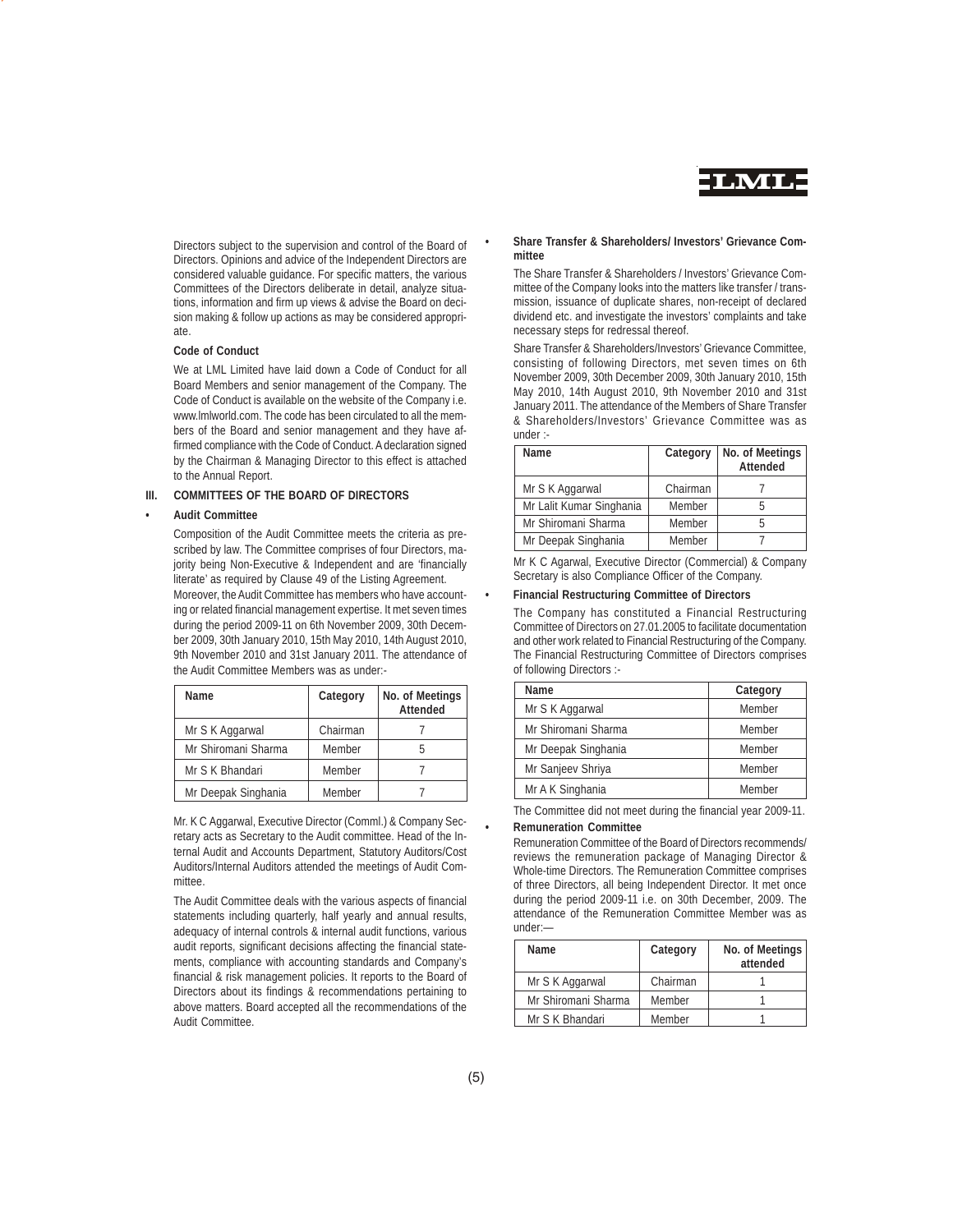# **• Sub-Committee of Directors**

The Company has a Sub-Committee of Directors of the Board for taking on record the un-audited financial results of the Company and to do all other acts, deeds and things in terms of clause 41 of the Listing Agreement in the situation, where Board Meeting is not held for the purpose. The Sub-Committee of Directors comprises of following Directors :-

| Name                     | Category |
|--------------------------|----------|
| Mr S K Aggarwal          | Member   |
| Mr Lalit Kumar Singhania | Member   |
| Mr Sanjeev Shriya        | Member   |
| Mr Deepak Singhania      | Member   |

Since the un-audited financial results were considered by the Board of Directors in their meetings, the sub-Committee did not meet during the financial year 2009-11.

# **Directors' Remuneration**

The details of remuneration paid/payable to the Directors during the year were as under :

| Name                     | Gross<br>Remun-<br>eration | Sitting<br>Fee           | Total     |
|--------------------------|----------------------------|--------------------------|-----------|
|                          | (Rs.)                      | (Rs.)                    | (Rs.)     |
| Mr K K Shangloo          |                            | 6,000                    | 6,000     |
| Mr. S K Bhandari         |                            | 15,000                   | 15,000    |
| Ms Sangeeta Sharma       |                            | 6,000                    | 6,000     |
| Mr S K Aggarwal          |                            | 22,000                   | 22,000    |
| Mr Shiromani Sharma      |                            | 16,000                   | 16,000    |
| Mr Lalit Kumar Singhania | 4,87,894                   |                          | 4,87,894  |
| Mr Sanjeev Shriya *      | 29,19,085                  |                          | 29,19,085 |
| Mr Deepak Singhania      | 34,61,505                  | $\overline{\phantom{0}}$ | 34,61,505 |
| Mr. A.K. Singhania       | 16,00,064                  | $\overline{\phantom{0}}$ | 16,00,064 |
| Mr. R.K. Srivastava      | 15,90,101                  |                          | 15,90,101 |

Includes Rs. 5,03,219 for the period 16.07.2009 to 30.09.2009.

- \*\* A loan was given to Shri R K Srivastava as an executive of the Company, who was later appointed as a Whole-time Director of the Company w.e.f. 08.09.2006.
- Gross remuneration includes salary, perquisites & Income Tax on perquisites paid / payable by the Company.
- The Company has a policy of not advancing any loan to Directors. The Company does not have any stock option scheme.
- Managing Director & Whole-time Directors have been appointed for a period of five years. As per service rules of the Company, either party is entitled to terminate the appointment by giving not less than three months' notice in writing to the other party. There is no severance fee.

# **• Complaints by shareholders & their redressal during the year is as under :-**

| <b>Nature of Complaints</b>          | Received | <b>Resolved</b> |
|--------------------------------------|----------|-----------------|
| Non-receipt of Dividend &            |          |                 |
| <b>Annual Report</b>                 |          |                 |
| Delay in Transfer of Shares /        |          |                 |
| Non-receipt of shares after Transfer |          |                 |
| Change of Address                    |          |                 |
| Debenture Interest/ Redemption       |          |                 |
| Others                               | C        |                 |
| Total                                |          |                 |

# **IV. OTHER DISCLOSURES**

# **• Details of last three Annual General Meeting(s)**

| Year                                                                                                 | Venue                                                                         | Date | <b>Time</b>       |      | Any Special<br><b>Resolution</b> |  |
|------------------------------------------------------------------------------------------------------|-------------------------------------------------------------------------------|------|-------------------|------|----------------------------------|--|
| 2009                                                                                                 | At LML Limited, C-10,<br>Panki Indl. Estate,<br>Site II-III,<br>Kanpur-208022 |      | 25.03.10 11.00 AM |      | Nο                               |  |
| 2008                                                                                                 | At LML Limited, C-10,<br>Panki Indl. Estate,<br>Site II-III.<br>Kanpur-208022 |      | 21.03.09 11.00 AM |      | Nο                               |  |
| 2007                                                                                                 | At LML Limited, C-10,<br>Panki Indl. Estate.<br>Site II-III,<br>Kanpur-208022 |      | 28.03.08 10.00 AM | Nο   |                                  |  |
| Whether any special resolution was put through<br>Postal Ballot last year, details of voting pattern |                                                                               |      |                   | No   |                                  |  |
| Person who conducted the Postal Ballot exercise                                                      |                                                                               |      |                   | N.A. |                                  |  |
| Are votes proposed to be conducted through<br>Postal Ballot this year                                |                                                                               |      | N <sub>0</sub>    |      |                                  |  |
| Procedure for Postal Ballot                                                                          |                                                                               |      |                   | N.A. |                                  |  |

# **Disclosures**

- None of the transactions with any of the related party are in conflict with the interest of the Company. Transactions with related parties have been disclosed in Note No. 18 of Schedule 14 to the Notes on Accounts in the Annual Report.
- There is no non-compliance of any provision of law by the Company nor any penalty / stricture imposed on the Company by Stock Exchange(s), SEBI or any other authority, on any matter related to capital markets, during the last three years.
- The Company has complied with all the mandatory requirements of the Corporate Governance, except Risk assessment and minimization procedures which are being formulated.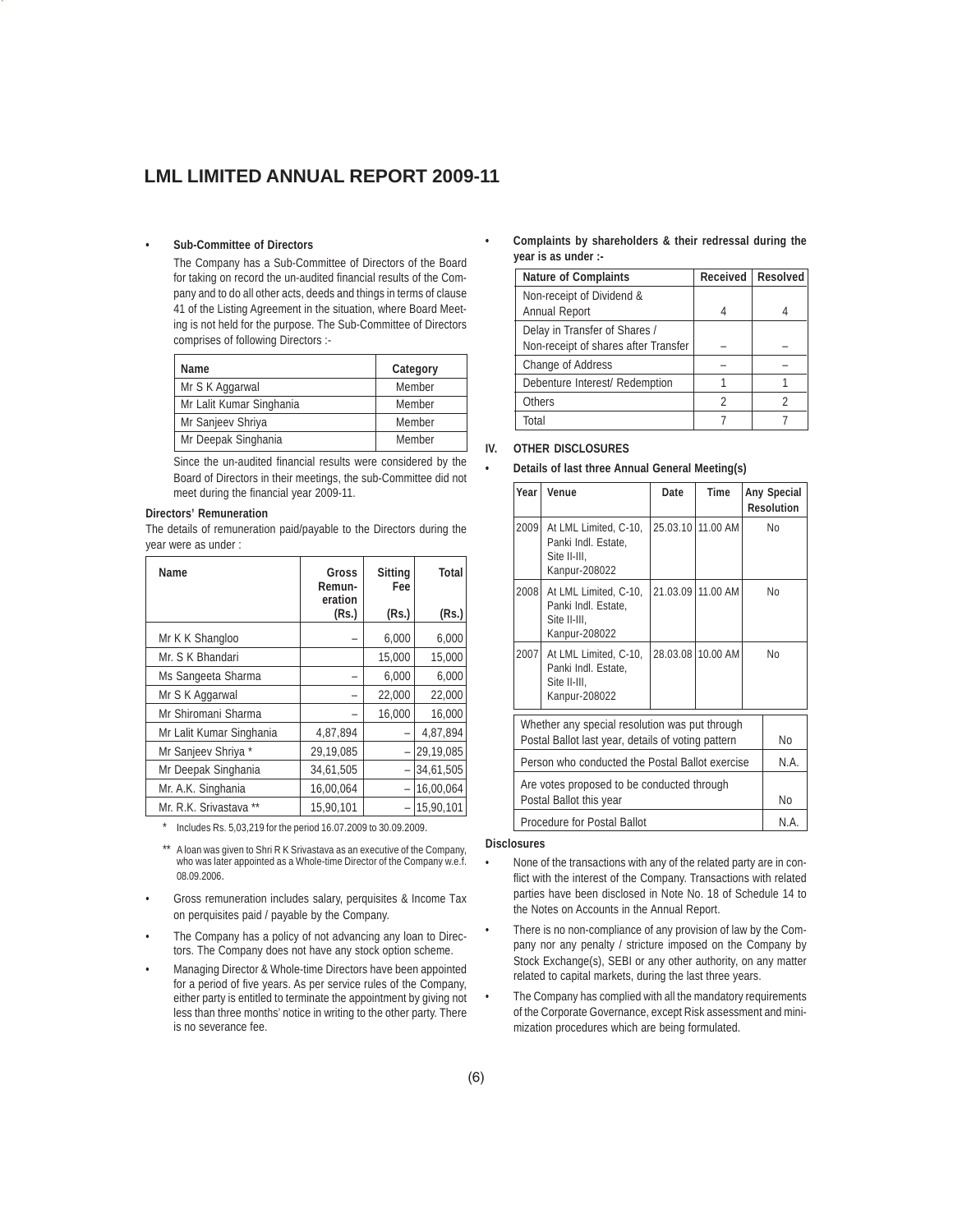

# **Means of Communication**

| Half yearly report sent to each house hold of shareholder(s)                                                                  | No. However, Company is publishing the results in National &<br>Regional Newspapers.                                                                                                                               |
|-------------------------------------------------------------------------------------------------------------------------------|--------------------------------------------------------------------------------------------------------------------------------------------------------------------------------------------------------------------|
| Reporting of Quarterly Results                                                                                                | Quarterly Results are published in National & Regional Newspapers.                                                                                                                                                 |
| Any web-site, where displayed                                                                                                 | Yes. w.e.f. April, 2011<br>Company's website www.Imlworld.com<br>The results are also being sent to all the Stock Exchanges,<br>where the shares of the Company are listed, for putting, on<br>their own web-site. |
| Whether it also displays official news releases and the presen-<br>tations made to institutional investors or to the analysts | Not Applicable                                                                                                                                                                                                     |
| Whether Management Discussion & Analysis Report is a part<br>of Annual Report or not                                          | <b>Yes</b>                                                                                                                                                                                                         |
| Whether Shareholder Information Section forms part of the An-<br>nual Report                                                  | Yes                                                                                                                                                                                                                |

Information relating to Directors seeking re-appointment as required under clause 49(IV)(G) of the Listing Agreement is given in the notice of Annual General Meeting.

# **V. SHAREHOLDERS INFORMATION**

**• Annual General Meeting**

| Day & Date | Tuesday, the 20th September, 2011                                                          |
|------------|--------------------------------------------------------------------------------------------|
| Time       | 11.00 A.M.                                                                                 |
| Venue      | I MI I imited<br>C-10, Panki Industrial Estate,<br>Site II-III.<br>Kanpur - 208 022 (U.P.) |

# **• Financial Calendar (tentative)**

| Financial Reporting for the quarter<br>ending June, 2011                 | Upto 14th August, 2011 |
|--------------------------------------------------------------------------|------------------------|
| Financial Reporting for the quarter/<br>half year ending September, 2011 | Upto 14th Nov., 2011   |
| Financial Reporting for the quarter<br>ending December, 2011             | Upto 14th Feb, 2012    |
| Financial Reporting for the year<br>ending March, 2012                   | Upto 30th May, 2012    |
| Annual General Meeting for the<br>year 2011-12.                          | End of September, 2012 |

# **• Dates of Book Closure**

From the 13th September, 2011 to the 20th September, 2011 (both days inclusive).

# **• Dividend Payment Date**

Not Applicable since Dividend not recommended/declared.

**• The name of the Stock Exchanges on which the Equity Shares of the Company are listed as on 31st March, 2011 :**

| Name of Stock Exchanges                                | Code    |
|--------------------------------------------------------|---------|
| Bombay Stock Exchange Limited,<br>Mumbai (BSE)         | 500255  |
| National Stock Exchange of<br>India Ltd., Mumbai (NSE) | I MI    |
| U. P. Stock Exchange Limited<br>Kanpur (UPSE)          | L 00004 |

**• Market Price Data**

Monthly High & Low prices of the Equity Shares of the Company for the period 1st October, 2009 to 31st March, 2011 were as under:

# (Amount in Rs.)

| <b>Month</b>       |            | High       |            | Low                |
|--------------------|------------|------------|------------|--------------------|
|                    | <b>NSE</b> | <b>BSE</b> | <b>NSE</b> | <b>BSE</b>         |
| October, 2009      | 11.30      | 12.50      | 8.90       | 8.90               |
| November, 2009     | 10.30      | 10.50      | 8.20       | 8.31               |
| December, 2009     | 13.10      | 13.05      | 8.95       | 8.90               |
| January, 2010      | 12.60      | 12.60      | 9.90       | 9.91               |
| February, 2010     | 11.15      | 11.15      | 9.45       | 9.45               |
| March, 2010        | 10.45      | 10.49      | 7.70       | 8.90               |
| April, 2010        | 10.60      | 11.75      | 9.15       | 9.11               |
| May, 2010          | 9.70       | 9.69       | 8.30       | 8.32               |
| June, 2010         | 11.50      | 11.53      | 8.50       | 8.50               |
| July, 2010         | 14.40      | 14.28      | 10.30      | 10.32              |
| August, 2010       | 12.85      | 12.85      | 10.45      | 10.50              |
| September, 2010    | 12.60      | 12.55      | 10.80      | $\overline{11.05}$ |
| October, 2010      | 13.50      | 13.49      | 11.20      | 9.50               |
| November, 2010     | 16.50      | 16.45      | 11.25      | 11.10              |
| December, 2010     | 13.60      | 13.00      | 10.55      | 10.80              |
| January, 2011      | 12.50      | 12.38      | 9.95       | 9.98               |
| February, 2011     | 10.50      | 11.50      | 8.55       | 8.50               |
| <b>March, 2011</b> | 11.45      | 11.43      | 8.60       | 8.75               |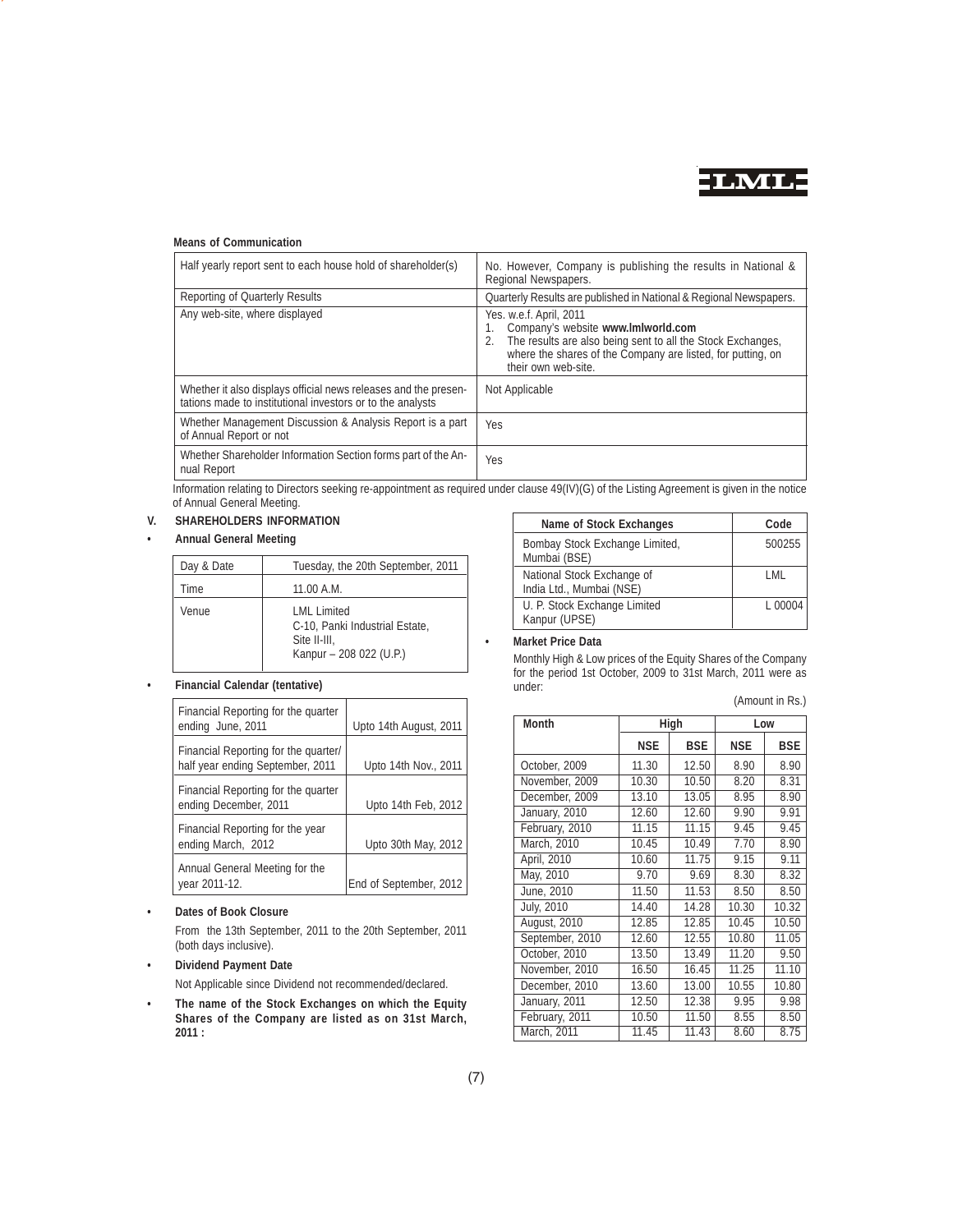# **• Share Transfer System**

The physical Share transfer work is being done in-house. Share Transfers in physical form are registered, if documents are clear in all respect and duly transferred Share Certificates are returned to the registered holders within the maximum time limit i.e. 30 days. The Share Transfer and Shareholders/Investors' Grievance Committee meets frequently to approve transfer of Shares above 10000 Nos. under one transfer deed. Each of the Committee Member is severally authorised to approve transfers upto 10,000 shares under one transfer deed. Company Secretary and Senior Manager (Secretarial/shares) / Officers of the Company have been authorised to approve transfer up to 5000/100 shares respectively under one transfer deed.

# **• Dematerialisation of shares and liquidity**

SEBI vide its Circular No. SMDRP/Policy/CIR-01/2000 dated 06th January, 2000 has notified that trading in Equity Shares of the Company is permitted only in dematerialized form w.e.f. 17th January, 2000 and pursuant to SEBI circular No D&CC/FITTC/CIR-15/ 2002 dated 27/02/2002, and work related to share registry in terms of both physical and electronic should be maintained at a single point. Company has established Electronic Connectivity with Central Depository Services (India) Ltd. (CDSL) and National Securities Depository Limited (NSDL), which are working successfully. All requests for dematerialization of shares are processed and confirmation is given to the respective depositories i.e. National

Securities Depository Limited (NSDL) and Central Depository Services (India) Ltd. (CDSL) within the stipulated time, up to 31st March, 2011, 83.94% equity shares of the Company has been dematerialized.

# **Other details are as under :**

|           | Approximate time taken by Company<br>for share transfer if the Documents are<br>clear in all respects | ÷ | 15 days      |
|-----------|-------------------------------------------------------------------------------------------------------|---|--------------|
|           | Demat ISIN Number for Equity<br>Shares of the Company in NSDL<br>& CDSL                               |   | INE862A01015 |
|           | Total no. of shares dematerialised<br>upto 31.03.2011                                                 |   | 68815752     |
| $\bullet$ | Total no. of shares rematerialised<br>upto 31.03.2011                                                 |   | 14874        |
| $\bullet$ | Total No. of shares transferred<br>during 2009-11 (physical)<br>[01-10-2009 to 31-03-2011]            | t | 24399        |
| ۰         | No. of shares pending for transfer<br>as on 31.03.2011                                                | ٠ | NIL          |
| ٠         | No. of shares pending for<br>dematerialisation /confirmation<br>as on 31.03.2011                      |   | Nil          |

### **• Shareholding Pattern as on 31.03.2011**

| SI.<br>No. | Category                                      | No. of<br><b>Shareholders</b> | %      | No. of Equity<br><b>Shares</b> | %      |
|------------|-----------------------------------------------|-------------------------------|--------|--------------------------------|--------|
|            | Resident Individuals                          | 202451                        | 99.14  | 45925520                       | 56.02  |
| 2.         | Indian Companies                              | 1156                          | 0.57   | 8739823                        | 10.66  |
| 3.         | <b>FIs/Mutual Funds/Banks</b>                 | 50                            | 0.02   | 1325337                        | 1.62   |
| 4.         | Indian Promoters/ Directors & their relatives | 31                            | 0.02   | 21786671                       | 26.57  |
| 5.         | NRIs/OCBs/FIIs/FCs                            | 315                           | 0.15   | 3101208                        | 3.78   |
| 6.         | Clearing House(s) / Members                   | 212                           | 0.10   | 1105761                        | 1.35   |
|            | <b>TOTAL</b>                                  | 204215                        | 100.00 | 81984320                       | 100.00 |

# **• Distribution of Shareholding as on 31.03.2011**

| SI.<br>No.       | No. of shares held | No. of<br><b>Shareholders</b> | %      | No. of Equity<br><b>Shares</b> | %      |
|------------------|--------------------|-------------------------------|--------|--------------------------------|--------|
| ι.               | 1-499              | 181255                        | 88.75  | 9914282                        | 12.09  |
|                  | 500-999            | 10678                         | 5.23   | 6117039                        | 7.46   |
| 3.               | 1000-4999          | 10754                         | 5.27   | 16953913                       | 20.68  |
| $\overline{4}$ . | 5000-9999          | 897                           | 0.44   | 5476898                        | 6.68   |
| 5.               | 10000 & Above      | 631                           | 0.31   | 43522188                       | 53.09  |
|                  | <b>TOTAL</b>       | 204215                        | 100.00 | 81984320                       | 100.00 |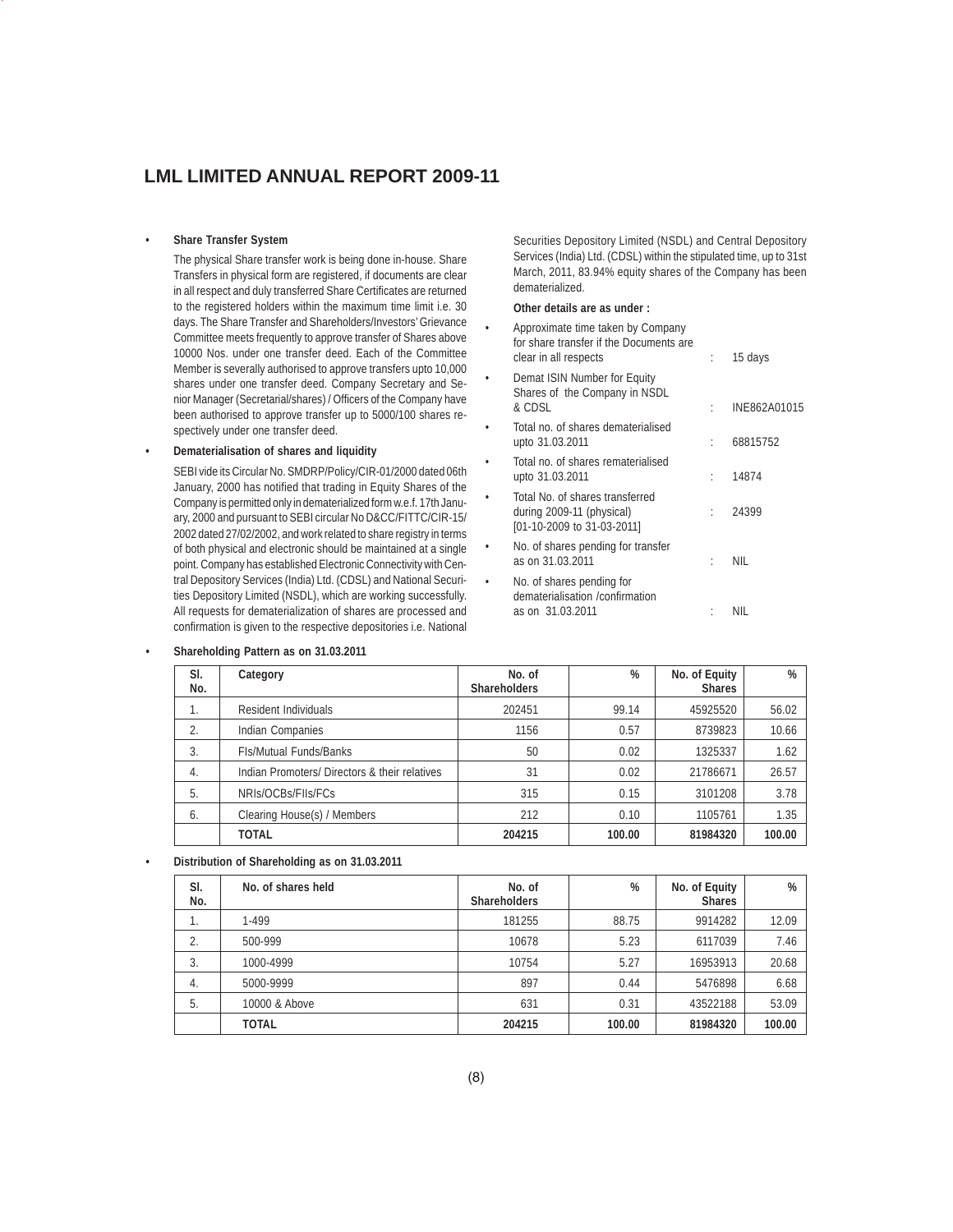

**• Outstanding GDRs/ADRs/FCCBs/Warrants or any convertible instruments, conversion date and likely impact on Equity Shares.**

None.

To,

- **Plant Locations** Site Nos. II & III, C-10, Panki Industrial Estate, Kanpur-208 022.
- **Address of the Registrar & Share Transfer Agent for correspondence**

In-house share transfer is done by the "LML Shares Registry" registered with SEBI as Category II Share Transfer Agent vide Registration No. INR000001666 valid up to 15.11.2012.

# **LML Shares Registry**

(A Division of LML Limited) C-10, Panki Industrial Estate, Site-II, Kanpur – 208 022 (U.P.)<br>Phone No. : (05 Phone No. : (0512) 6660300<br>Fax No. : (0512) 6660301 (0512) 6660301 E-mail : investor.grievances@lml.co.in<br>Website : www.lmlworld.com www.lmlworld.com

# **Declaration by the Chairman & Managing Director under Clause 49(1D):**

"Pursuant to clause 49(1D)(ii) of the Listing Agreement with Stock

Exchanges, I hereby declare that all Board Members and Senior Management Personnel of the Company have affirmed compliance with the respective provisions of Code of Conduct of the Company for the year ended 31st March, 2011."

# **Deepak Singhania** *Chairman & Managing Director*

# **• CEO and CFO Certification**

The Chairman and Managing Director and the Executive Director (Comml.) & Company Secretary of the Company give annual certification on financial reporting and internal controls to the Board in terms of Clause 49 of the Listing Agreement with Stock Exchanges. The Chairman and Managing Director and the Executive Director (Comml.) & Company Secretary of the Company also give quarterly certification on financial results while placing the financial results before the Board in terms of Clause 41 of the Listing Agreement with Stock Exchanges.

# **• CERTIFICATION BY THE AUDITORS**

As required under clause 49 V of the Listing Agreement, the Statutory Auditors of the Company have verified the compliance of the Corporate Governance by the Company. Their report is annexed hereinafter.

# **Auditors' Certificate on Corporate Governance** The Members of LML Limited 1. We have examined the compliance of conditions of Corporate Governance by LML Limited (the company), for the period ended on 31st March 2011 (18 Months), as stipulated in Clause 49 of the Listing Agreement of the said Company with various Stock Exchanges (hereinafter referred to as "the Agreement"). 2. The compliance of conditions of Corporate Governance is the responsibility of the management. Our examination was limited to procedures and implementation thereof, adopted by the Company for ensuring the compliance of the conditions of the Corporate Governance as stipulated in the said clause. It is neither an audit nor an expression of opinion on the financial statements of the Company. 3. In our opinion and based on our view and to the best of our information and according to the explanations given to us and *subject to pending Risk Assessment and Minimization Procedure,* we certify that the conditions of Corporate Governance as stipulated in the Clause 49 of the Agreement have been complied with in all material aspects by the Company. 4. As required by the Guidance Note issued by the Institute of Chartered Accountants of India, we have to state that as per the record maintained by the Company and noted by the Board of Directors/Share Transfer and Shareholders/Investors' Grievance Committee, there were no investor grievance remaining unattended/ pending for more than 30 days as at 31st March, 2011 against the Company except in cases which are constrained by dispute and legal impediments. 5. We further state that such compliance is neither an assurance as to the future viability of the Company nor the efficiency or the effectiveness with which the management has conducted the affairs of the Company. **For KHANDELWAL JAIN & Co.** For PARIKH & JAIN Chartered Accountants<br>Chartered Accountants Chartered Accountant *Chartered Accountants Chartered Accountants* (FRN 105049W) (FRN 001105C) **AKASH SHINGHAL A K JAIN** Place : Gurgaon *Partner Partner* Dated : 27.05.2011 (M. No. 103490) (M. No. 071253)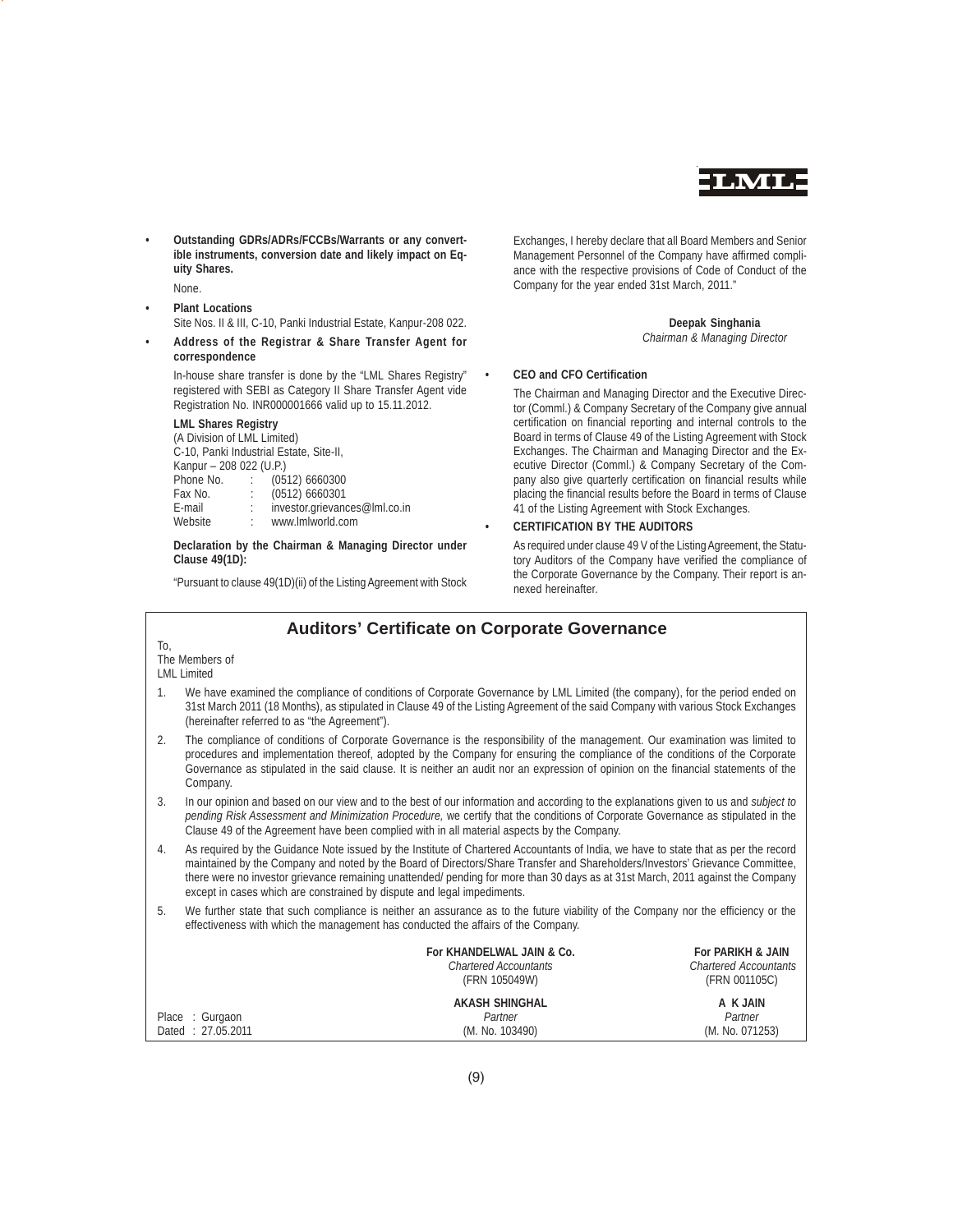# **DIRECTORS' REPORT**

# To,

# The Members

Your Directors have pleasure in presenting the Thirty Fifth Annual Report together with audited Statement of Accounts for the eighteen months period ended 31st March, 2011.

This report also includes Management Discussion & Analysis (MD&A) as it has been considered appropriate to do so, in order to avoid duplication & overlap between Directors' Report and a separate MD&A.

### **1. Working Results**

|                                                                                            | (Rs. in crores unless otherwise stated)      |                                            |  |  |  |  |
|--------------------------------------------------------------------------------------------|----------------------------------------------|--------------------------------------------|--|--|--|--|
| <b>Particulars</b>                                                                         | Period<br>ended<br>31.03.2011<br>(18 Months) | Year<br>ended<br>30.09.2009<br>(12 Months) |  |  |  |  |
| Gross Sales and Other Income<br>Profit before Interest.<br>Depreciation, Exceptional Items | 389.13                                       | 173.96                                     |  |  |  |  |
| & Taxation                                                                                 | 0.45                                         | 4.55                                       |  |  |  |  |
| Interest                                                                                   | 44.08                                        | 25.35                                      |  |  |  |  |
| Cash Loss                                                                                  | 43.63                                        | 20.80                                      |  |  |  |  |
| Depreciation & Amortisations                                                               | 24.65                                        | 17.49                                      |  |  |  |  |
| Loss before Taxation                                                                       | 68.28                                        | 38.29                                      |  |  |  |  |
| Provision for Taxation:                                                                    |                                              |                                            |  |  |  |  |
| - Current Tax (FBT)                                                                        |                                              | 0.16                                       |  |  |  |  |
| <b>Exceptional Items</b>                                                                   | 31.26                                        | 13.17                                      |  |  |  |  |
| Net Loss                                                                                   | 99.54                                        | 51.62                                      |  |  |  |  |
| Production (Nos.)                                                                          | 99675                                        | 46300                                      |  |  |  |  |
| Sales (Nos.)                                                                               | 98773                                        | 43798                                      |  |  |  |  |

Directors regret their inability, in view of the losses, to recommend any dividend for the period.

# **2. Operations**

Members are aware of the difficulties and problems which the Company has been facing for the last few years. The restructuring of the Company could not get completed when the Company in 2005, in spite of best efforts, was unable to obtain, unexpectedly, fresh working capital facilities of Rs 80 crores which had an adverse and cascading effect on the Company and it could not take various actions including but not limited to introduction of new range of vehicles, reduction in costs, lowering of breakeven point etc. The resultant situation led to increase in losses, erosion of liquidity and since the Company's net worth became negative, it filed reference before the Hon'ble Board for Industrial and Financial Reconstruction (BIFR) where it is registered and declared as a sick industrial Company under the provisions of the Sick Industrial Companies (Special Provisions) Act, 1985 (SICA).

Pursuant to the restart of operations in April 2007 the Company is working proactively for its turnaround and has submitted its revival scheme to BIFR. The Company has taken several measures and actions including but not limited to those in areas of cost reduction, product development, brand building and exports. The Company has emerged as the largest exporter of scooters

in the country and also launched its scooters in select locations in the domestic market.

The Directors are pleased to state that the new 4-stroke scooter developed by the Company is getting good response in the export and domestic markets where it has been launched. The Company is taking steps for increasing its penetration in the markets and expects, barring unforeseen circumstances, to be able to launch its vehicles in other locations in a phased way. Work in respect of other new products including 4-stroke, gearless scooter, motorcycles, light 3-wheeler for cargo application, vehicles powered by alternate fuel like LPG/CNG and or technologies like fuel injection is progressing.

Export and Domestic sales performance of your Company was as follows :

| <b>Particulars</b> | Period ended<br>31.03.2011<br>(18 Months)<br>(Nos.) | Year ended<br>30.09.2009<br>(12 Months)<br>(Nos.) |
|--------------------|-----------------------------------------------------|---------------------------------------------------|
| Scooters - Export  | 57774                                               | 26554                                             |
| - Domestic         | 40999                                               | 17244                                             |
|                    | 98773                                               | 43798                                             |

**3. Exports**

Exports were 57774 vehicles during the period, (annualized 38516 vehicles) under report as against 26554 units during the previous year (12 Months). Company's exports are made to many countries including USA, countries in the European Union, Africa, Latin America, Asia etc.

### **4. Directors' Responsibility Statement**

Pursuant to Section 217(2AA) of the Companies Act, 1956, the Directors confirm:

- a) that in the preparation of the annual accounts, the applicable accounting standards have been followed and that no material departures have been made from the same;
- b) that they have selected such accounting policies and applied them consistently and made judgments and estimates that are reasonable and prudent so as to give a true and fair view of the state of affairs of the Company at the end of the period and of the losses of the Company for that period;
- that they have taken proper and sufficient care for the maintenance of adequate accounting records in accordance with the provisions of the Companies Act, 1956 for safeguarding the assets of the Company and for preventing and detecting fraud and other irregularities;
- d) that they have prepared the annual accounts on a going concern basis.

# **5. Corporate Governance**

As required under Clause 49 of the Listing Agreement, a detailed Report on Corporate Governance is enclosed. A certificate from the Auditors of your Company regarding compliance of the conditions of Corporate Governance as stipulated in Clause 49 of the Listing Agreement is attached to Annual Report. The Chairman & Managing Director and Executive Director (Comml.) & Company Secretary of the Company have given necessary Certificate to the Board in terms of Clause 49 (V) of the Listing Agreement with Stock Exchange(s) for the financial year ended 31st March, 2011.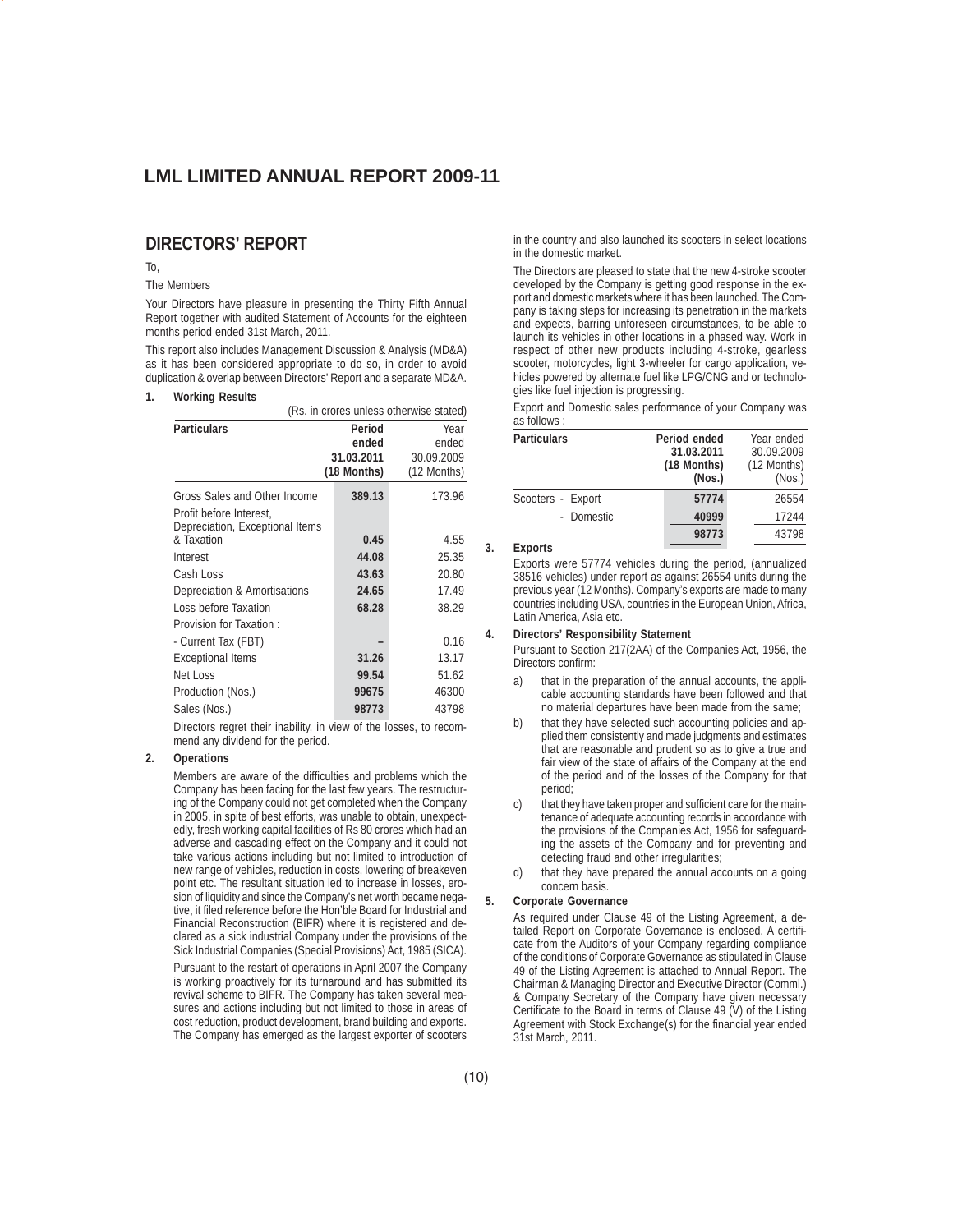

# **6. Management Discussion And Analysis**

### **(a) Macro-economic Developments and overall review**

During the immediate past three years, the Indian economy has been severely buffeted by, but has successfully withstood, two shocks in rapid succession (a) adverse situations in world economies (finance and trade) with the onset of the global financial crisis in 2007-09 whose ripple effects continued into 2009-10 and persisted into 2010-11 (with fiscal stresses in Europe); and (b) domestically, following a year of negative growth in agriculture and allied sectors in 2008-09, erratic monsoons which resulted in drought in 2009-10 and inclement weather conditions affecting the winter crop in 2010-11.

Inspite of this, the Indian economy has emerged with remarkable rapidity from the slowdown caused by the global financial crisis of 2007-09. Growth rate has been around 8.6% in 2010-11 and due to inflationary pressures is expected to be around 8% in the current fiscal year. The growth has been broad based with a resurging agriculture sector which is expected to grow around 5.4%. The manufacturing sector registered a growth rate of 9.1% in 2010- 11. Within the manufacturing sector, the capital goods segment has been the main driver of the growth. The industrial output growth has been largely driven by few sectors such as automotive along with revival in cotton textiles, leather, food products, and metal products.

The medium to long run prospect of the economy, including the industrial sector, continues to be positive. Though

### **Domestic**

downside risks of global events, particularly movement in prices of commodities like crude oil (effected by socio-political situation in the Middle East) and inflationary pressures remain a matter of concern, the Indian economy is poised to further improve and consolidate in terms of key macroeconomic indicators.

# **(b) Two wheeler Industry in India.**

Financial Year 2010 was an excellent year for the auto industry as demand zoomed. Strong growth was seen across segments – commercial, two-wheelers, threewheelers and passenger vehicles.This buoyancy continued in F.Y. 2011 too. This was led by healthy demand across both urban and rural areas, and the growth was witnessed across product segments.

The scooter segment grew by 52% and motorcycle and mopeds by 36.1% and 34.7% respectively. Although growth has been robust during the past two years, whether this can be sustained going forward remains a challenge. Due to inflationary pressures in the country, Reserve Bank of India (RBI) has had to raise interest rates several times in F.Y. 2011 and again in April, 2011. This will translate into higher interest costs and could dampen demand. Further rising input costs are also likely to affect the industry as operating margins will come under pressure. The performance of the Indian auto industry is dependent on the growth of the economy and as long as India's GDP growth story remains intact, auto companies are expected to do well.

| <b>Industries Structure</b> |                        | 2009-11 (Oct. 2009 - Mar. 2011) |             |                     |                        | 2008-09 (Oct. 2008 - Sept. - 2009) |                     |
|-----------------------------|------------------------|---------------------------------|-------------|---------------------|------------------------|------------------------------------|---------------------|
|                             | <b>Sales</b><br>in mn. | Annualised                      | Growth<br>% | Category<br>share % | <b>Sales</b><br>in mn. | Growth<br>%                        | Category<br>share % |
| <b>Scooters</b>             | 2.86                   | 1.90                            | 52.00       | 17.14               | 1.25                   | 14.68                              | 15.57               |
| Motorcycles                 | 12.84                  | 8.56                            | 36.10       | 76.93               | 6.29                   | 2.61                               | 78.33               |
| <b>Mopeds</b>               | 0.99                   | 0.66                            | 34.70       | 5.93                | 0.49                   | 13.95                              | 6.10                |
| <b>Total</b>                | 16.69                  | 11.12                           | 38.50       | 100.00              | 8.03                   | 4.97                               | 100.00              |

**Export**

| <b>Industries Structure</b> | 2009-11 (Oct. 2009 - Mar. 2011) |            |                |                     | 2008-09 (Oct. 2008 - Sept. - 2009) |                |                     |
|-----------------------------|---------------------------------|------------|----------------|---------------------|------------------------------------|----------------|---------------------|
|                             | <b>Sales</b><br>in mn.          | Annualised | Growth<br>$\%$ | Category<br>share % | <b>Sales</b><br>in mn.             | Growth<br>$\%$ | Category<br>share % |
| <b>Scooters</b>             | 0.54                            | 0.36       | 1100           | 20.38               | 0.03                               | 50.00          | 3.00                |
| Motorcycles                 | 2.09                            | 1.39       | 43.3           | 78.87               | 0.97                               | 7.78           | 97.00               |
| Mopeds                      | 0.02                            | 0.01       | 100            | 0.75                |                                    | $-100.00$      |                     |
| Total                       | 2.65                            | 1.76       | 76             | 100.00              | 1.00                               | 7.53           | 100.00              |

Further, from the pattern which seems to be emerging in the market and also based on views of experts there seems to be a shift in consumer preference from motorcycles to scooters on account of various reasons including but not limited to safety and convenience and this could lead to redefining and realigning of the market.

# **(c) Company Performance**

Pursuant to the restart, the Company has been able to achieve a commendable performance seen in the light of severe difficulties and problems it has faced and is work-

ing on its revival plan for both domestic and export markets.

### **(d) Opportunities and Threats**

LML stands for the highest standards of technical expertise, product innovation and has one of the finest R & D capabilities, particularly relating to designing, rapid prototyping, CAD CAM, tooling and production. It is harnessing these strengths and its vast experience in the two-wheeler business to create a healthy and aggressive business strategy for its revival and turnaround. The Company is per-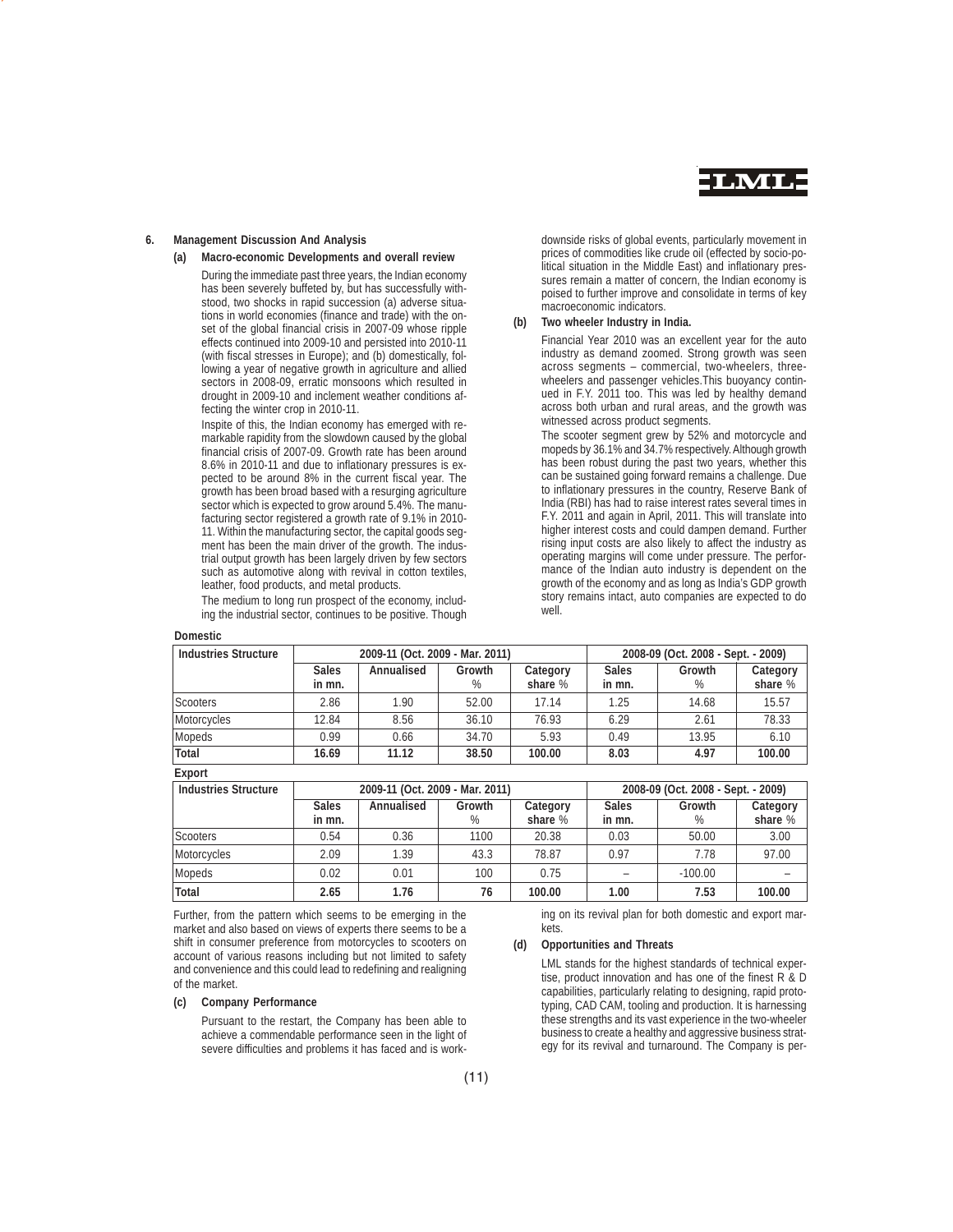haps the first in the world to obtain Euro III certification for its 2-stroke vehicles and subsequent to restart it has also received the upgraded ISO 9001-2008 certification from DNV.

### **(e) Outlook**

As stated elsewhere in this report the Company has been working for its revival including development of new products having state of the art technology like fuel injection, 4-stoke technology and use of alternate fuels like CNG/ LPG.

### **(f) Performance Review**

Due to various reasons and problems the Company could not leverage its rich technological strengths during the year under review and the sales volume could only be increased from 43798 units in financial year 2008-09 (12 months) to 98773 units in 2009-11 (18 months) (annualized 65848 units).

### **(g) Financial Review :**

Revenues : Gross Sales during the period amounted to Rs. 359.98 crores as compared to Rs. 161.62 crores in the previous year.

**Operating losses –** The Company took various actions to reduce costs pursuant to the restart in April '07. The Company reported a net operating Profit of Rs 0.45 crores as compared to net operating profit of Rs. 4.55 crores in the previous year.

**Interest –** Interest was Rs 44.08 crores as compared to Rs. 25.35 crores in the previous year.

**Depreciation & Amortisation –** Depreciation and Amortisation for the year was at Rs. 24.65 crores as compared to Rs. 17.49 crores in the previous year.

**Impairment -** As required under AS-28, Company has provided for Impairment of Assets for Rs. 4.35 crores.

**Exceptional Item -** Company has written off loans & advances to the extent of Rs. 13.59 crores and also made provision for loans & advances, doubtful of recovery Rs. 13.32 crores.

**Loss before tax -** The Company reported a loss before tax and exceptional items of Rs 68.28 crores as compared to Rs. 38.29 crores in the previous year.

**Share Capital –** Company's Paid-up Equity Share Capital is Rs. 81,98,43,200/- as on 31.03.2011.

# **(i) Cautionary Statement**

The MD&A, detailing the Company's objectives and expectations, may contain 'forward looking statements' within the meaning of applicable securities laws and regulations. The actual results may differ materially from those expressed or implied, depending upon changes in global and Indian demand-supply conditions as well as changes in government regulations, tax regimes, economic and market developments, movements.

# **7. Directorate**

Mr Satinder Kumar Aggarwal and Mr Lalit Kumar Singhania retire by rotation and, being eligible, offer themselves for re-appointment.

Directors recommend their reappointment as Director of the Company.

Mr. C P Ravindranath has been appointed as Nominee Director

on the Board of the Company by EXIM Bank in place of Mrs. Sangeeta Sharma w.e.f. 21.04.2011.

### **8. Personnel**

The workmen of the Company had resorted to an illegal strike and with a view to preserve life and property the Company had to declare a lockout on 7th March 2006. Pursuant to signing of the Tripartite Agreement between the Company and the registered and recognized trade union – Lohia Machines (LML) Karmchari Sangh and Labour Department of Government of Uttar Padesh, the strike by workmen was withdrawn and the lockout was subsequently lifted and operations restarted. The Company had 3034 employees as on 31.03.2011. None of the employee was in receipt of remuneration of Rs. 60.00 Lacs or more per annum throughout the year or Rs. 5.00 Lacs per month for the part of year.

### **9. Audits & Auditors**

M/s. Khandelwal Jain & Co. and M/s. Parikh & Jain, Statutory Auditors of the Company, are retiring at the ensuing Annual General Meeting of the Company and, being eligible, offer themselves for re-appointment.

In respect of observations made by the Auditors in their Report, your Directors wish to state that the respective notes to the accounts are self-explanatory and do not call for any further comments.

Pursuant to Section 233 B of the Companies Act, 1956 and as per requirements of the Central Government, audit of Cost Accounts, relating to motor vehicles was carried out for the Financial Year 2008-09. Subject to approval of Central Government M/s. J K Kabra & Co., Cost Accountants, have been re-appointed for the F.Y. 2009-11.

Company has to appoint Cost Auditor within 90 days from the date of commencement of each Financial Year. Subject to approval of Central Government, M/s J K Kabra & Co., Cost Accountants have been re-appointed for the F.Y. 2011-12.

### **10. Conservation of Energy**

Company continued to envisage and implement energy conservation measures in various manufacturing operations leading to savings of quantitative consumption of power, fuel and oil etc. Energy conservation during the year (18 months) under various heads resulted into an estimated saving of Rs. 1.76 lacs (previous period Rs. 1.31 lacs (12 months).

### **11. Pollution Control**

Relevant and necessary effluent treatment plants and other measures for control of water, air and environmental pollution are in place and steps have been taken to further strengthen and consolidate pollution control measures. 'No Objection Certificates' from the U.P. Pollution Control Board are obtained from time to time.

### **12. Technology Absorption**

Requisite information in prescribed form is given in Annexure-A to this report.

# **13. Foreign Exchange Earnings and Outgo**

Your Company earned during the period (18 months) Foreign Exchange of Rs 187.72 crores (previous year - Rs. 95.98 crores (12 months). Foreign Exchange outgo during the period (18 months) amounted to Rs. 15.48 crores (previous year - Rs. 6.39 crores (12 months).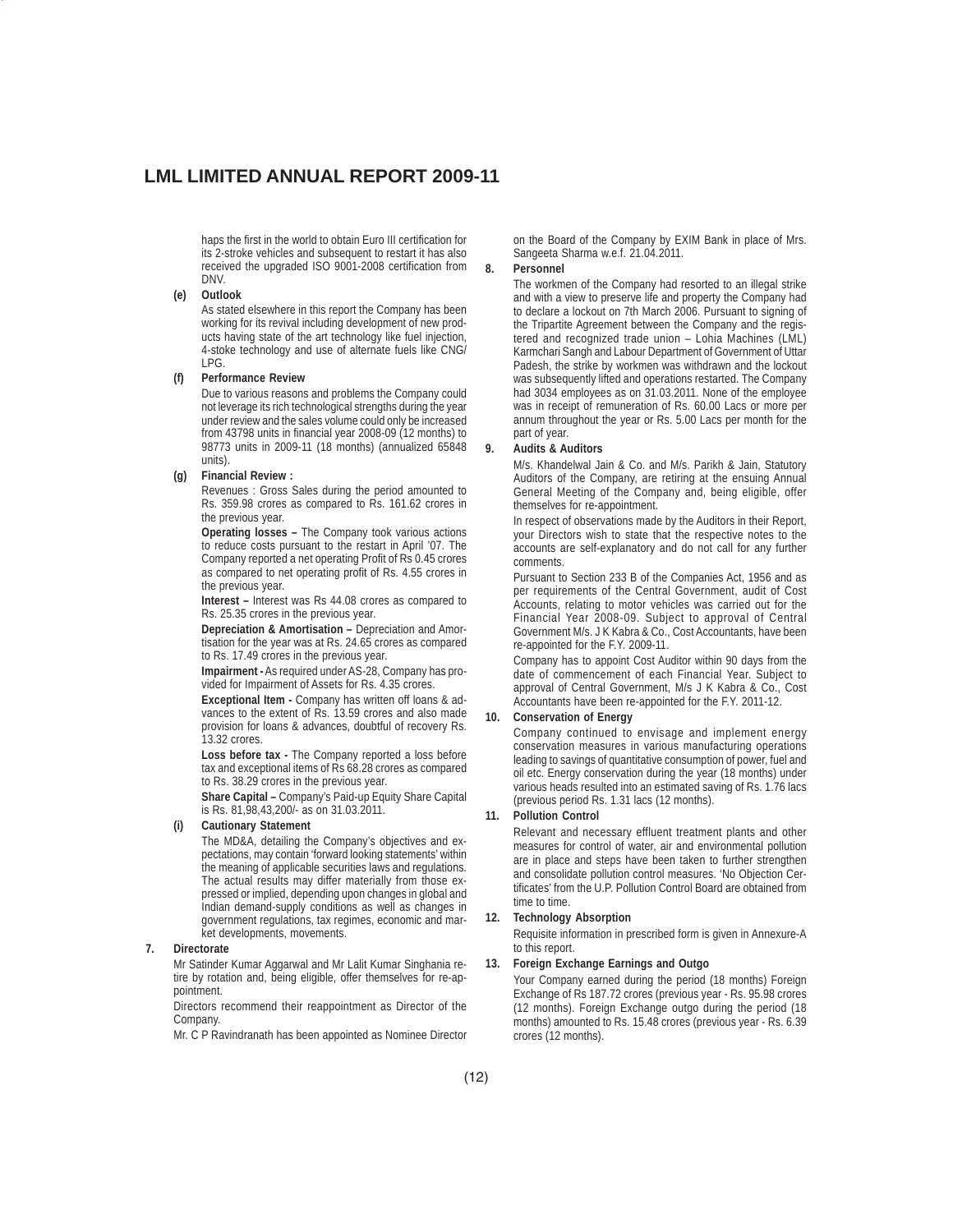

# **14. Stock Exchange Listing**

The Equity Shares of the Company are listed on the following Stock Exchanges :-

- (i) U.P. Stock Exchange Ltd., Kanpur.
- (ii) The Bombay Stock Exchange Limited, Mumbai.
- (iii) National Stock Exchange of India Ltd., Mumbai.

The Company confirms that it has paid the annual listing fee to the above Stock Exchanges.

# **15. Depository System**

SEBI vide its Circular No. SMDRP/Policy/CIR-01/2000 dated 6th January, 2000 notified that trading in Equity Shares of the Company is permitted only in dematerialized form w.e.f. 17th January, 2000. Requests received for dematerialization of shares are processed and confirmation is given to the respective depositories i.e. National Securities Depository Limited (NSDL) and Central Depository Services (India) Limited (CDSL) within the stipulated time. As on 31st March, 2011, 83.94% equity shares of the Company have been dematerialized.

# **16. Acknowledgement**

Your Directors take this opportunity to appreciate deeply the valuable co-operation extended by the Central and State Government authorities and are extremely grateful to the Financial Institutions and Banks for their continued assistance, guidance and support. Your Directors are also grateful to all stake-holders, including Customers, Shareholders, Employees, Vendors, Dealers / Sub-dealers, and the general public for their support and confidence reposed in the Management.

For and on behalf of Board of Directors For LML Limited Place : Gurgaon **DEEPAK SINGHANIA** Dated : 27.05.2011 *Chairman & Managing Director*

**ANNEXURE-A**

# **FORM FOR DISCLOSURE OF PARTICULARS WITH RESPECT TO TECHNOLOGY ABSORPTION**

### **A. Research & Development (R & D)**

# **1. Specific areas in which R & D carried out by the Company**

- 1.1 Design of 151cc, 4 Stroke engine
- 1.2 Design of high Power 125cc, 4Stroke engine
- 1.3 Design of 125cc, 4 Stroke Variomatic engine & vehicle.
- 1.4 Design of 50cc Variomatic engine.
- 1.5 Design of 4 stroke motorcycle
- **2. Benefits derived as a result of the above R & D** Successfully developed & producing a range of 4-stroke geared scooters in 125cc, 150cc & 151cc category. These scooters comply with the latest environmental norms of various countries.

### **3. Future plan of action**

- 3.1 Development & industrialization of Variomatic 4-Stroke engines.
- 3.2 Industrialization of fuel injection vehicles
- 3.3 Industrialization of 4-stroke Motorcycles
- 3.4 Design of electric vehicles
- 3.5 Design of hybrid vehicles
- 3.6 Design and development of light 3-wheeler for cargo applications
- 3.7 Industrialization of vehicles using alternate fuels (LPG / CNG)

# **4. Expenditure on R & D**

Rs. in lakhs

- (a) Capital (b) Recurring
- (c) Total 410.07
- (d) Total R&D expenditure as a

percentage of total turnover

- **B. Technology Absorption, Adaptation and Innovation**
- **1. Efforts, in brief, made towards technology absorption, adaptation and Innovation**
	- 1.1 Application of Rapid Prototyping technology for quick & cost effective validation of designs resulting in faster industrialization of new products.
	- 1.2 Use of simulation technology for combustion optimization of new engines for superior performance in terms of fuel economy & emission.
	- 1.3 Computer Simulation of Vehicle Structural Components, Linkage Analysis and Stress Analysis.
	- 1.4 Testing of different vehicle components on test rigs and durability validation.
- **2. Benefit derived as a result of the above efforts e.g. product improvement, cost reduction, production development, import substitution etc.**

Substantive improvement in the product reliability and repeatability.

**3. Technology imported**

Engineering data and process for engines and vehicles.

**4. If not fully absorbed, areas where this has not taken place, reasons thereof, and future plans of action.**

Variomatic scooter configuration will be optimized.

| 410.07 |                   | For and on behalf of Board of Directors |
|--------|-------------------|-----------------------------------------|
| 410.07 |                   | For LML Limited                         |
|        | Place: Gurgaon    | <b>DEEPAK SINGHANIA</b>                 |
| 1.14%  | Dated: 27.05.2011 | Chairman & Managing Director            |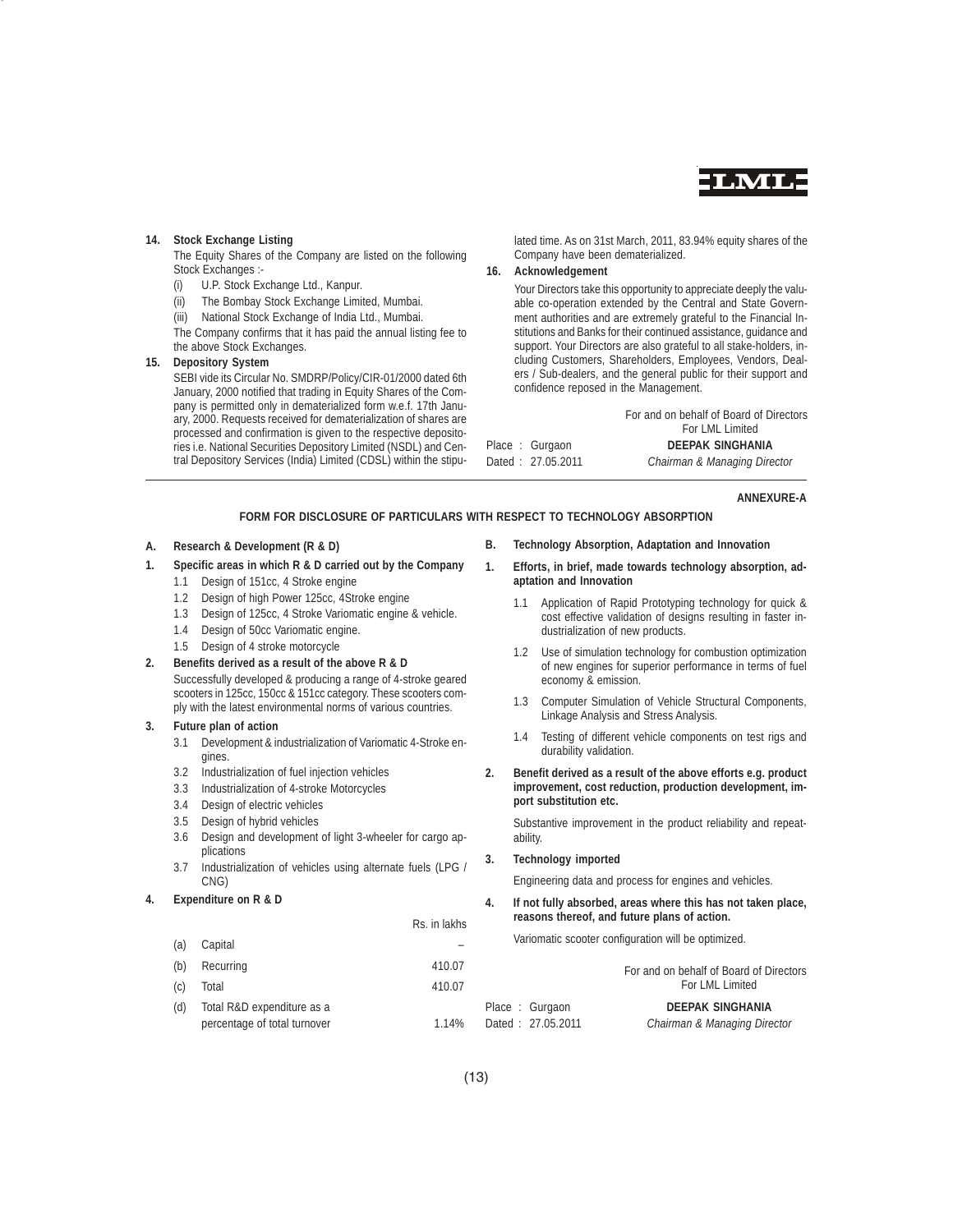# **AUDITORS' REPORT**

To The Members LML Limited

- 1. We have audited the attached Balance Sheet of M/s LML Limited (the Company) as at 31st March, 2011, the Profit and Loss account and Cash Flow Statement of the Company for the period ended on that date , both annexed thereto, all of which we have signed under reference of this report. These financial statements are the responsibility of the Company's Management. Our responsibility is to express an opinion on these financial statements based on our audit.
- 2. We have conducted our audit in accordance with auditing standards generally accepted in India. Those Standards require that we plan and perform the audit to obtain reasonable assurance about whether the financial statements are free of material misstatement. An audit includes examining, on a test basis, evidence supporting the amounts and disclosures in the financial statements. An audit also includes assessing the accounting principles used and significant estimates made by management, as well as evaluating the overall financial statement presentation. We believe that our audit provides a reasonable basis for our opinion.
- 3. As required by the Companies (Auditors' Report) Order, 2003, issued by the Central Government of India in terms of Section 227(4A) of the Companies Act, 1956 and on the basis of such checks as considered appropriate and according to the information and explanations given to us during the course of the audit, we enclose in the Annexure hereto a statement on the matters specified in paragraphs 4 and 5 of the said Order to the extent applicable.
- 4. Further to our comments in the Annexure referred to in paragraph 3 above, we report that:
	- *a. As mentioned in note no.4 of Schedule 14, the balances of some of the sundry debtors, creditors, lenders and loans and advances are subject to confirmation/ reconciliation and subsequent adjustments, if any. As such, we are unable to express any opinion as to the effect thereof on the financial statements for the period.*
	- *b. As mentioned stated in note no. 5 of Schedule 14, the Company has valued the inventories except finished goods at cost instead of at cost or realizable value, whichever is lower which is not in compliance with the Accounting Standard 2 – Valuation of Inventories prescribed in the Companies( Accounting Standards) Rules, 2006. As explained to us the process of possible utilization of slow / non-moving items of inventory will be undertaken upon - finalization of the product plan and the restructuring/revival plan. Since the realizable value as on 31st March, 2011 has not been determined, we are unable to express any opinion as to the effect thereof on the financial statements for the period.*
- *c. As mentioned in note no. 9 of Schedule 14, the Company has become a Sick Industrial Company due to erosion of its net worth and it's current liabilities have also exceeded its current assets by Rs. 24676.63 lakhs as at Balance Sheet date. These factors, along with other matters as set forth in the said note, raise doubt that the Company will be able to continue as a going concern. The Company is in the process of restructuring/revival of its business under the aegis of BIFR and has already submitted the draft revival scheme, considering this the accounts have been prepared on a going concern basis. The Company's ability to continue, as a going concern is dependent upon successful restructuring and revival of its business. In case the going concern concept is vitiated, necessary adjustments will be required on the carrying amount of Assets and Liabilities which are not ascertainable.*
- *d. As mentioned in note no.11 of Schedule 14, interest is provided on outstanding amount due to Banks / Financial Institutions (Secured Lenders) at the rate specified for the period amounting to Rs. 2590.73 lakhs as per Multi-partite Agreement (MPA) executed by the Company with the Secured Lenders. MPA provides different rates of interest for different periods as per schedule given therein with Yield to maturity (YTM) rate of 6.5%. As compared to the YTM rate, there is an excess provision of interest of Rs. 239.20 lakhs for the period, whereby the loss for the period is higher by the said amount. Upto 31st March, 2011 there is cumulative short provision of Rs 125.34 lakhs on the basis of YTM and accumulated losses are lower by said amount.*
- *e. As mentioned in note no. 17 of Schedule 14, regarding non compliance of requirements under Micro, Small and Medium Enterprises Development Act, 2006, in the absence of information available with the Company. As such, we are unable to express any opinion as to the effect thereof on the financial statements for the period.*

*The consequential effect of sub Para (a), (b), (c) and (e) above on assets and liabilities as at 31st March, 2011 and loss for the period ended 31st March, 2011 are not ascertainable. Had the effect of above as stated in subpara (d) have been given, the loss for the period would have been lower by Rs 239.20 lakhs, assets and liabilities and debit balance in the profit & loss account would have been higher by Rs. 125.34 lakhs.*

5. Further to our comments in the Annexure referred to in paragraph 3 above, we report that:

- a) We have obtained all the information and explanations, which, to the best of our knowledge and belief were necessary for the purposes of our audit;
- In our opinion, proper books of account as required by law have been kept by the Company so far as appears from our examination of those books;
- c) The Balance Sheet, Profit & Loss Account and Cash Flow Statement dealt with by this report are in agreement with the books of account;
- d) In our opinion, the Balance Sheet, Profit and Loss Account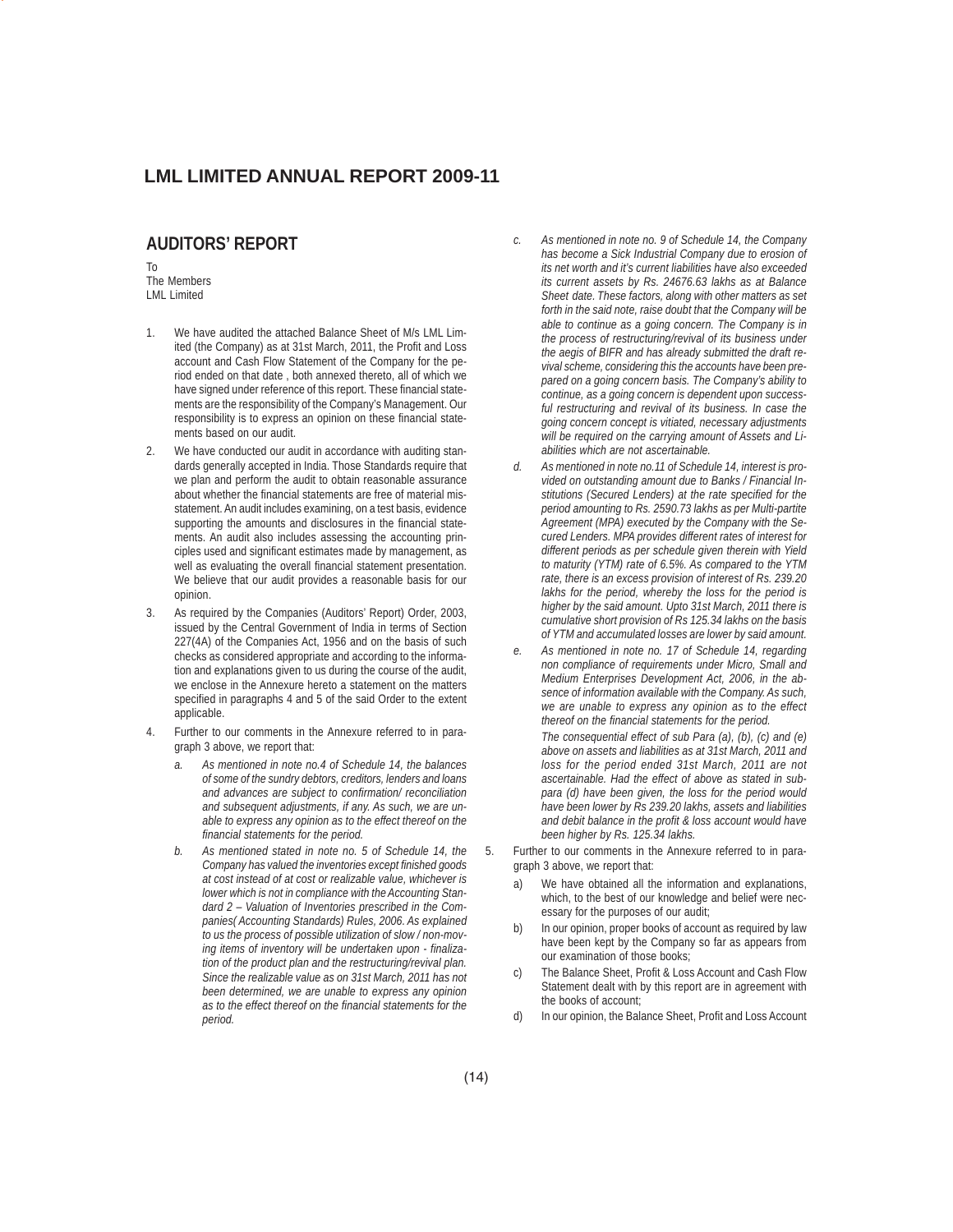

and Cash Flow Statement dealt with by this report comply with the Accounting Standards (AS) referred to in sub section (3C) of Section 211 of the Companies Act, 1956 *except non compliance of AS 2 – Valuation of Inventories (Refer para 4(b) above).*

e) On the basis of written representations received from the Directors, as on 31st March, 2011 and taken on record by the Board of Directors, we report that none of the Director is prima-facie disqualified as on above date from being appointed as a Director in terms of clause (g) of sub-section (1) of Section 274 of the Companies Act, 1956.

f) *Subject to our remarks in para 4 above*, in our opinion and to the best of our information and according to the explanations given to us, the said accounts read together with the notes and significant accounting policies thereon, give the information required by the Companies Act 1956, in the manner so required and give a true and fair view in conformity with the accounting principles generally accepted in India:

- (i) In the case of the Balance Sheet, of the state of affairs of the Company as at 31st March, 2011;
- (ii) In the case of the Profit and Loss Account, of the loss of the Company for the period ended on that date, and
- (iii) In the case of the Cash Flow Statement, of the cash flows of the Company for the period ended on that date.

# For **KHANDELWAL JAIN & CO.** For **PARIKH & JAIN**

Firm Regn. No. 105049W

# **AKASH SHINGHAL A K JAIN**<br>Partner *Partner*

*Partner*<br>(M. No. 103490)

Place : Gurgaon Dated : 27th May, 2011

*Chartered Accountants Chartered Accountants*

(M. No. 071253)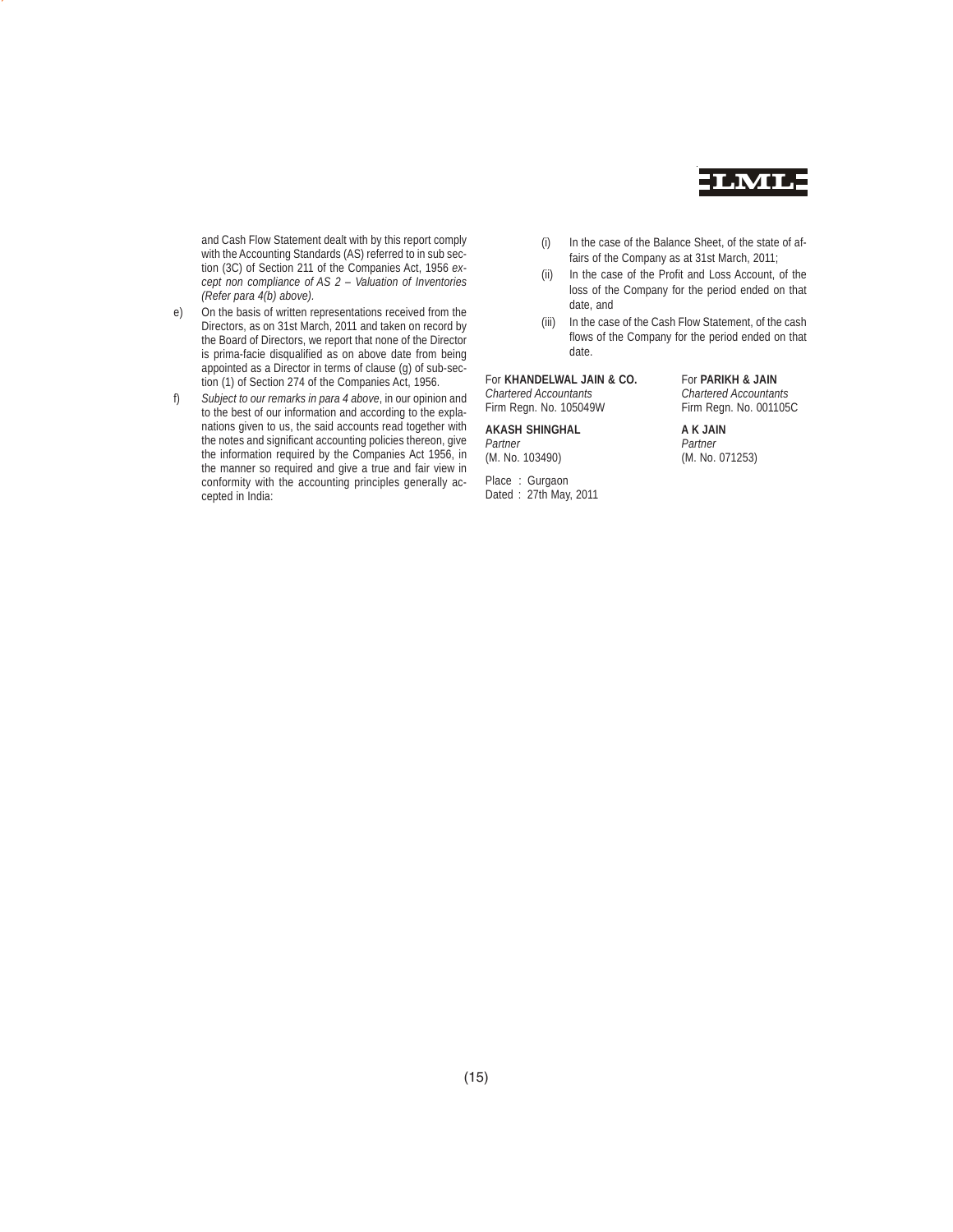# **ANNEXURE TO THE AUDITORS' REPORT**

(Referred to in Paragraph 3 of our Report of even date on the Accounts of LML Limited for the year ended 31st March, 2011).

- 1. (a) The Company has maintained proper records showing full particulars including quantitative details and situation of fixed assets, *however these records are in process of updation.*
	- As per the information and explanations given to us, the Company has formulated a programme of physical verification to cover all major categories of fixed assets over a period of three years. Accordingly some categories of the fixed assets have been physically verified during the period and no material discrepancies were noticed on such verification. In our opinion, the frequency of verification is reasonable, having regard to the size of the Company and nature of its business.
	- (c) During the period, the Company has not disposed off substantial part of the fixed assets. However, at the period end the management has determined the impairment loss on certain fixed assets amounting to Rs. 435.37 lacs.
- 2. (a) The physical verification of inventories in Company's custody was conducted by the management, wherever practicable, during or at the end of the period, in our opinion, is fairly reasonable. *In case of materials lying with other parties are subject to confirmations.*
	- (b) The procedure of physical verification of inventories followed by the management is, in our opinion, reasonable in relation to the size of the Company and the nature of its business. As explained to us, *Company is in process of restructuring/revival of its business under the aegis of BIFR which, inter alia, includes finalization of the product plan. The process of possible utilization of slow/non-moving items of inventory will be undertaken upon finalization of the product plan and restructuring/revival plan. The requisite accounting effect, if any, will be given upon such ascertainment / determination and approval of revival plan.*
	- (c) The Company is maintaining proper records of inventory. In our opinion, the discrepancies noticed on physical verification of stocks were not material in relation to the operation of the Company and the same have been properly dealt with in the books of account.
- 3. (a) As per the information furnished, the Company has not granted any loans, secured or unsecured, to companies, firms or other parties listed in the register maintained under section 301 of the Act. Accordingly, Clause 3 (b), (c) & (d) of the said order were not applicable.
- taken any loans, secured or unsecured from companies, firms or other parties covered in the register maintained under Section 301 of the Companies Act, 1956. Accordingly, Clause 3 (f) and (g) of the said Order is not applicable.
- 4. In our opinion and according to information and explanations given to us, there are adequate internal control procedures which are fairly commensurate with the size of the Company and the nature of its business with regard to purchase of inventory and fixed assets and for the sale of goods. During the course of our audit, we have not observed any continuing failure to correct major weakness in internal controls.
- 5. Based on the audit procedure applied by us and according to the information and explanations provided by the management, during the period, there has been no contract or arrangement that needed to be entered into the register maintained under section 301 of the Companies Act, 1956. Accordingly, Clause 4 (v)(b) of the said Order is not applicable.
- The Company has not accepted or renewed any deposit during the period from the public within the meaning of the provisions of Section 58A and 58AA or any other relevant provisions of the Companies Act, 1956.
- 7. In our opinion and in accordance with the information and explanations provided by the management, the Company has an internal audit system which is fairly commensurate with the size of the company and nature of its business.
- 8. We have broadly reviewed the cost records maintained by the Company under section 209(1)(d) of the Companies Act, 1956 for the period under review and are of the opinion that prima facie the prescribed accounts and records have been made and maintained for the two-wheeler unit. We have, however not made a detail examination of the same.
- 9. (a) *According to the information and explanations given to us and the records examined by us, undisputed statutory dues including, income tax, sales tax, employees state insurance, provident fund, fringe benefit tax and other statutory dues applicable to it have not been regularly deposited with the appropriate authorities and there have been delays in a number of cases. According to information and explanations given to us, undisputed arrears of statutory dues outstanding as at 31st March, 2011 for a period of more than six months from the date they became payable, are as under : -*

| SI. No. | <b>Name of the Statute</b> | <b>Nature of Dues</b>          | Amount<br>(Rs. in Lakhs) |
|---------|----------------------------|--------------------------------|--------------------------|
| 1)      | Provident Fund             | <b>Employer's Contribution</b> | 142.71                   |
|         |                            | <b>Employees' Contribution</b> | 42.34                    |
| 2)      | Sales Tax                  |                                | 1072.73                  |
| 3)      | Employees' State Insurance |                                | 23.52                    |
| 4)      | Income Tax Act             | Income Tax Deducted at Source  | 135.36                   |
|         |                            | Income Tax Collected at Source | 1.43                     |
| 5)      | <b>FBT</b>                 | FBT including interest         | 269.81                   |
| 6)      | Professional Tax           |                                | 0.59                     |

(b) As per the information furnished, the Company has not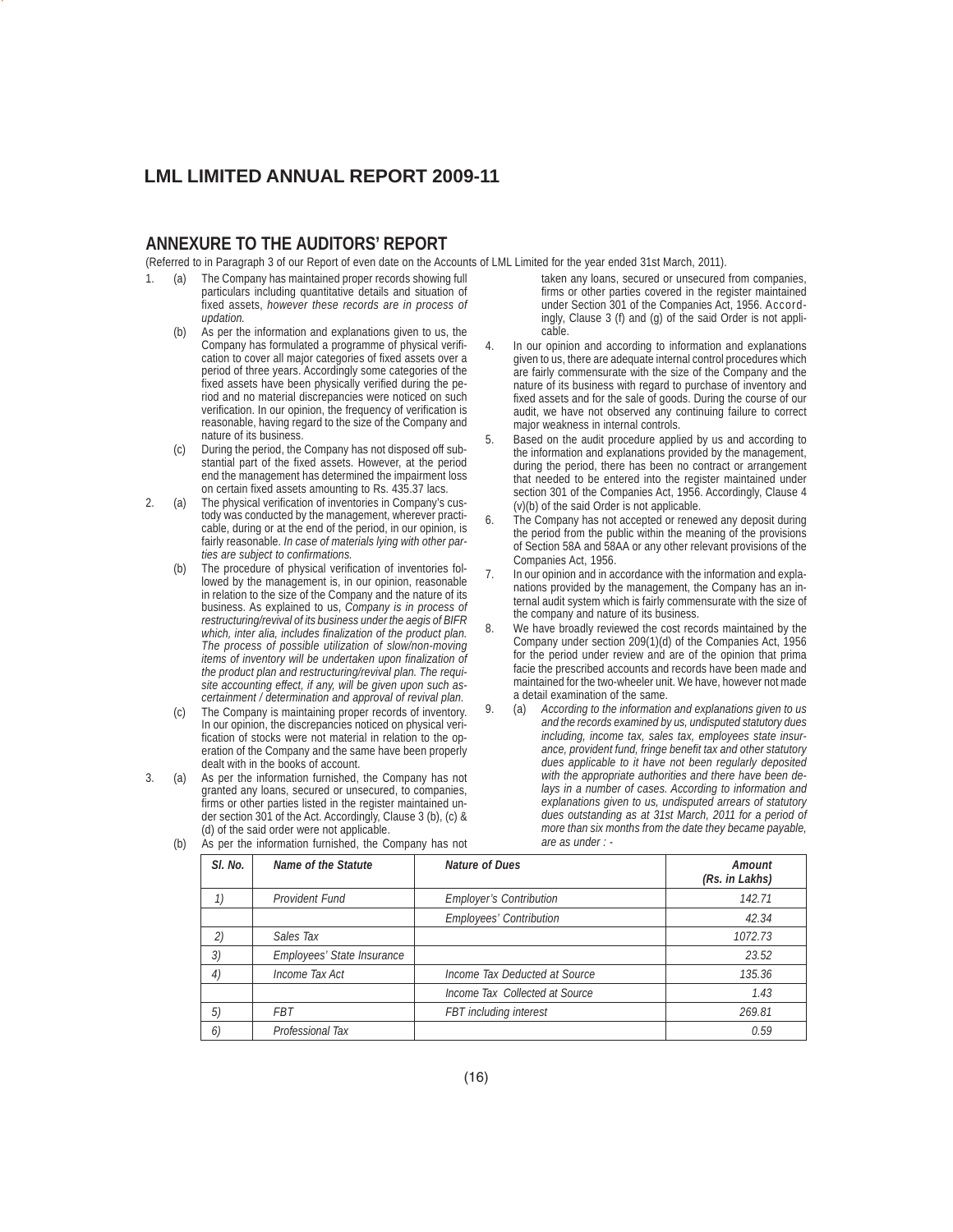

| SI.<br>No      | Name of the Statute                                                          | Nature of Dues                                                                                                | Amount<br>(Rs.in<br>Lakhs) | Period                     | <b>Forum Where</b><br>Pending                               |
|----------------|------------------------------------------------------------------------------|---------------------------------------------------------------------------------------------------------------|----------------------------|----------------------------|-------------------------------------------------------------|
| 1              | The Central Excise Act, 1944                                                 | Modvat credit, Duty on off-<br>cuts or Inputs, Valuation,<br><b>Classification &amp; Cenvat</b>               | 414.00                     | 1989-90 to<br>2006-07      | Commissioner Appeal,<br>Tribunal (Cestat),<br>Supreme Court |
| $\mathfrak{D}$ | Central Sales Tax Act.<br>1956. Local Sales Tax Act<br>& Local Entry Tax Act | Non-submission of declara-<br>tion forms, Entry tax, Penalty,<br>Interest, Stock transfer and<br>Other issues | 12221.72                   | 1989-90 to<br>2006-07      | Appellate Authority,<br>Tribunal, High Court                |
| 3              | Customs Act, 1962                                                            | (i) Duty dispute                                                                                              | 12.16                      | 2001-02                    | Supreme Court                                               |
|                |                                                                              | (ii) Valuation & Concession                                                                                   | 12.69                      | 1986-87 &<br>1994-95       | Assistant<br>Commissioner                                   |
| 4              | Income-Tax Act, 1961                                                         | Disallowances disputed in<br><b>ITAT</b>                                                                      | 3470.16                    | A.Y. 1997-98<br>to 2000-01 | <b>ITAT</b>                                                 |
|                |                                                                              | Disallowances disputed in<br><b>High Court</b>                                                                | 218.24                     | A.Y. 1996-97               | <b>High Court</b>                                           |

Details of statutory dues not deposited on account of dispute(s) are as under :

10. *The accumulated losses of the Company as at 31st March, 2011 are more than fifty percent of its net worth at the end of the financial period. The Company has incurred cash losses during the financial period and also in the immediately preceding financial year.*

11. *The Company has executed a Multi-Partite Agreement with Banks and Financial Institutions (Secured Lenders) on March 28, 2005. Based on our audit procedures and the information and explanations given to us, the Company is in default in respect to the payments to the Secured Lenders as given below.*

| Nature of the   | Period of           | Amount        |
|-----------------|---------------------|---------------|
| Dues            | Default             | Involved(Rs.) |
| Principal       | More than 18 months | 454216391     |
| <b>Interest</b> | More than 18 months | 323352425     |
| Principal       | Dec-09              | 42921639      |
| <b>Interest</b> | Dec-09              | 39643217      |
| Principal       | Mar-10              | 42921639      |
| <i>Interest</i> | Mar-10              | 40267873      |
| Principal       | Jun-10              | 42921639      |
| <i>Interest</i> | Jun-10              | 42237743      |
| Principal       | Sep-10              | 42921639      |
| <b>Interest</b> | Sep-10              | 44303137      |
| Principal       | Dec-10              | 42921639      |
| <i>Interest</i> | <i>Dec-10</i>       | 45969455      |
| Principal       | Mar-11              | 42921639      |
| <b>Interest</b> | Mar-11              | 46651571      |

*The Company is also in Default in the payments of Interest to Foreign Currency Convertible Bonds holders :*

| <b>Period of Default</b> | Amount Involved (Rs.) |
|--------------------------|-----------------------|
| More than 18 months      | 13969700              |

12. Based on our examination of records and information and explanations given to us, the Company has not granted loans and advances on the basis of security by way of pledge of shares, debentures and other securities.

- 13. As per the information and explanations given to us the provisions of any Special Statute applicable to Chit Fund do not apply to the Company. The Company is also not a nidhi/mutual benefit fund/society.
- 14. In our opinion, and according to the information and explanations given to us, the Company is not dealing in or trading in shares, securities, debentures and other investments. Accordingly, the provisions of Clause 4(xiv) of the Companies (Auditors' Report) Order, 2003 are not applicable to the Company.
- 15. Based on our examination of records and information and explanations given to us, the Company has not given any guarantee for loans taken by others from bank or financial institutions.
- 16. Based on our examination of the records and information and explanations given to us, no fresh term loan has been obtained by the Company during the period.
- 17. As per the information and explanations given to us and on an overall examination of the Balance Sheet of Company, we report that the Company has not used funds raised during the period on short-term basis for long term investment (application).
- 18. The Company has not made any preferential allotment of shares to parties and companies covered in the register maintained under section 301 of the Act.
- 19. The Company has not issued any debentures during the period.
- 20. The Company has not raised any money by public issue during the period covered by our report.
- 21. Based on the audit procedures performed and the information and explanations given to us by the management, we report that no fraud on or by the Company was noticed or reported during the course of our audit.

For **KHANDELWAL JAIN & CO.** For **PARIKH & JAIN** *Chartered Accountants Chartered Accountants* Firm Regn. No. 105049W

# **AKASH SHINGHAL A K JAIN**<br>Partner *Partner*

*Partner*<br>(M. No. 103490)

Place : Gurgaon Dated : 27th May, 2011

(M. No. 071253)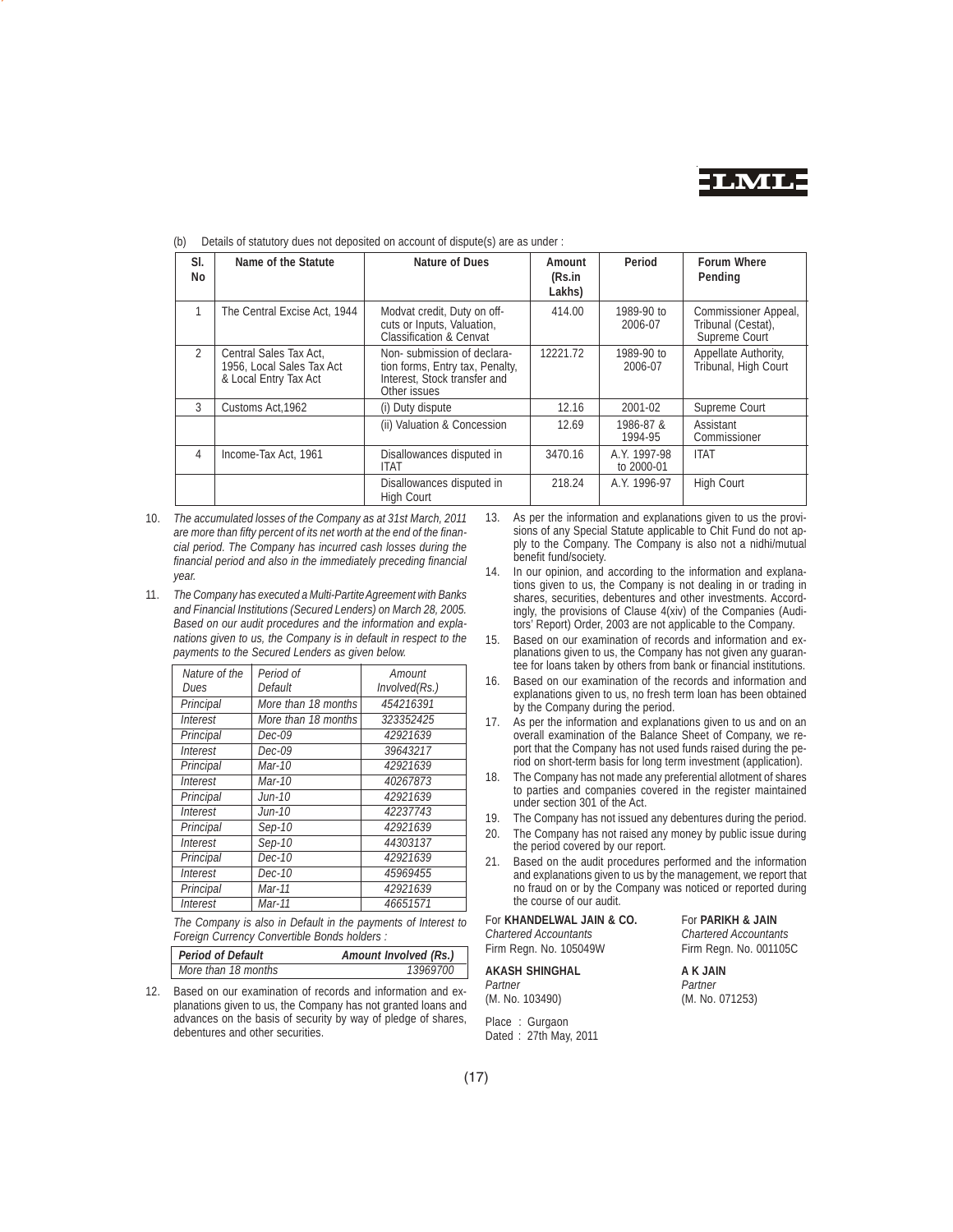# **BALANCE SHEET AS AT 31st MARCH, 2011**

| <b>Particulars</b>                            | <b>Schedule</b> | As at<br>31.03.2011<br><b>Rs.in lakhs</b> | As at<br>30.09.2009<br>Rs.in lakhs |
|-----------------------------------------------|-----------------|-------------------------------------------|------------------------------------|
| <b>SOURCES OF FUNDS</b>                       |                 |                                           |                                    |
| <b>Shareholders' Funds</b>                    |                 |                                           |                                    |
|                                               | 1               | 20040.95                                  | 20040.95                           |
|                                               | $\overline{2}$  | 15107.68                                  | 15107.68                           |
|                                               |                 | 35148.63                                  | 35148.63                           |
| <b>Loan Funds</b>                             |                 |                                           |                                    |
|                                               | 3               | 16392.40                                  | 13797.66                           |
|                                               | 3               | 1311.72                                   | 1201.57                            |
|                                               |                 | 17704.12                                  | 14999.23                           |
|                                               |                 | 52852.75                                  | 50147.86                           |
| <b>APPLICATION OF FUNDS</b>                   |                 |                                           |                                    |
|                                               | 4               |                                           |                                    |
| Less: Depreciation, Amortisation & Impairment |                 | 51788.79<br>41222.62                      | 51544.07<br>38435.23               |
|                                               |                 | 10566.17                                  | 13108.84                           |
|                                               |                 | 285.03                                    | 504.14                             |
|                                               |                 | 10851.20                                  | 13612.98                           |
|                                               |                 |                                           |                                    |
|                                               | 5               | 0.94                                      | 0.94                               |
|                                               | 6               | 14358.79                                  | 16268.77                           |
|                                               | 7               |                                           |                                    |
|                                               |                 | 37582.83                                  | 35577.51                           |
|                                               |                 | 1452.57                                   | 880.87                             |
|                                               |                 | 39035.40                                  | 36458.38                           |
|                                               |                 | (24676.61)                                | (20189.61)                         |
|                                               |                 | 67645.98                                  | 57692.31                           |
| Less : Reserve and Surplus per Contra         |                 | 968.76                                    | 968.76                             |
|                                               |                 | 66677.22                                  | 56723.55                           |
|                                               |                 | 52852.75                                  | 50147.86                           |
|                                               | 14              |                                           |                                    |

Schedules 1 to 7 and 14 form an integral part of the Balance Sheet

As per our report of even date attached

| For KHANDELWAL JAIN & CO.    | For PARIKH & JAIN            | <b>DEEPAK SINGHANIA</b>         | L K SINGHANIA              |
|------------------------------|------------------------------|---------------------------------|----------------------------|
| FRN - 105049W                | FRN - 001105C                | Chairman & Managing Director    | <b>Whole-time Director</b> |
| <b>Chartered Accountants</b> | <b>Chartered Accountants</b> |                                 |                            |
| <b>AKASH SHINGHAL</b>        | A K JAIN                     | <b>K C AGARWAL</b>              | <b>MAHESH KANODIA</b>      |
| Partner                      | Partner                      | Executive Director (Commercial) | Vice President (Accounts)  |
| (M. No. 103490)              | (M. No. 071253)              | & Company Secretary             | <b>R K CHADHA</b>          |
| Place: Gurgaon               |                              |                                 | Divisional Manager         |
| Date: 27.05.2011             |                              |                                 | (Accounts)                 |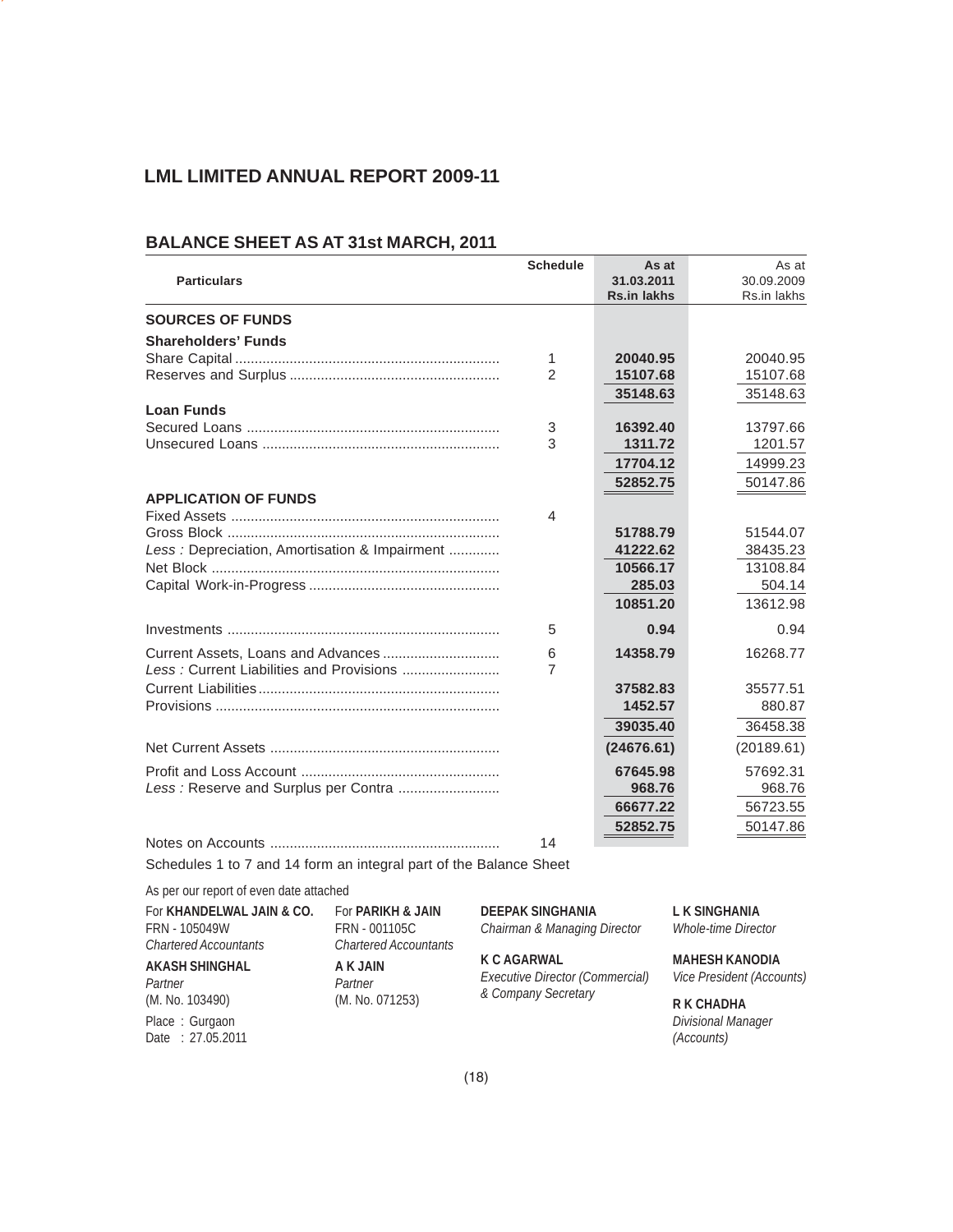

| <b>Particulars</b>                                                   |         | Schedule Period ended<br>31.03.2011<br>Rs. in lakhs | Year ended<br>30.09.2009<br>Rs. in lakhs |
|----------------------------------------------------------------------|---------|-----------------------------------------------------|------------------------------------------|
|                                                                      |         |                                                     |                                          |
| <b>INCOME</b>                                                        |         |                                                     |                                          |
|                                                                      |         | 35998.38                                            | 16161.81                                 |
|                                                                      |         | 1492.54                                             | 548.78                                   |
|                                                                      |         | 34505.84                                            | 15613.03                                 |
|                                                                      | 8       | 2914.13                                             | 1233.93                                  |
|                                                                      |         | 37419.97                                            | 16846.96                                 |
| <b>EXPENDITURE</b>                                                   |         |                                                     |                                          |
|                                                                      | 9       | 27882.33                                            | 12154.53                                 |
| Payments to and Provisions for Employees                             | 10      | 4083.59                                             | 1865.00                                  |
| Administrative, Selling and Other Expenses                           | 11      | 5373.71                                             | 2339.36                                  |
|                                                                      | 12      | 4439.19                                             | 2562.74                                  |
| Provision for Impairment of Fixed Assets (Refer Note 14              |         | 2464.89                                             | 1748.92                                  |
|                                                                      |         | 435.37                                              |                                          |
|                                                                      | 13      | 3.88                                                | 6.20                                     |
|                                                                      |         | 44682.96                                            | 20676.75                                 |
| Profit / (Loss) before Exceptional Items & Taxation                  |         | (7262.99)                                           | (3829.79)                                |
|                                                                      |         |                                                     | 1316.55                                  |
| Bad & Doubtful Debts / Loans & Advances written off                  | 2234.50 |                                                     |                                          |
| Less: Provision for Bad & Doubtful Debts/Loans & Advances            | 875.97  |                                                     |                                          |
|                                                                      |         | 1358.53                                             |                                          |
| Provision for Doubtful Debts / Loans and Advances                    |         | 1332.15                                             |                                          |
|                                                                      |         | (9953.67)                                           | (5146.34)                                |
| Provision for Taxation                                               |         |                                                     |                                          |
|                                                                      |         |                                                     | 15.98                                    |
|                                                                      |         | (9953.67)                                           | (5162.32)                                |
|                                                                      |         | (57692.31)                                          | (52529.99)                               |
|                                                                      |         | (67645.98)                                          | (57692.31)                               |
| Weighted average Number of Equity Shares                             |         | 81984320                                            | 80629821                                 |
| Basic & Diluted Earning Per Share (Rs.)                              |         | (12.14)                                             | (6.40)                                   |
|                                                                      | 14      |                                                     |                                          |
| Schedules 8 to 14 form an integral part of the Profit & Loss Account |         |                                                     |                                          |

# **PROFIT AND LOSS ACCOUNT FOR 18 MONTHS PERIOD ENDED 31st MARCH, 2011**

As per our report of even date attached

| For KHANDELWAL JAIN & CO.<br>FRN - 105049W<br><b>Chartered Accountants</b> | For <b>PARIKH &amp; JAIN</b><br>FRN - 001105C<br><b>Chartered Accountants</b> | <b>DEEPAK SINGHANIA</b><br>Chairman & Managing Director | L K SINGHANIA<br><b>Whole-time Director</b>        |
|----------------------------------------------------------------------------|-------------------------------------------------------------------------------|---------------------------------------------------------|----------------------------------------------------|
| <b>AKASH SHINGHAL</b><br>Partner                                           | A K JAIN<br>Partner                                                           | <b>K C AGARWAL</b><br>Executive Director (Commercial)   | <b>MAHESH KANODIA</b><br>Vice President (Accounts) |
| (M. No. 103490)                                                            | (M. No. 071253)                                                               | & Company Secretary                                     | <b>R K CHADHA</b>                                  |
| Place: Gurgaon                                                             |                                                                               |                                                         | Divisional Manager                                 |
| Date: 27.05.2011                                                           |                                                                               |                                                         | (Accounts)                                         |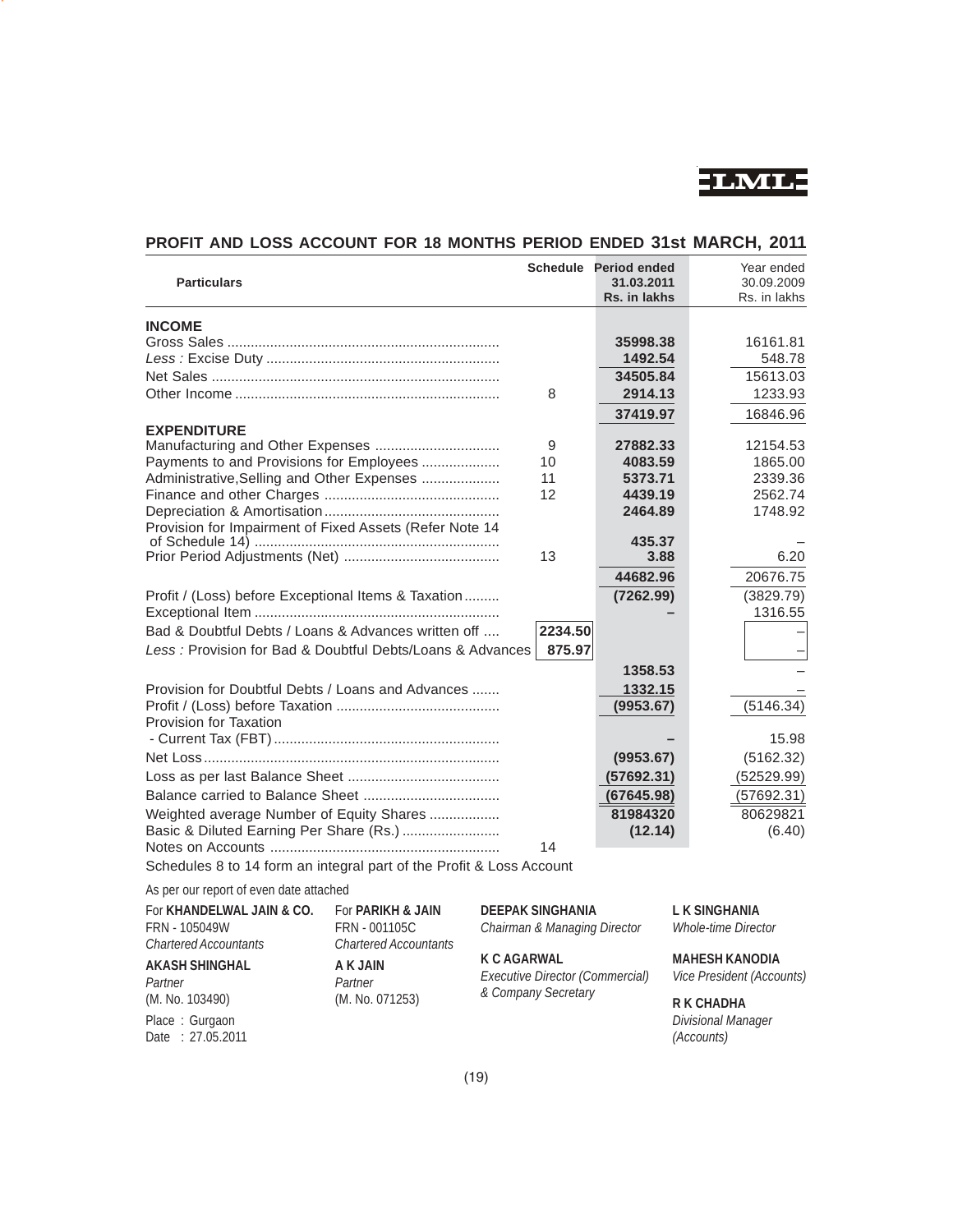# **Schedules Annexed to the Accounts**

# **(1) SHARE CAPITAL**

| <b>Particulars</b>                              | No. of<br><b>Shares</b> | As at<br>31.03.2011<br>Rs. in lakhs | No. of<br><b>Shares</b> | As at<br>30.09.2009<br>Rs. in lakhs |
|-------------------------------------------------|-------------------------|-------------------------------------|-------------------------|-------------------------------------|
| <b>Authorised</b>                               |                         |                                     |                         |                                     |
|                                                 | 100000000               | 10000.00                            | 100000000               | 10000.00                            |
| Cumulative/Non Cumulative Redeemable            |                         |                                     |                         |                                     |
|                                                 | 15000000                | 15000.00                            | 15000000                | 15000.00                            |
|                                                 |                         | 25000.00                            |                         | 25000.00                            |
| Issued, Subscribed and Paid-up                  |                         |                                     |                         |                                     |
|                                                 | 81984320                | 8198.43                             | 81984320                | 8198.43                             |
| 0.001% Non cumulative Redeemable Preference     |                         |                                     |                         |                                     |
| Shares of Rs.100 each (Refer Note viii as given |                         |                                     |                         |                                     |
|                                                 | 11842519                | 11842.52                            | 11842519                | 11842.52                            |
|                                                 |                         | 20040.95                            |                         | 20040.95                            |

| Notes $:(i)$ | 460000         | Equity Shares were allotted as fully paid-up Bonus Shares by capitalisation of General Reserve.          |
|--------------|----------------|----------------------------------------------------------------------------------------------------------|
| (ii)         | 5314116        | Equity Shares were allotted as fully paid-up on conversion of Debentures (Series I, II & III).           |
| (iii)        | 3162000        | Equity Shares were allotted as fully paid-up to Financial Institutions pursuant to the convert-          |
|              |                | ibility clause in the relevant Rupee Loan Agreement.                                                     |
| (iv)         | 785423         | Equity Shares were allotted to Banks & Financial Institutions on 29th March, 2005 as per                 |
|              |                | terms & conditions of the Negotiated Settlement.                                                         |
| (v)          | 11842519       | Preference Shares were allotted to Banks & Financial Institutions on 29th March, 2005 as per             |
|              |                | terms & conditions of the Negotiated Settlement.                                                         |
| (vi)         | 819723         | Equity Shares were allotted to specified lenders on 16th November, 2005 as per terms &                   |
|              |                | conditions of the Negotiated Settlement.                                                                 |
|              | (vii) 32223538 | Equity Shares were allotted on conversion of FCCB series A & B during the period from                    |
|              |                | 24.08.2005 to 31.07.2009.                                                                                |
|              |                | (viii) The Non cumulative Redeemable Preference Shares are redeemable in three annual instalments due on |
|              |                | 29th March, 2015, 29th March, 2016 and 29th March, 2017.                                                 |
|              |                |                                                                                                          |

# **(2) RESERVES AND SURPLUS**

| <b>Particulars</b>                                        | As at        | As at        |
|-----------------------------------------------------------|--------------|--------------|
|                                                           | 31.03.2011   | 30.09.2009   |
|                                                           | Rs. in lakhs | Rs. in lakhs |
|                                                           | 3406.90      | 3406.90      |
|                                                           | 2.50         | 2.50         |
| Share Premium Account                                     |              |              |
|                                                           | 11698.28     | 11426.44     |
|                                                           |              | 271.84       |
|                                                           | 11698.28     | 11698.28     |
| Investment Allowance Utilised                             |              |              |
|                                                           | 685.48       | 685.48       |
|                                                           | 283.28       | 283.28       |
|                                                           | 16076.44     | 16076.44     |
| Less: Debit balance in Profit and Loss Account per Contra | 968.76       | 968.76       |
|                                                           | 15107.68     | 15107.68     |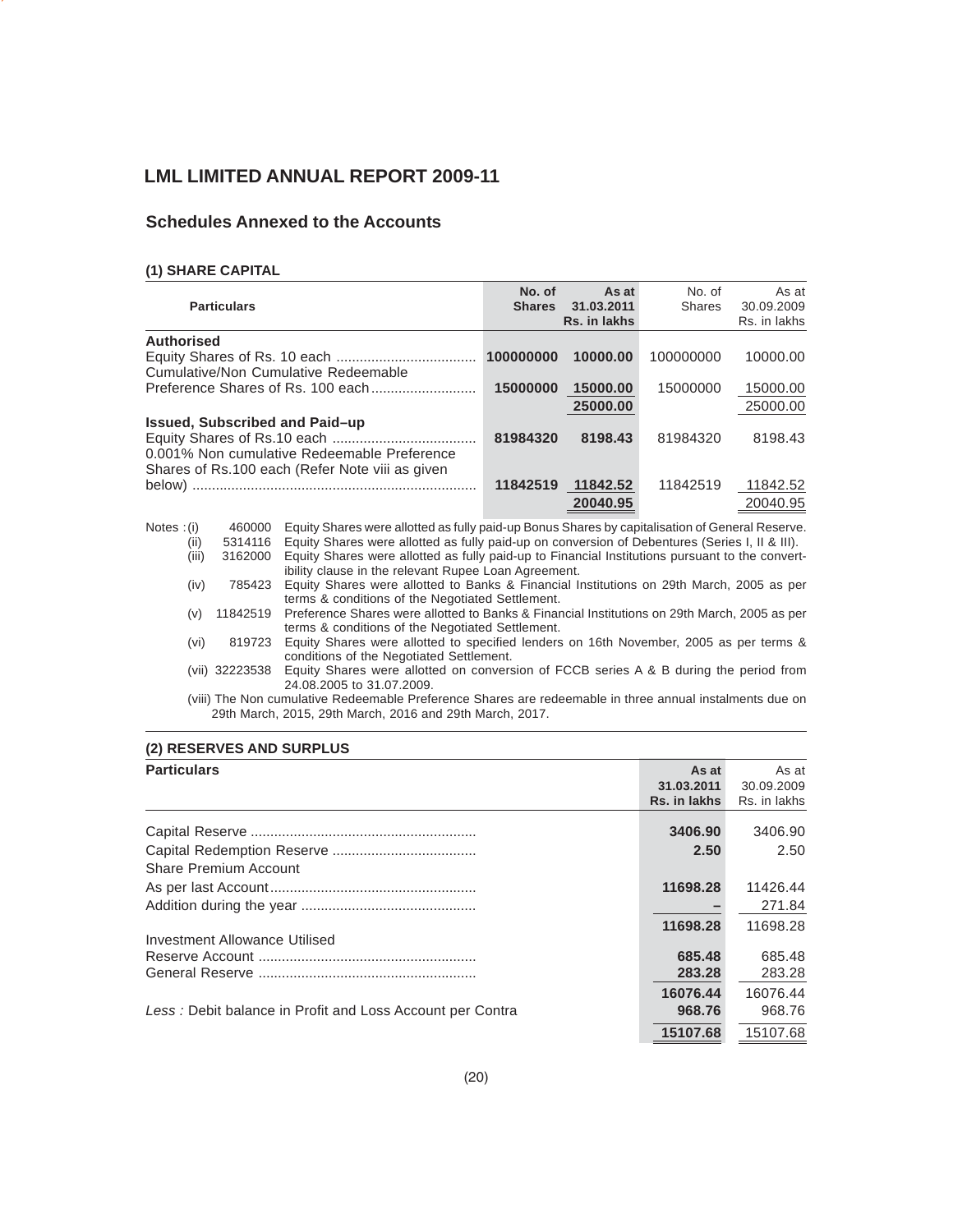**LML**

# **Schedules Annexed to the Accounts**

| (3) LOANS |
|-----------|
|-----------|

| <b>Particulars</b>                                 | As at<br>31.03.2011<br>Rs. in lakhs | As at<br>30.09.2009<br>Rs. in lakhs |
|----------------------------------------------------|-------------------------------------|-------------------------------------|
| <b>Secured Loans</b>                               |                                     |                                     |
| Term Loans (Refer Note 11 of Schedule14)<br>(i)    |                                     |                                     |
| (a) From Banks                                     |                                     |                                     |
|                                                    | 2391.76                             | 2391.76                             |
|                                                    | 1934.46                             | 1934.46                             |
|                                                    | 873.28                              | 873.28                              |
|                                                    | 131.18                              | 131.18                              |
|                                                    | 304.24                              | 304.24                              |
|                                                    | 3110.07                             | 1726.98                             |
|                                                    | 8744.99                             | 7361.90                             |
| (b) From Financial Institutions                    |                                     |                                     |
|                                                    | 1881.01                             | 1881.01                             |
| Stressed Assets Stabilization Fund (SASF)          | 1852.98                             | 1852.98                             |
| Export-Import Bank of India (EXIM)                 | 1137.92                             | 1137.92                             |
| Industrial Investment Bank of India Limited (IIBI) | 43.73                               | 43.73                               |
|                                                    | 2714.18                             | 1506.54                             |
|                                                    | 7629.82                             | 6422.18                             |
| (ii)                                               | 17.59                               | 13.58                               |
|                                                    | 16392.40                            | 13797.66                            |
| <b>Unsecured Loans</b>                             |                                     |                                     |
|                                                    | 84.38                               | 84.38                               |
| Other Loans & Advances                             |                                     |                                     |
|                                                    | 1227.34                             | 1117.19                             |
|                                                    | 1311.72                             | 1201.57                             |
|                                                    | 17704.12                            | 14999.23                            |
|                                                    |                                     |                                     |

# **Notes :**

A. (i) Term Loans from Banks and Financial Institutions included in Serial Number (i) above, except Industrial Investment Bank of India and Bank of Baroda, represent the settled amounts outstanding as on 31.03.2011 under the Negotiated Settlement reached with these Lenders. These are secured by (i) a First mortgage and charge on the immovable properties consisting of Land, Buildings, Fixed Plant and Machinery, Furniture and Fixtures of the Company existing as on 31.03.2005 (save and except Land and property situated at Plot No. C-3 & 4, Site – I, Panki Industrial Estate, Kanpur) and (ii) first charge by way of hypothecation of all movable assets of the Company (save and except Stocks of Raw Materials, Components, Stores & Spares, Work-inprocess, Finished Goods, Book Debts etc), including movable machinery, tools, accessories, etc., existing as on 31.03.2005, subject however, to the prior charges created in favour of (a) banks/others over certain specified equipment purchased by the Company on Hire Purchase basis,(b) SASF over the specified equipment acquired out of its erstwhile EFS Loan, (c) Exim Bank over the specified equipment acquired by the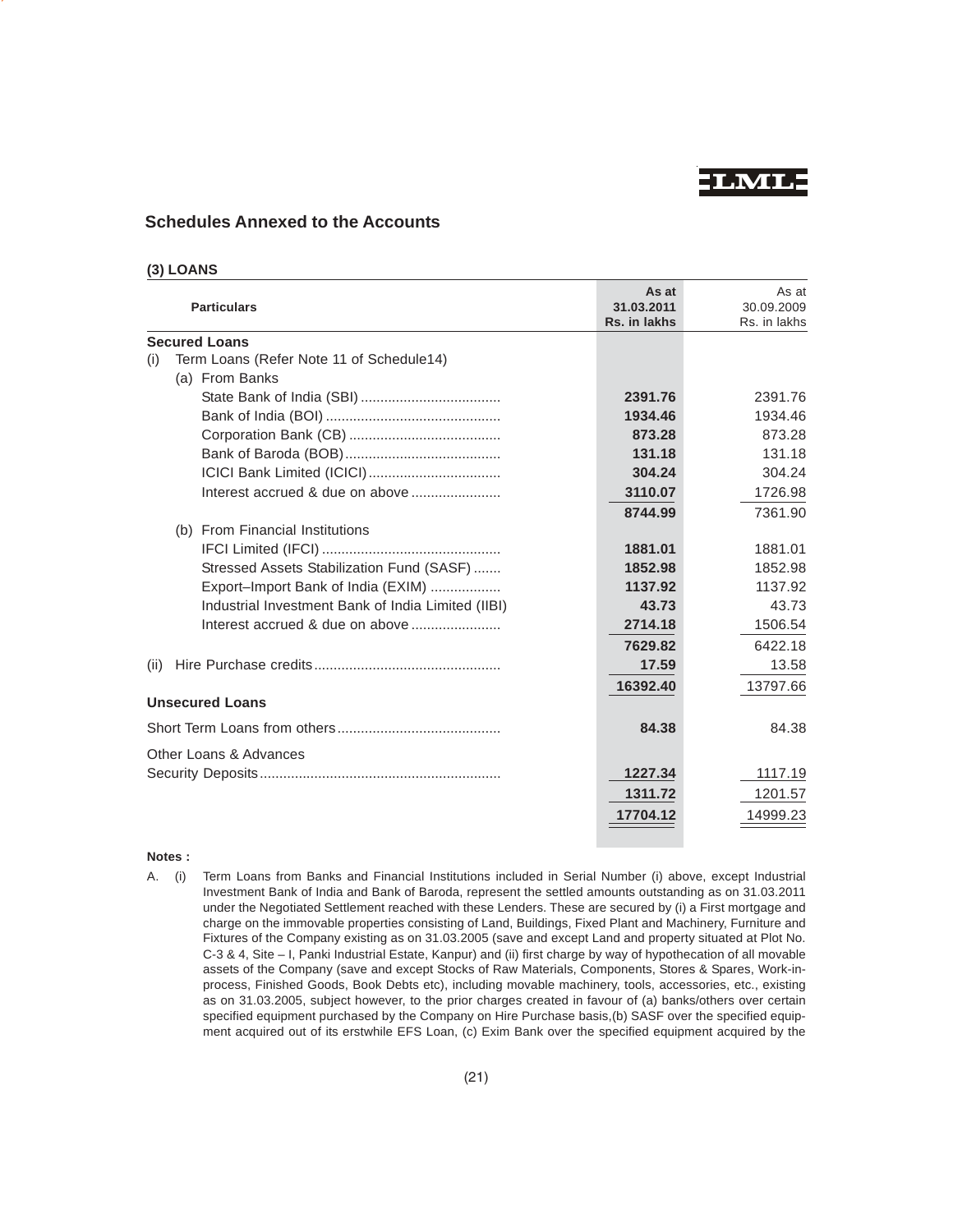Company out of its erstwhile Rupee Loan under PEFP, (d) IIBI over the specified equipment acquired out of its erstwhile Rupee Loan under ACS. The aforesaid first mortgage and charges rank pari-passu, inter-se, in all respects amongst the aforesaid Financial Institution/Banks. These Loans are further secured by Personal Guarantee (s) of three Directors of the Company. Equitable Mortgage on some of the properties is yet to be created.

- (ii) Term Loans against erstwhile Rupee Loan from IDBI under EFS, erstwhile Rupee Loan from Exim Bank under PEFP and erstwhile Rupee Loan from IIBI under ACS, included in Serial Number (i) represent the settled amounts outstanding as on 31.03.2011 under the Negotiated Settlement reached with these Lenders. These Loans are secured by (i) an exclusive first charge by way of hypothecation of specified equipments acquired out of the said erstwhile loans and (ii) Personal Guarantee(s) of three Directors of the Company.
- B. Amounts outstanding against erstwhile working capital facilities from SBI, BOI and BOB included in Serial Number (i) above represent the settled amounts outstanding as on 31.03.2011 under the Negotiated Settlement reached with these Banks. These Loans are secured by (i) a first charge on the land and property situated at Plot No. C-3 & 4, Site – I, Panki Industrial Estate, Kanpur by way of Equitable Mortgage, ranking pari passu, inter-se, in all respects amongst these Banks and (ii) Personal Guarantee(s) of three Directors of the Company. These are further secured by a Second Charge on the immovable properties consisting of Land, Buildings, Fixed Plant and Machinery, Furniture and Fixtures of the Company existing as on 31.03.2005 (save and except Land and property situated at Plot No. C-3 & 4, Site – I, Panki Industrial Estate, Kanpur). Second charge on some of the properties is yet to be created.
- C. Fixed Assets purchased under Hire Purchase arrangement are secured by hypothecation of respective assets.
- D. Instalments of Term Loans repayable within one year are Rs. 8834.36 lakhs (as at 30.09.2009 Rs. 6259.04 lakhs).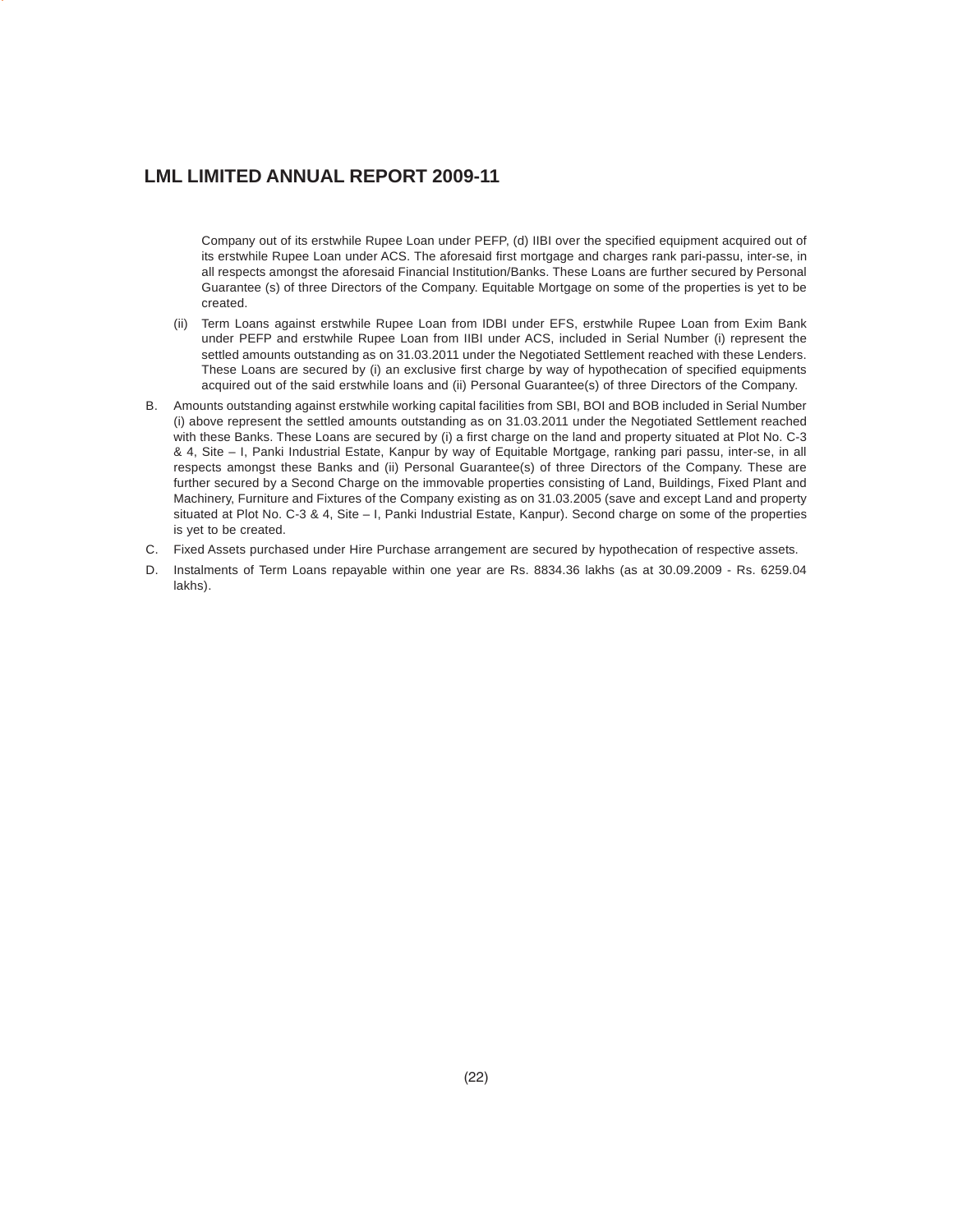# Schedules Annexed to the Accounts **Schedules Annexed to the Accounts**

# **(4) FIXED ASSETS** *(Rs. in lakhs)* (4) FIXED ASSETS

(Rs. in lakhs)

|                                                                    |                     | GROSS BLOCK                       |                                      |                     |                                                                                                                                                                                                                                                                                                                      | DEPRECIATION     |                                     |                    | <b>IMPAIRMENT</b>   |                            | <b>NET BLOCK</b>    |
|--------------------------------------------------------------------|---------------------|-----------------------------------|--------------------------------------|---------------------|----------------------------------------------------------------------------------------------------------------------------------------------------------------------------------------------------------------------------------------------------------------------------------------------------------------------|------------------|-------------------------------------|--------------------|---------------------|----------------------------|---------------------|
| PARTICULARS                                                        | 01.10.2009<br>As at | during the<br>Additions<br>period | Deduc-<br>Adjust-<br>ments<br>tions/ | 31.03.2011<br>As at | 30.09.2009<br>Upto                                                                                                                                                                                                                                                                                                   | Forthe<br>period | Adjust-<br>Deduc<br>ments<br>tions/ | 31.03.2011<br>Upto | As At<br>31.03.2011 | 31.03.2011<br><b>As At</b> | 30.09.2009<br>As at |
| <b>OWNED ASSETS:</b>                                               |                     |                                   |                                      |                     |                                                                                                                                                                                                                                                                                                                      |                  |                                     |                    |                     |                            |                     |
| Land                                                               | 621.40              |                                   |                                      | 621.40              |                                                                                                                                                                                                                                                                                                                      |                  | I                                   |                    |                     | 621.40                     | 621.40              |
| Buildings                                                          | 8475.01             |                                   |                                      | 8475.01             | 4066.39                                                                                                                                                                                                                                                                                                              | 418.42           |                                     | 4484.81            |                     | 3990.20                    | 1408.62             |
| ease hold Improvement                                              | 76.42               | 16.51                             | 4.36                                 | 88.57               | 76.42                                                                                                                                                                                                                                                                                                                |                  | 4.36                                | 72.06              |                     | 16.51                      |                     |
| Plant & Machinery                                                  | 34634.53            | 84.99                             | 0.40                                 | 34819.12            | 27469.26                                                                                                                                                                                                                                                                                                             | 1683.10          | 0.19                                | 29152.17           | 301.91              | 5365.04                    | '165.27             |
| Electric Installations                                             | 2707.66             | 0.47                              |                                      | 2708.13             | 2288.85                                                                                                                                                                                                                                                                                                              | 155.29           |                                     | 2444.14            | 21.88               | 242.11                     | 418.81              |
| Furniture and Fixtures                                             | 862.04              | 7.92                              |                                      | 869.96              | 751.35                                                                                                                                                                                                                                                                                                               | 65.46            |                                     | 816.81             | 0.15                | 53.00                      | 110.69              |
| Office Equipments                                                  | 528.36              | 26.94                             | 0.45                                 | 554.85              | 270.37                                                                                                                                                                                                                                                                                                               | 37.50            | 0.01                                | 307.86             | 3.12                | 243.87                     | 257.99              |
| <b>Jehicles</b>                                                    | 562.49              | 13.10                             |                                      | 575.59              | 535.49                                                                                                                                                                                                                                                                                                               | 12.75            |                                     | 548.24             |                     | 27.35                      | 27.00               |
| echnical Know - How                                                | 2999.16             |                                   |                                      | 2999.16             | 2911.03                                                                                                                                                                                                                                                                                                              | 88.13            |                                     | 2999.16            |                     |                            | 88.13               |
| Owned Assets-Sub Total (A)                                         | 51467.07            | 249.93                            | 5.21                                 | 51711.79            | 38369.16                                                                                                                                                                                                                                                                                                             | 2460.65          | 4.56                                | 40825.25           | 327.06              | 10559.48                   | 13097.91            |
| <b>EASED ASSETS:</b><br><b>Jehicles</b>                            | 77.00               |                                   | I.                                   | 77.00               | 66.07                                                                                                                                                                                                                                                                                                                | 4.24             | ı                                   | 70.31              | $\mathbf{I}$        | 6.69                       | 10.93               |
| Leased Assets-Sub Total (B)                                        | 77.00               | 0.00                              | 0.00                                 | 77.00               | 66.07                                                                                                                                                                                                                                                                                                                | 4.24             |                                     | 70.31              | 0.00                | 6.69                       | 10.93               |
|                                                                    | 51544.07            | 249.93                            | 5.21                                 | 51788.79            | 38435.23                                                                                                                                                                                                                                                                                                             | 2464.89          | 4.56                                | 40895.56           | 327.06              | 10566.17                   | 13108.84            |
|                                                                    | (51340.35)          | (205.28)                          | (1.56)                               | (51544.07)          | (36687.02)                                                                                                                                                                                                                                                                                                           | (1748.92)        | (0.71)                              | (38435.23)         |                     | (13108.84)                 | (14653.33)          |
| Add: Capital Work In Progress including                            |                     |                                   |                                      | 393.34              |                                                                                                                                                                                                                                                                                                                      |                  |                                     |                    | 108.31              | 285.03                     | 504.14              |
| Advances Rs. 23.34 lakhs (Unsecured, considered good)              |                     |                                   |                                      |                     |                                                                                                                                                                                                                                                                                                                      |                  |                                     |                    |                     | (504.14)                   | (1839.18)           |
| (As at 30.09.2009 Rs.130.41 lakhs)                                 |                     |                                   |                                      |                     |                                                                                                                                                                                                                                                                                                                      |                  |                                     |                    | 435.37              | 10851.20                   | 13612.98            |
|                                                                    |                     |                                   |                                      |                     |                                                                                                                                                                                                                                                                                                                      |                  |                                     |                    |                     | $\frac{(13612.98)}{2}$     | (16492.51)          |
| Figures in brackets pertain to as at 30.09.2008.<br>eeta<br>Notes: |                     |                                   |                                      |                     | Capital Work in Progress includes Pre-operative Expenditure pending for allocation Rs. Nil lakhs (Rs. 32.57 lakhs)<br>Buildings include cost of Shares of Rs.0.04 lakh (Rs.0.04 lakh) in Co-operative Housing Society.<br>Land leasehold except Rs. 2.72 lakhs (Rs.2.72 lakhs) which is acquired on free hold basis. |                  |                                     |                    |                     |                            |                     |

**LML**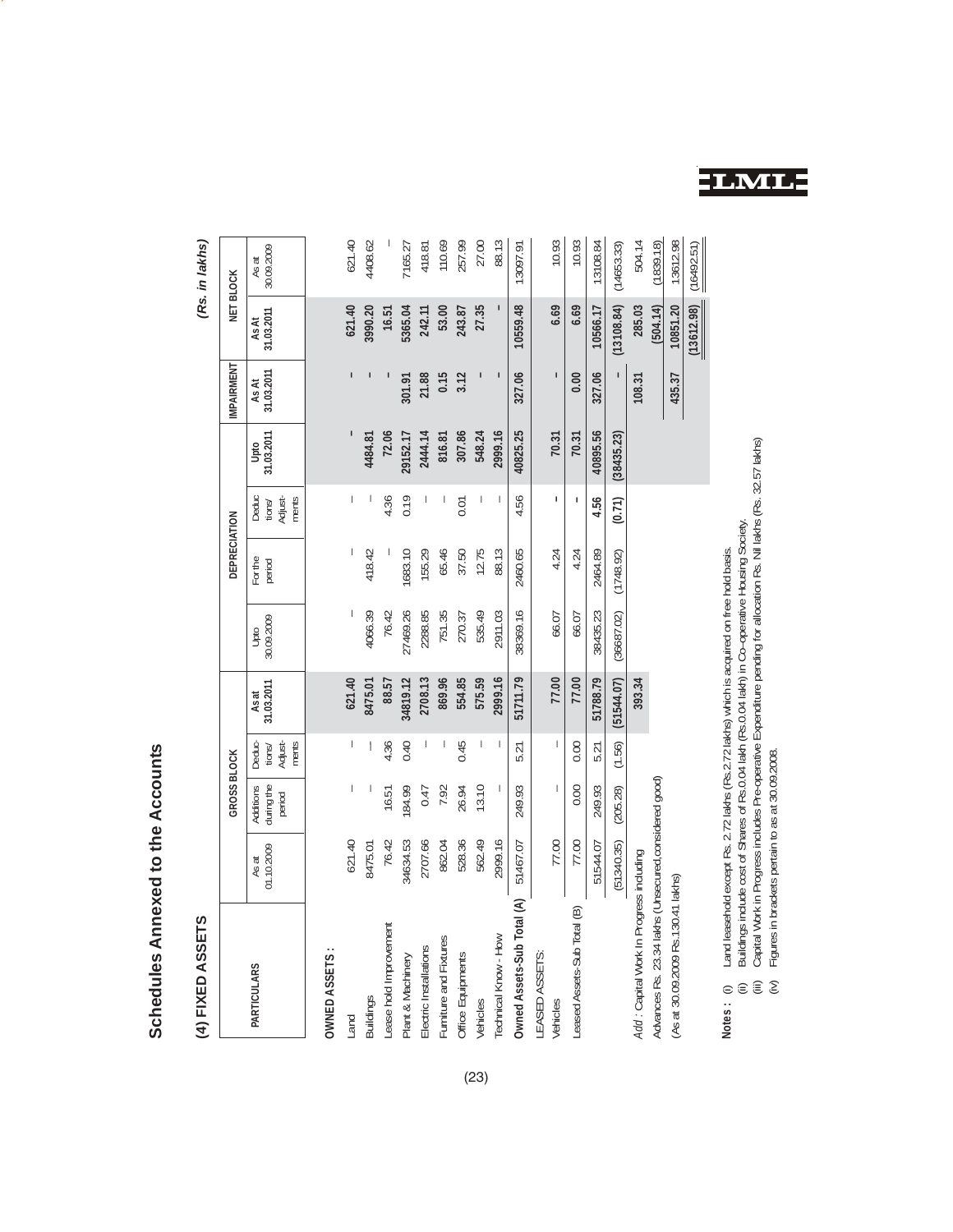# **Schedules Annexed to the Accounts**

# **(5) INVESTMENTS**

|                   | <b>Particulars</b>                                                                                                                 | As at<br>31.03.2011<br>Rs. in lakhs | As at<br>30.09.2009<br>Rs. in lakhs |
|-------------------|------------------------------------------------------------------------------------------------------------------------------------|-------------------------------------|-------------------------------------|
|                   | <b>LONG TERM</b> (except otherwise stated)                                                                                         |                                     |                                     |
|                   | <b>Equity Shares (Fully paid-up)</b>                                                                                               |                                     |                                     |
| <b>QUOTED</b>     |                                                                                                                                    |                                     |                                     |
| Trade             |                                                                                                                                    |                                     |                                     |
| 1536000<br>Others |                                                                                                                                    | 153.60                              | 153.60                              |
| 200               | (Previous year 100 Shares of Rs.10 each)                                                                                           | 0.01                                | 0.01                                |
|                   | * 100 Shares of Rs.10 each in Bajaj Finserv Limited                                                                                | 0.00                                | 0.00                                |
|                   | * 100 Shares of Rs.10 each in Bajaj Holding & Investment Limited                                                                   | 0.00                                | 0.00                                |
|                   | 200 Shares of Rs.10 each in Reliance Industries Limited<br>(Previous year 100 Shares of Rs.10 each)                                | 0.03                                | 0.03                                |
|                   | * 100 Shares of Rs. 5 each in Reliance Communications Limited                                                                      | 0.00                                | 0.00                                |
|                   | * 109 Shares of Rs.10 each in Reliance Capital Limited                                                                             | 0.00                                | 0.00                                |
|                   | * 164 Shares of Rs.10 each in Reliance Infrastructure Limited                                                                      | 0.00                                | 0.00                                |
|                   | * 547 Shares of Rs. 10 each in Reliance Power Ltd. (Previous year<br>2188 Shares of Rs. 5 each in Reliance Natural Resources Ltd.) | 0.00                                | 0.00                                |
|                   | 100 Shares of Rs.10 each in Scooters India Limited                                                                                 | 0.02                                | 0.02                                |
| 2000              | Shares of Re.1 each in TVS Motor Company Limited<br>(Previous year 1000 Shares of Rs. 1 each)                                      | 0.04                                | 0.04                                |
|                   | 100 Shares of Rs. 2 each in Hero Honda Motors Limited                                                                              | 0.00                                | 0.00                                |
| 100               | Shares of Rs. 5 each in Infosys Technologies Limited                                                                               | 0.04                                | 0.04                                |
| 50                |                                                                                                                                    | 0.12                                | 0.12                                |
| $120 -$           | Shares of Rs.10 each in Asian Paints (India) Limited                                                                               | 0.17                                | 0.17                                |
| 100               |                                                                                                                                    | 0.02                                | 0.02                                |
|                   |                                                                                                                                    | 0.05                                | 0.05                                |
| 100               | Shares of Rs.10 each in Ginni Filaments Limited                                                                                    | 0.01                                | 0.01                                |
|                   | ** 50 Shares of Re.1 each in J.K. Synthetics Limited<br>(Previous year 100 shares of Rs. 10 each.)                                 | 0.01                                | 0.01                                |
|                   | * 10 Shares of Rs.10 each in J.K. Cement Limited                                                                                   | 0.00                                | 0.00                                |
| 100               |                                                                                                                                    | 0.02                                | 0.02                                |
| 31                |                                                                                                                                    | 0.01                                | 0.01                                |
| 50                | Shares of Rs.10 each in Maharashtra Scooters Limited                                                                               | 0.11                                | 0.11                                |
|                   | 100 Shares of Rs.10 each in Pal Peugeot Limited                                                                                    | 0.01                                | 0.01                                |
|                   | 100 Shares of Rs.10 each in Patheja Forgings & Auto Parts                                                                          | 0.02                                | 0.02                                |
|                   | 2000 Shares of Re. 1 each in Sona Koyo Steering System Limited                                                                     | 0.06                                | 0.06                                |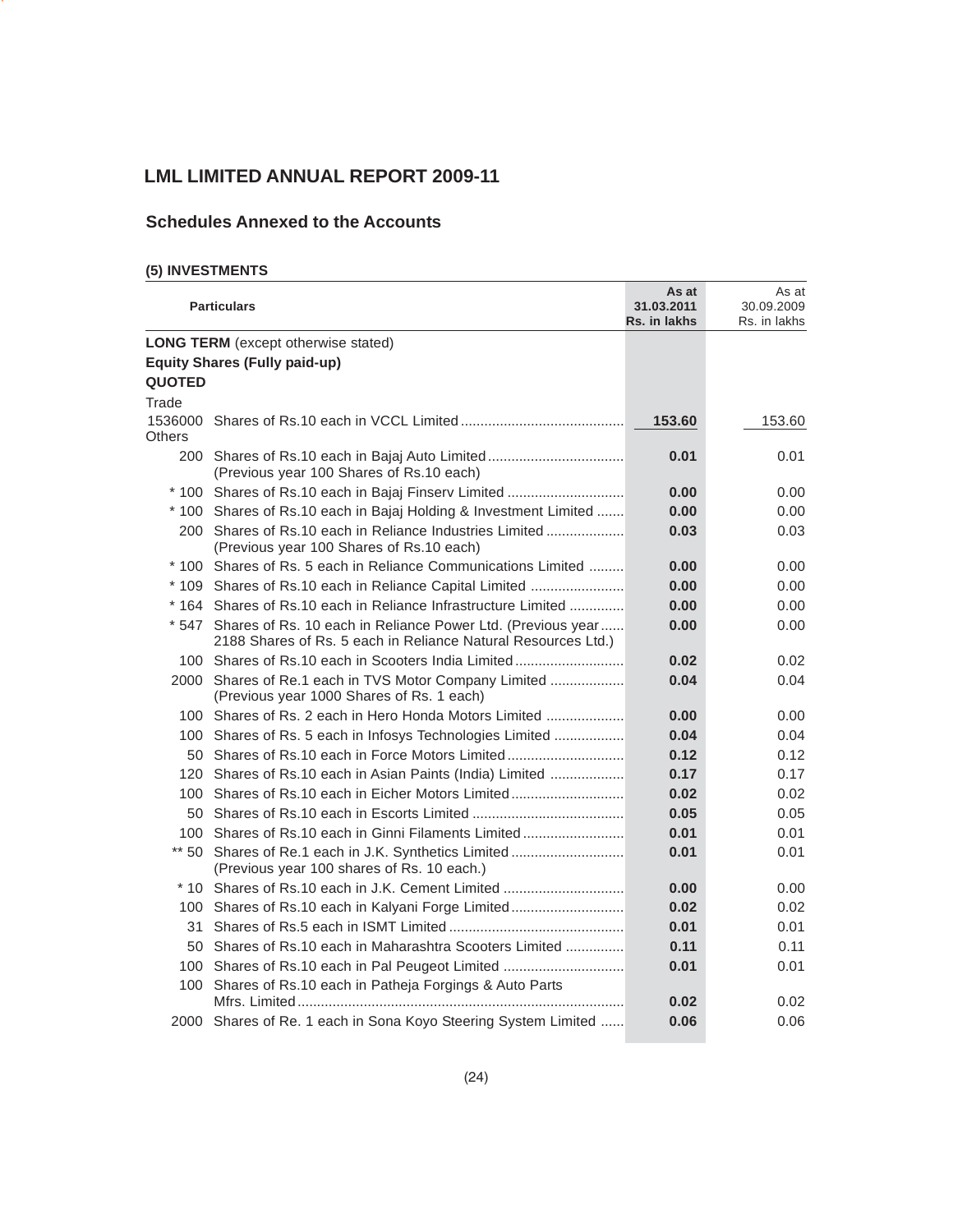**LML**

# **Schedules Annexed to the Accounts**

# **(5) INVESTMENTS** *(Contd...)*

|                 | <b>Particulars</b>                                                                                 | As at<br>31.03.2011<br>Rs. in lakhs | As at<br>30.09.2009<br>Rs. in lakhs |
|-----------------|----------------------------------------------------------------------------------------------------|-------------------------------------|-------------------------------------|
|                 |                                                                                                    |                                     |                                     |
| 500             | (Previous year 100 shares of Rs. 10 each.)                                                         | 0.09                                | 0.09                                |
|                 | 50 Shares of Rs.10 each in Whirlpool India Limited                                                 | 0.02                                | 0.02                                |
| 100             | Shares of Rs. 5 each in Ester Industries Limited                                                   | 0.01                                | 0.01                                |
| 100             |                                                                                                    | 0.04                                | 0.04                                |
| 100             |                                                                                                    | 0.01                                | 0.01                                |
| 50              |                                                                                                    | 0.10                                | 0.10                                |
| 100             | Shares of Rs.10 each in Kinetic Motor Limited                                                      | 0.13                                | 0.13                                |
| 100             |                                                                                                    | 0.02                                | 0.02                                |
| 200             | Shares of Rs.10 each in Polyplex Corporation Limited<br>(Previous year 100 shares of Rs. 10 each.) | 0.02                                | 0.02                                |
|                 | 50 Shares of Rs.10 each in Modi Rubber Limited                                                     | 0.03                                | 0.03                                |
|                 |                                                                                                    | 1.22                                | 1.22                                |
| <b>UNQUOTED</b> |                                                                                                    |                                     |                                     |
| Trade<br>800000 | Shares of Rs.10 each in Trident Auto Components                                                    |                                     |                                     |
|                 | <b>Private Limited</b>                                                                             | 80.00                               | 80.00                               |
|                 |                                                                                                    | 234.82                              | 234.82                              |
|                 | Less: Provision for diminution in value of Investments                                             | 233.88                              | 233.88                              |
|                 |                                                                                                    | 0.94                                | 0.94                                |
|                 | *Allotment of shares on account of demerger                                                        |                                     |                                     |

\*\* Reduction of Share Capital

# **Notes :**

- (i) Aggregate amount of Quoted Investments :
	- Cost Rs. 154.82 lakhs (As at 30.09.2009 Rs. 154.82 lakhs)
	- Market value Rs.21.95 lakhs (As at 30.09.2009 Rs.18.06 lakhs)
- (ii) Aggregate amount of Unquoted Investments :
	- Cost Rs. 80.00 lakhs (As at 30.09.2009 Rs. 80.00 lakhs)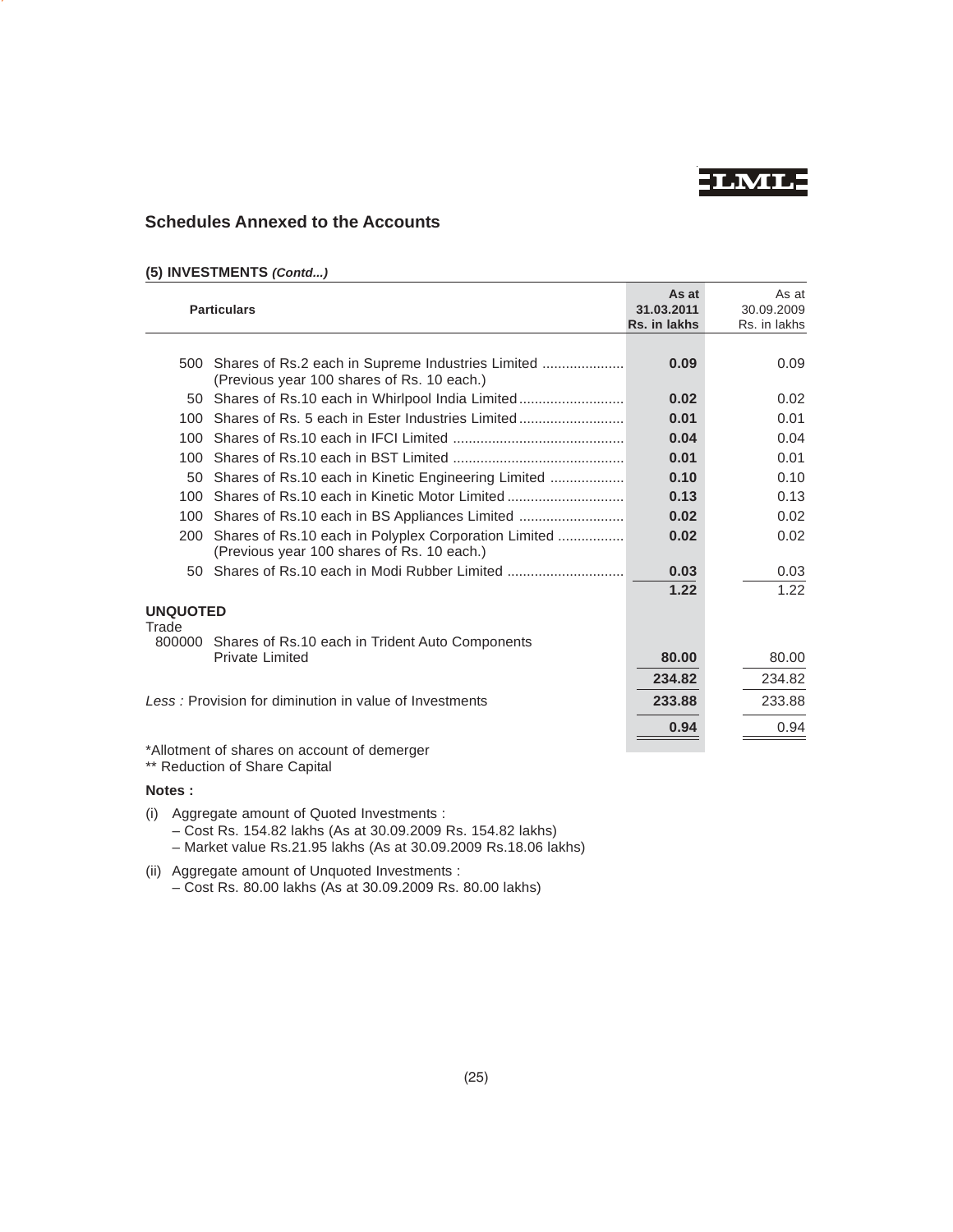# **Schedules Annexed to the Accounts**

# **(6) CURRENT ASSETS, LOANS AND ADVANCES**

| <b>Particulars</b>                                                 | As at<br>31.03.2011<br>Rs. in lakhs | As at<br>30.09.2009<br>Rs. in lakhs |
|--------------------------------------------------------------------|-------------------------------------|-------------------------------------|
| <b>Current Assets</b>                                              |                                     |                                     |
| <b>Inventories</b>                                                 |                                     |                                     |
| (Refer Note 5 of Schedule 14)                                      |                                     |                                     |
|                                                                    | 4937.56                             | 4850.91                             |
|                                                                    | 1459.82                             | 1504.29                             |
|                                                                    | 806.37                              | 797.43                              |
|                                                                    | 24.54                               | 122.19                              |
|                                                                    | 1094.65                             | 807.29                              |
|                                                                    | 1600.98                             | 1187.60                             |
|                                                                    | 9923.92                             | 9269.71                             |
| <b>Sundry Debtors - Unsecured</b><br>(Refer Note 4 of Schedule 14) |                                     |                                     |
|                                                                    | 19.47                               | 459.32                              |
|                                                                    | 380.14                              | 235.45                              |
|                                                                    | 380.14                              | 235.45                              |
|                                                                    |                                     |                                     |
| Other debts-considered good                                        | 240.97                              | 83.08                               |
| <b>Cash and Bank Balances</b>                                      | 260.44                              | 542.40                              |
|                                                                    | 77.38                               | 83.96                               |
| Balances with scheduled banks in Indian Rupees                     |                                     |                                     |
|                                                                    | 1669.80                             | 1347.04                             |
|                                                                    | 28.76                               | 37.86                               |
|                                                                    | 23.23                               | 360.97                              |
|                                                                    | 9.47                                | 7.50                                |
|                                                                    | 1731.26                             | 1753.37                             |
| Balances with non scheduled banks in foreign currency              |                                     |                                     |
|                                                                    | 5.02                                | 5.51                                |
|                                                                    | 5.02                                | 5.51                                |
|                                                                    | 1813.66                             | 1842.84                             |
|                                                                    | 11998.02                            | 11654.95                            |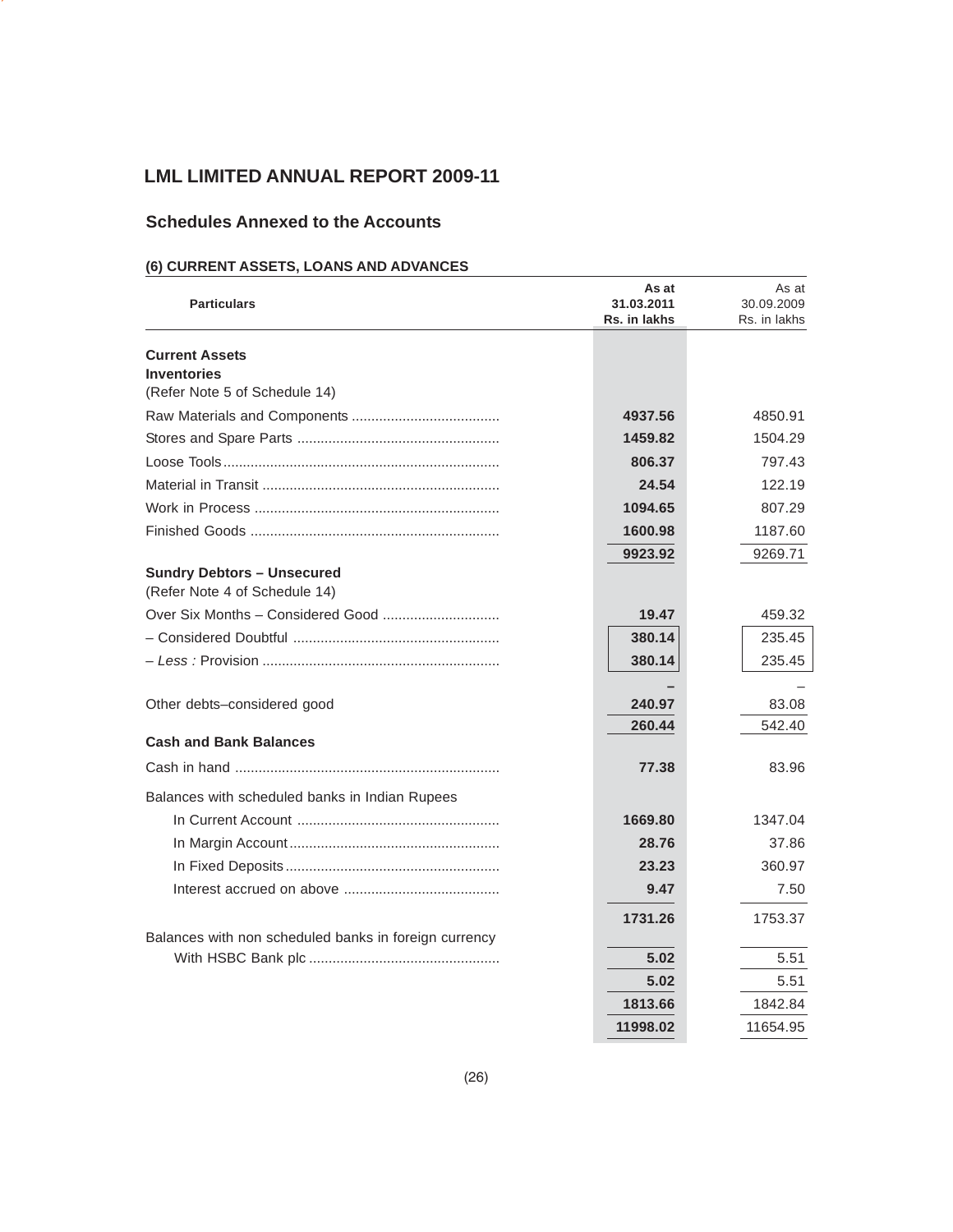

# **Schedules Annexed to the Accounts**

| <b>Particulars</b>                             |            | As at<br>31.03.2011 |       | As at<br>30.09.2009 |
|------------------------------------------------|------------|---------------------|-------|---------------------|
|                                                |            | Rs. in lakhs        |       | Rs. in lakhs        |
| <b>Loans and Advances - Unsecured</b>          |            |                     |       |                     |
| (Refer Note 4 of Schedule 14)                  |            |                     |       |                     |
|                                                |            | 438.47              |       | 1147.68             |
| (Refer Note 10 of Schedule 14)                 |            |                     |       |                     |
|                                                |            |                     |       | 19.45               |
|                                                |            |                     |       | 19.45               |
|                                                |            |                     |       |                     |
|                                                |            | 438.47              |       | 1147.68             |
| Deposit with Companies etc.                    |            |                     |       |                     |
|                                                |            |                     |       |                     |
|                                                |            | 116.33              |       | 116.33              |
|                                                |            | 116.33              |       | 116.33              |
|                                                |            |                     |       |                     |
|                                                |            |                     |       |                     |
| Advances recoverable in cash or in kind or for |            |                     |       |                     |
| value to be received                           |            |                     |       |                     |
|                                                |            |                     |       |                     |
|                                                |            | 1899.03             |       | 3439.28             |
|                                                |            | 952.01              |       | 621.07              |
|                                                |            | 952.01              |       | 621.07              |
|                                                |            |                     |       |                     |
|                                                |            | 1899.03             |       | 3439.28             |
| With Customs and Excise Authorities            |            | 23.27               |       | 26.86               |
|                                                |            | 2360.77             |       | 4613.82             |
|                                                |            | 14358.79            |       | 16268.77            |
| <b>Note:</b> Loans and Advances includes:      |            | Rs. in lakhs        |       | Rs. in lakhs        |
|                                                | <b>Due</b> | <b>Maximum</b>      | Due   | Maximum             |
|                                                | 30.77      | 30.77               | 25.39 | 25.44               |
|                                                | 16.32      | 16.90               | 15.63 | 15.63               |

# **(6) CURRENT ASSETS, LOANS AND ADVANCES** *(Contd...)*

\* The Loan was given earlier to Shri R. K. Srivastava as an Executive of the Company. Shri R. K. Srivastava had been appointed as a Director in the year 2005-06.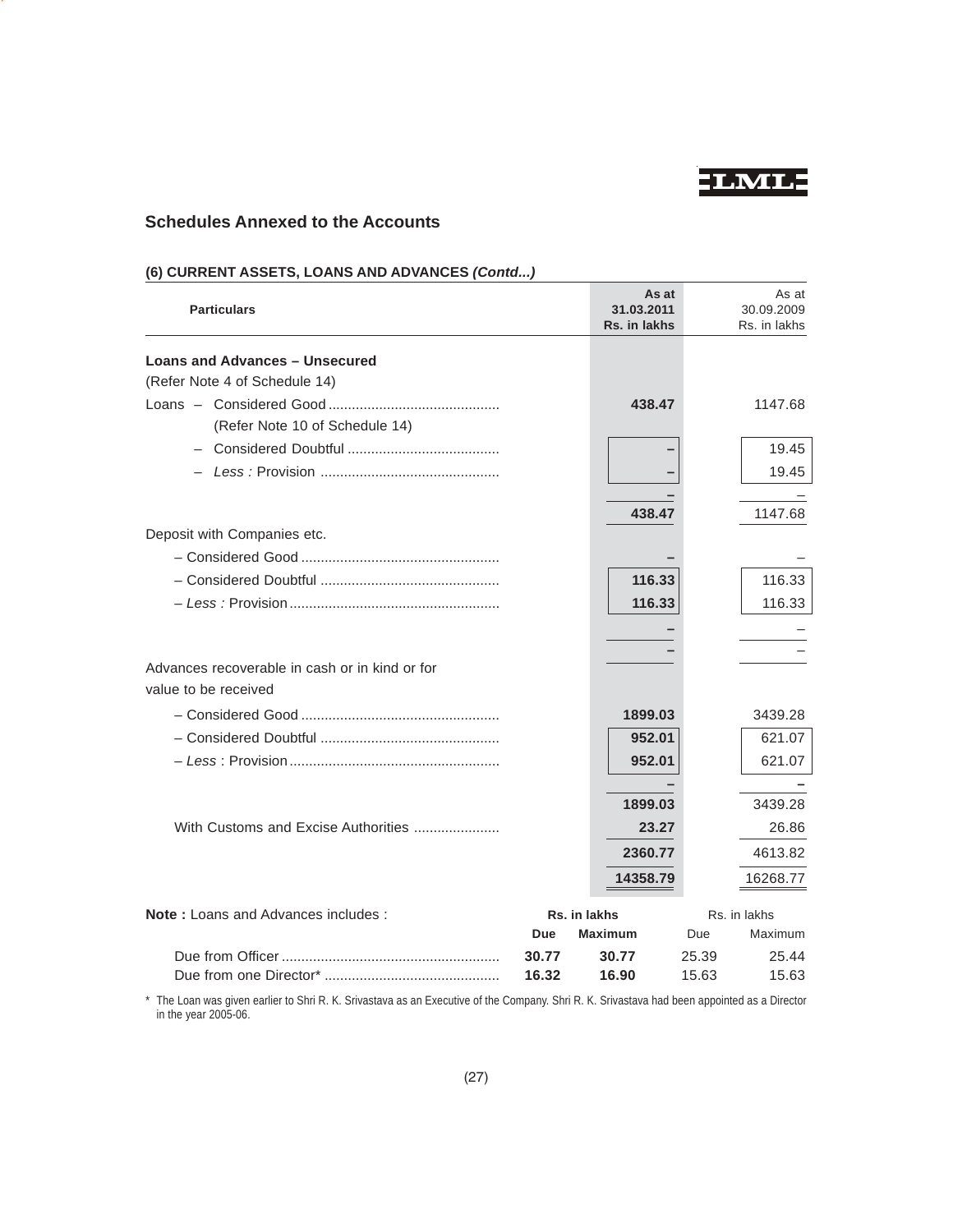# **Schedules Annexed to the Accounts**

# **(7) CURRENT LIABILITIES AND PROVISIONS**

| <b>Particulars</b>                                  | As at<br>31.03.2011<br>Rs. in lakhs | As at<br>30.09.2009<br>Rs. in lakhs |
|-----------------------------------------------------|-------------------------------------|-------------------------------------|
| <b>Current Liabilities:</b>                         |                                     |                                     |
| Sundry Creditors (Refer Note 4 & 17 of Schedule 14) | 24944.73                            | 23229.42                            |
|                                                     | 4530.57                             | 4530.57                             |
|                                                     | 2648.98                             | 2649.03                             |
| Interest accrued but not due on above               | 5183.02                             | 4905.19                             |
| Interest accrued but not due on loans               | 135.83                              | 127.66                              |
|                                                     | 139.70                              | 135.64                              |
|                                                     | 37582.83                            | 35577.51                            |
| <b>Provisions:</b>                                  |                                     |                                     |
|                                                     | 178.00                              | 178.00                              |
|                                                     | 1274.57                             | 702.87                              |
|                                                     | 39035.40                            | 36458.38                            |
|                                                     |                                     |                                     |

**Note :** Sundry Creditors includes Rs. 4.70 lakhs (As at 30.09.2009 Rs. 14.49 lakhs) resulting from book overdraft.

# **(8) OTHER INCOME**

| <b>Particulars</b>                                                           | <b>Period ended</b><br>31.03.2011<br>(18 Months)<br>Rs. in lakhs | Year ended<br>30.09.2009<br>(12 Months)<br>Rs. in lakhs |
|------------------------------------------------------------------------------|------------------------------------------------------------------|---------------------------------------------------------|
|                                                                              | 1124.23                                                          | 376.85                                                  |
|                                                                              | 1750.62                                                          | 805.03                                                  |
| Credit Balances/ Provision no longer required                                | 13.02                                                            | 20.01                                                   |
| Income from investments                                                      |                                                                  |                                                         |
| Others - Long Term                                                           |                                                                  |                                                         |
|                                                                              | 0.47                                                             | 0.17                                                    |
|                                                                              | 24.99                                                            | 29.91                                                   |
| (Gross value including TDS Rs. 2.75 lakhs)<br>(Previous year Rs. 5.81 lakhs) |                                                                  |                                                         |
|                                                                              | 0.80                                                             | 1.96                                                    |
|                                                                              | 2914.13                                                          | 1233.93                                                 |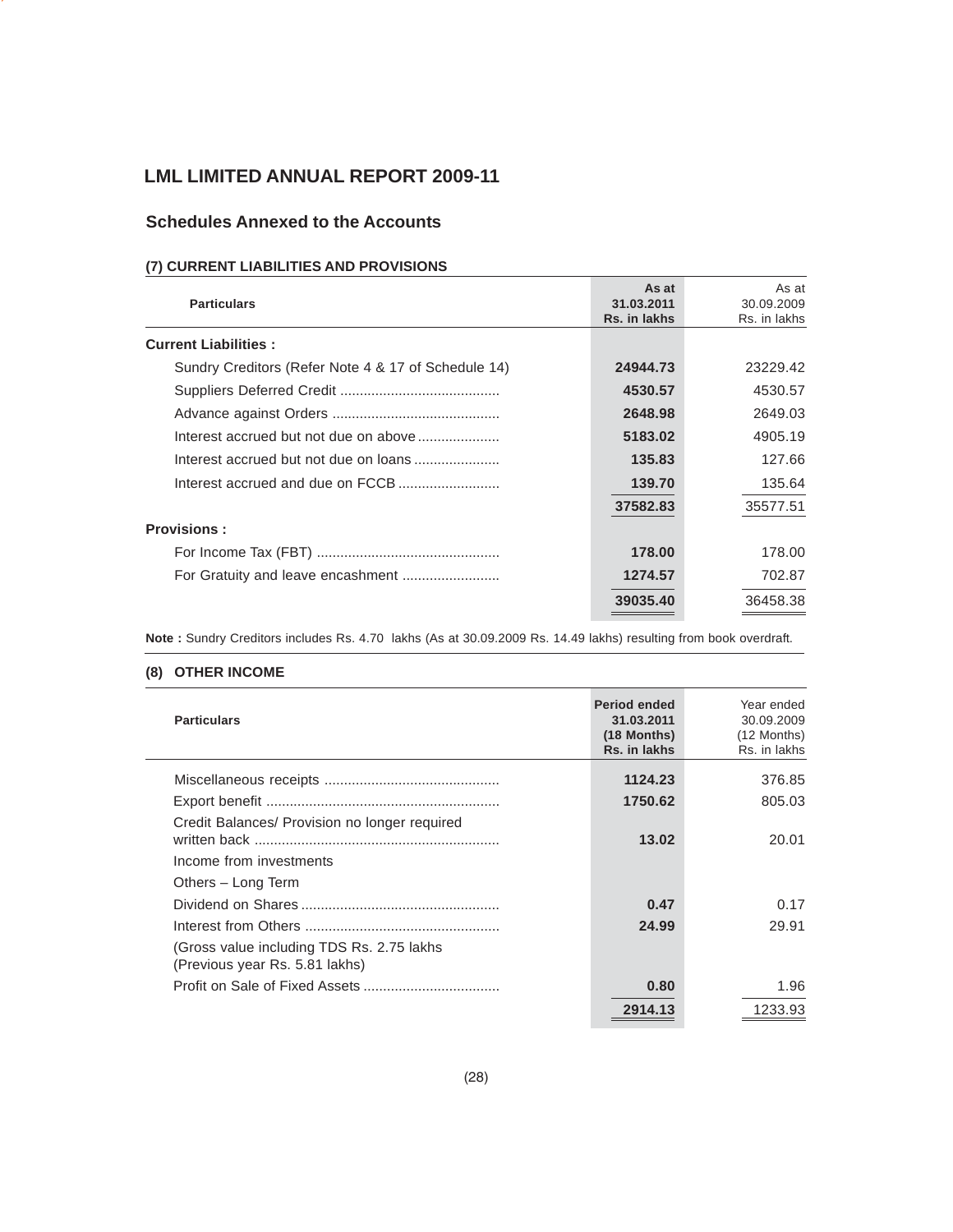

# **Schedules Annexed to the Accounts**

# **(9) MANUFACTURING AND OTHER EXPENSES**

| <b>Particulars</b>                              | <b>Period ended</b><br>31.03.2011<br>(18 Months)<br>Rs. in lakhs | Year ended<br>30.09.2009<br>(12 Months)<br>Rs. in lakhs |
|-------------------------------------------------|------------------------------------------------------------------|---------------------------------------------------------|
| <b>Manufacturing Expenses</b>                   |                                                                  |                                                         |
| Raw materials and Components Consumed           | 25143.06                                                         | 11044.70                                                |
| Stores, Spare Parts and Dies Consumed           | 1587.12                                                          | 652.70                                                  |
|                                                 | 1351.76                                                          | 705.53                                                  |
|                                                 | 55.36                                                            | 104.79                                                  |
| Increase/(Decrease) in Excise Duty on uncleared | 66.73                                                            | 40.07                                                   |
| Lease Rent - Plant and Machinery                | 62.57                                                            | 14.13                                                   |
|                                                 |                                                                  |                                                         |
| (Increase)/Decrease in Stocks                   | 28266.60                                                         | 12561.92                                                |
| <b>Closing Stocks</b>                           |                                                                  |                                                         |
|                                                 | 1094.65                                                          | 807.29                                                  |
|                                                 | 1600.98                                                          | 1187.60                                                 |
|                                                 | 2695.63                                                          | 1994.89                                                 |
| <b>Less: Opening Stock</b>                      |                                                                  |                                                         |
|                                                 | 807.29                                                           | 885.98                                                  |
|                                                 | 1187.60                                                          | 546.75                                                  |
|                                                 | 1994.89                                                          | 1432.73                                                 |
|                                                 |                                                                  |                                                         |
|                                                 | (700.74)                                                         | (562.16)                                                |
| <b>Repairs and Maintenance</b>                  | 27565.86                                                         | 11999.76                                                |
|                                                 | 74.94                                                            | 25.36                                                   |
|                                                 | 133.29                                                           | 66.94                                                   |
|                                                 | 108.24                                                           | 62.47                                                   |
|                                                 | 316.47                                                           | 154.77                                                  |
|                                                 |                                                                  |                                                         |
|                                                 | 27882.33                                                         | 12154.53                                                |
| (10) PAYMENTS TO AND PROVISIONS FOR EMPLOYEES   |                                                                  |                                                         |
|                                                 | 3748.62                                                          | 1698.04                                                 |
| Contribution to Provident Fund and Other Funds  | 213.24                                                           | 110.62                                                  |
|                                                 | 121.73                                                           | 56.34                                                   |
|                                                 | 4083.59                                                          | 1865.00                                                 |
|                                                 |                                                                  |                                                         |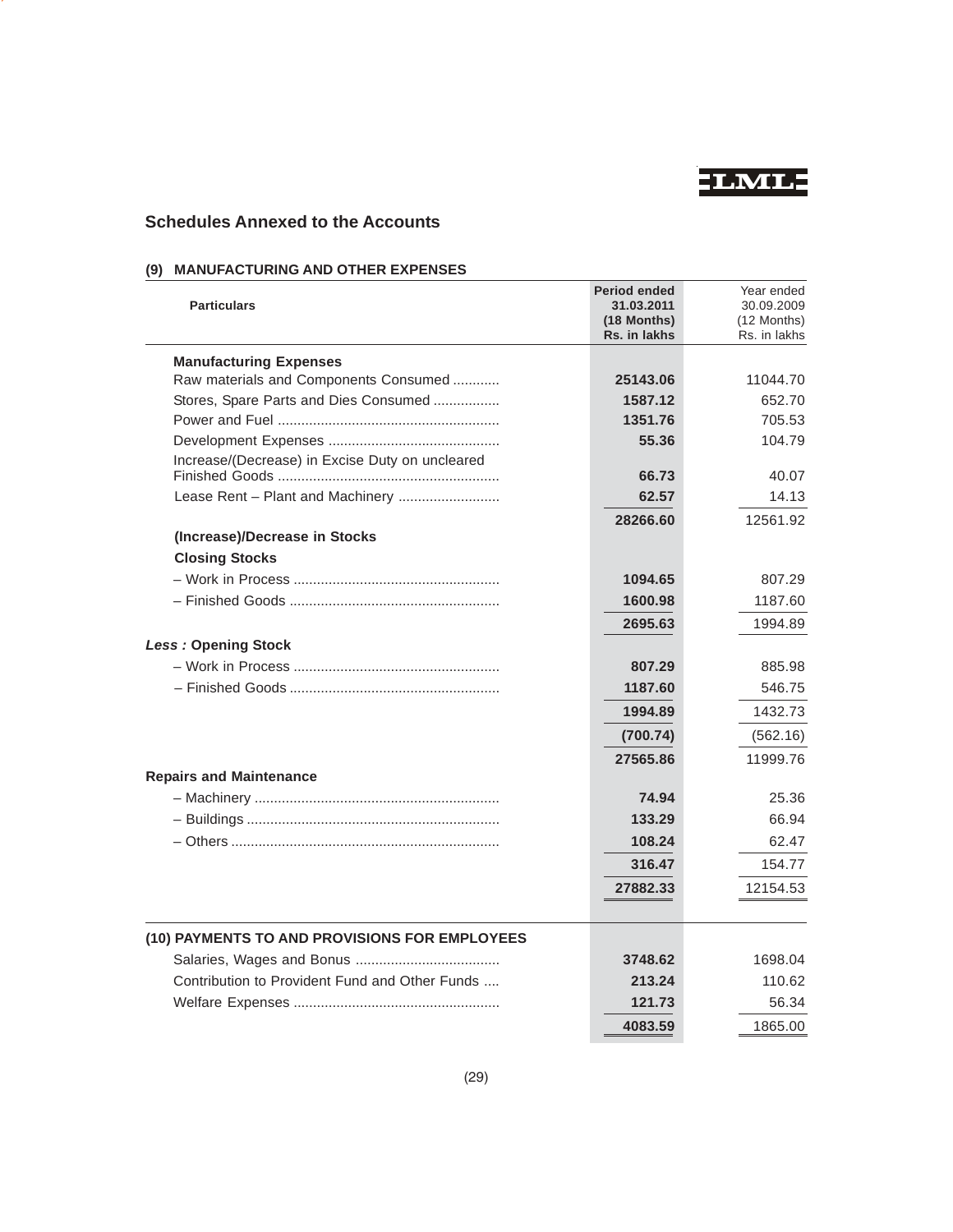# **Schedules Annexed to the Accounts**

# **(11) ADMINISTRATIVE, SELLING AND OTHER EXPENSES**

| <b>Particulars</b>                                 | <b>Period ended</b><br>31.03.2011<br>(18 Months)<br>Rs. in lakhs | Year ended<br>30.09.2009<br>(12 Months)<br>Rs. in lakhs |
|----------------------------------------------------|------------------------------------------------------------------|---------------------------------------------------------|
|                                                    | 220.30                                                           | 113.74                                                  |
|                                                    | 116.67                                                           | 89.08                                                   |
|                                                    | 63.26                                                            | 29.74                                                   |
| Travelling, Conveyance, Car & Recruitment Expenses | 1032.99                                                          | 340.24                                                  |
| Postage, Telex and Telephones                      | 142.62                                                           | 85.96                                                   |
|                                                    | 57.46                                                            | 24.53                                                   |
|                                                    | 0.65                                                             | 0.40                                                    |
|                                                    | 0.33                                                             | 0.23                                                    |
|                                                    | 13.50                                                            | 8.00                                                    |
|                                                    | 619.88                                                           | 258.23                                                  |
|                                                    | 761.04                                                           | 210.42                                                  |
| Advertisement, Publicity & Sales Promotion         | 671.54                                                           | 528.77                                                  |
| Freight, Cartage and Clearing charges              | 1505.55                                                          | 576.87                                                  |
|                                                    | 9.69                                                             | 0.62                                                    |
|                                                    | 159.57                                                           | 40.87                                                   |
|                                                    | (1.34)                                                           | 31.66                                                   |
|                                                    | 5373.71                                                          | 2339.36                                                 |
| (12) FINANCE AND OTHER CHARGES                     |                                                                  |                                                         |
|                                                    | 2590.73                                                          | 1384.00                                                 |
|                                                    |                                                                  | 5.56                                                    |
|                                                    | 1817.15                                                          | 1145.86                                                 |
|                                                    | 31.31                                                            | 27.32                                                   |
|                                                    | 4439.19                                                          | 2562.74                                                 |
| (13) PRIOR PERIOD ADJUSTMENTS                      |                                                                  |                                                         |
|                                                    | 3.88                                                             |                                                         |
|                                                    |                                                                  | 6.20                                                    |
|                                                    | 3.88                                                             | 6.20                                                    |
|                                                    |                                                                  |                                                         |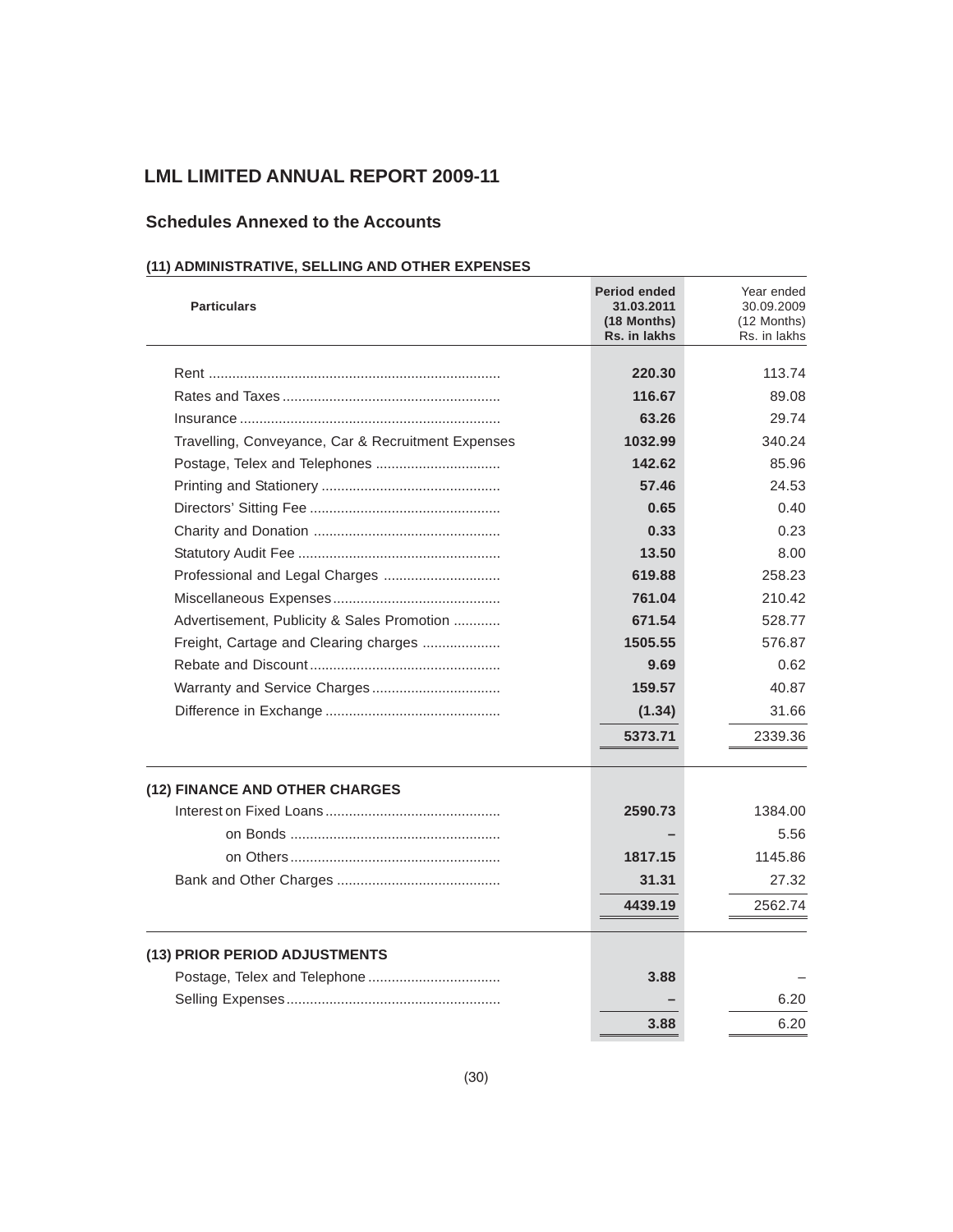

# **Schedules Annexed to the Accounts**

# **(14) NOTES ON ACCOUNTS**

# **1. Significant Accounting Policies**

# **(i) System of Accounting**

- (a) The Company follows the mercantile system of accounting and recognizes income and expenditure on accrual basis.
- (b) Financial statements are based on historical cost.

# **(ii) Fixed Assets**

Fixed Assets (tangible and intangible) are stated at cost of acquisition or construction less accumulated depreciation, amortization and impairment loss, if any. Cost is inclusive of duties, taxes, erection/commissioning expenses, incidental expenses and borrowing cost etc. and where applicable is net of Modvat / Cenvat benefit. From 01.10.2003 expenditure on acquisition of Intangible Assets (including Technical Know How / Engineering Fees treated as Miscellaneous Expenditure to the extent not written off or adjusted upto 30.09.2003) are classified as Fixed Assets.

### **(iii) Borrowing costs**

Borrowing costs, attributable to the acquisition / construction of qualifying fixed assets are capitalized, net of income earned on temporary investments of borrowings, by applying weighted average rate for the eligible period. Other borrowing costs are charged to Profit and Loss Account.

Borrowing costs comprise of interest and other cost incurred in connection with borrowing of funds.

### **(iv) Foreign Currency Transactions**

Transactions in foreign currency are accounted at exchange rates prevalent on the date(s) of transactions. Exchange differences arising on adjustment for year end settlement rates are recognized in the Profit and Loss Account. In case of forward contract, the difference between the forward rate and exchange rate on the date of transaction is recognized as income or expense over the period of the contract.

### **(v) Research and Development**

Research and Development expenditure of rev-

enue nature are charged to the Profit and Loss Account, while capital expenditure are added to the cost of fixed assets in the year in which these are incurred and depreciated in accordance with para 1(x) below.

# **(vi) Employee Benefits**

a) Gratuity & Leave Encashment

The Company has provided for the liability for future payment of Gratuity and for leave encashment on the basis of actuarial valuation.

(b) Leave travel concession and medical reimbursement to employees are accounted as and when incurred and claimed.

# **(vii) Investments**

Long Term Investments are stated at cost and provision for diminution is made if the decline in value is other than temporary in nature. Current Investments are stated at lower of cost and fair value.

# **(viii)Sales**

- (a) Revenue from domestic sales is recognised upon dispatch to customers.
- (b) Export sales are recognized upon dispatch from the customs port.

### **(ix) Export Benefits**

The Company accounts for Export Benefit Entitlements under the Duty Entitlement Pass Book Scheme of the Government of India, in the year of Export Sales.

# **(x) Depreciations, Amortization and Impairment**

- (a) No amount is being written off on Leasehold land.
- (b) Depreciation on vehicles is being provided as calculated under Written Down Value Method at the rates specified in Schedule XIV to the Companies Act, 1956.
- (c) On other tangible assets, depreciation is being provided proportionately on Straight Line Method at the rates indicated below :
	- i) On capital expenditure incurred on leasehold improvements considering the period of lease; and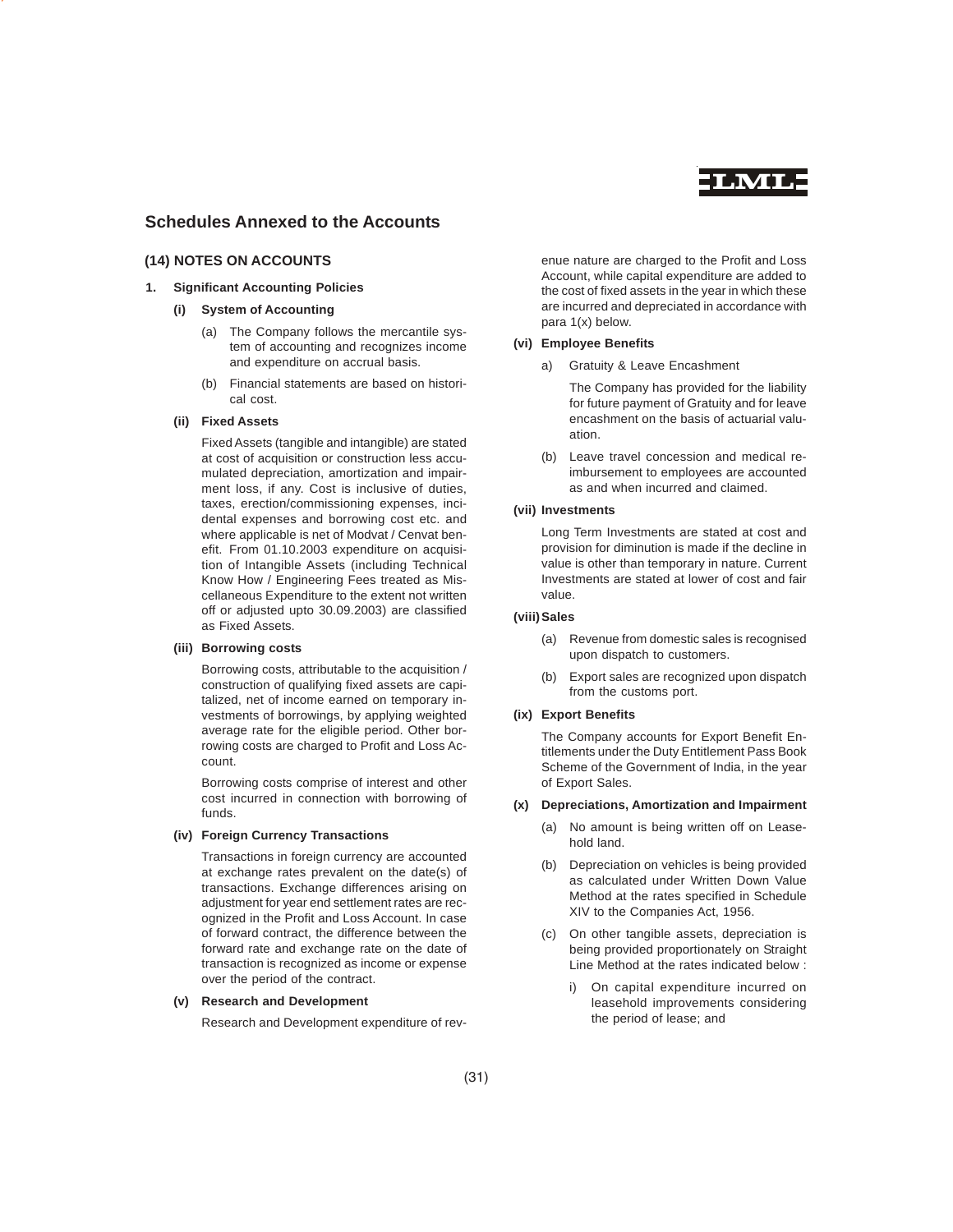- ii) On the remaining assets at the rates specified in Schedule XIV to the Companies Act, 1956.
- (d) Intangible Assets are amortized over the estimated useful life of such assets. Technical Know How is amortized by Straight Line Method at the rate of 20% per annum over its estimated useful life of five years.
- (e) An asset is treated as impaired when the carrying cost of asset exceeds its recoverable value. An impairment loss is charged to the profit & loss account in the year in which an asset is identified as impaired.

# **(xi) Inventories**

Inventories are valued at lower of cost and net realizable value. Cost of finished goods, work in process and factory made components include costs of conversion and other costs incurred in bringing the inventories to their present location and condition. Finished goods lying in the factory premises are valued inclusive of Excise Duty.

Cost for raw materials and components, stores and spare parts, loose tools is determined on FIFO basis. Cost of materials is arrived at after adjustment of, where applicable, Cenvat benefit availed or to be availed.

# **(xii) Leases**

Assets acquired under finance leases are recognized as fixed assets at the lower of the fair value at inception and the present value of minimum lease payments. Lease payments are apportioned between the finance charge and the reduction of the outstanding liabilities. The finance charge is allocated to periods comprised in the lease term at a constant periodic rate of interest on the remaining balance of the liabilities.

**(xiii)**Product warranty costs are recognized based on Technical evaluation and past experience.

### **(xiv) Taxation**

Income tax expense/ savings comprise current tax and deferred tax charge or credit. Provision for current tax is made on the estimated taxable income at the tax rate applicable to the relevant assessment year. The deferred tax assets are recognised based on the principles of prudence.

Deferred tax asset and deferred tax liabilities are calculated by applying the rate and tax laws that have been enacted or substantively enacted by the balance sheet date. Deferred tax assets are reviewed at each Balance Sheet date.

### **2. Contingent Liabilities**

- (a) Income-tax, Sales-tax, Customs and Excise Duty matters pending in appeals etc. Rs. 16840.23 lakhs (Previous year Rs. 16831.09 lakhs) (net of Bank Guarantee of Rs 3.00 lakhs included in (b) below (Previous year Rs. 3.00 lakhs)
- (b) Outstanding guarantees furnished by Bankers Rs. 10.64. lakhs (Previous year Rs.10.64 lakhs).
- (c) Claims against the Company not acknowledged as debts Rs. 12919.22 lakhs (Previous year Rs. 6853.22 lakhs).
- **3.** Unexecuted capital commitments (net of advances) Rs. 51.35 lakhs (Previous year Rs. 1160.58 lakhs).
- 4. Balances of some of the sundry debtors, creditors, lenders, loans and advances are subject to confirmation from the respective parties and consequential adjustments arising from reconciliation, if any. The management however is of the view that there will be no material adjustment in this regard.
- **5.** The Company is in the process of restructuring/revival of its business under the aegis of BIFR which inter alia includes finalization of the product plan. The process of possible utilization of slow / non-moving items of inventory will be undertaken upon - finalization of the product plan and the restructuring/revival plan. Pending such ascertainment/ determination the management has considered the inventories except finished goods at cost of Rs. 8322.94 lakhs. Requisite accounting effect, if any, will be given upon such ascertainment/ determination and approval of revival plan.
- **6.** Interest in respect of Long Term Loans/Debentures/ Deferred Credits (for acquisition of Fixed Assets) availed / issued during the financial years 1982-83 to 1984-85 had been capitalised for the full period of Long Term Loans/Debentures/Deferred Credits in the year of availment/issue as per practice prevailing then. No such capitalisation has since been made. In view of such capitalisation, the charge to Profit and Loss Account on account of depreciation is higher by Rs. 9.74 lakhs (Previous Year Rs. 6.49 lakhs).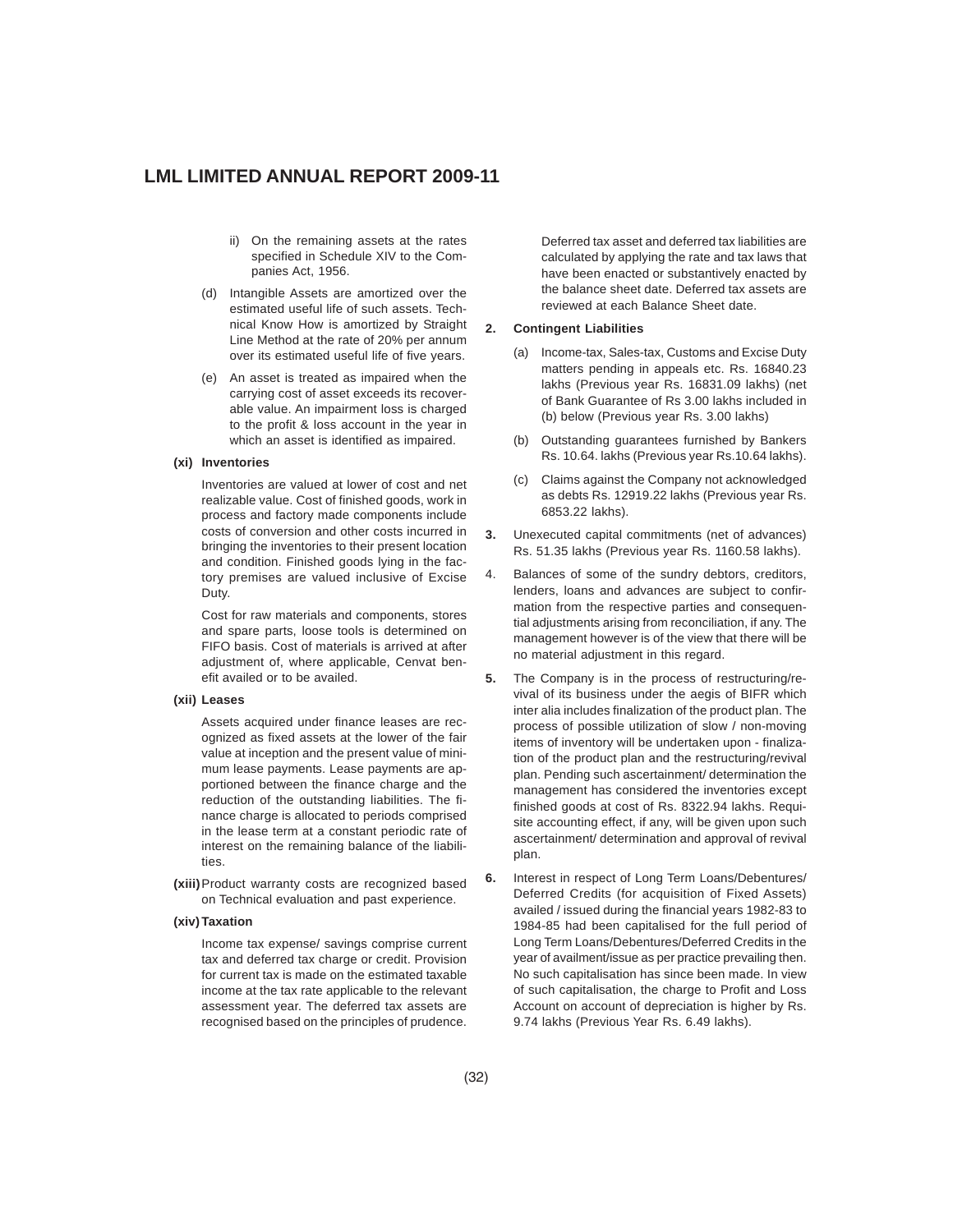

# **7. Remuneration to Chairman & Managing Director and Whole-time Directors**

|                       |         | Rs. in lakhs |
|-----------------------|---------|--------------|
|                       | 2009-11 | 2008-09      |
| Salary                | 10.47   | 6.98         |
| Contribution to:      |         |              |
| <b>Provident Fund</b> | 0.73    | 0.48         |
| Perquisites           | 89.39   | 52.53        |
| Total                 | 100.59  | 59.99        |

- 8. Expenditure on Research & Development Activities during the period amounted to Rs. 410.07 lakhs (previous year Rs. 211.66 lakhs) has been charged to P&L Account.
- 9. The Company became a Sick Industrial Company within the meaning of Section 3(1)(O) of Sick Industrial Companies (Special Provisions) Act, 1985 (SICA) due to erosion of its net worth and the Company was declared a Sick Industrial Company by BIFR on 8th May, 2007.The Company which restarted its operations from April, 2007 is working on the development of various new products and technologies and production of new generation 4-stroke scooter has since commenced. During the year the Company has also submitted its Draft Revival Scheme to BIFR. In view of this, the accounts have been prepared on the basis of going concern.
- 10. A. In respect of Rs. 945 lakhs recoverable by the Company from Esslon Synthetics Limited (ESL) against the sale consideration for transfer of undertakings, other debts and amounts, no payment has been received. The said sum of Rs. 945 lakhs was to be received by the Company on or before 31.03.1992 which was guaranteed by Saraswati Trading Company Limited (STCO).

Considering the settlement reached with STCO and the decree of the Hon'ble High Court of Delhi dated 23.02.2011, Rs 746.44 lakhs (previous year – Nil) has been written off.

- B. The outstanding dues / advances (Net) due from VCCL Ltd. (promoted by the Company) is Rs. 1525.08 lakhs. Based on the available assets with VCCL and considering the possible recovery therefrom, Rs. 1320.15 lakhs (previous year – Nil) has been provided for.
- C. Miscellaneous loans and advances (doubtful of recovery) amounting to Rs. 612.09 lakhs (previous year – Nil) written off.
- D. Provision for amount of Rs. 12.00 lakhs (previous

year – Nil) due from Shri Sita Ram Singhania (in litigation for around 15 years).

# **11. Restructuring of Loans**

- (a) The Company has executed with the Secured Lenders (SL) on 28th March, 2005 a Multipartite Agreement (MPA). The Company is in default towards payment of interest since December 2006 and principal amount since March 2007 to the SL. Applicable penal interest has been provided on the above overdues. The Draft Revival Scheme submitted to BIFR inter-alia takes into consideration the dues of the SL.
- (b) In terms of the MPA the outstanding amounts are repayable to the SL as per the repayment schedule over eight years alongwith interest at increasing rate (on yield to maturity basis). Accordingly, the Company has provided interest at the rate specified for the financial period in the MPA and not at the Yield to Maturity (YTM) rate. The amount of interest so provided for the financial period ended 31st March, 2011 amounts to Rs 2590.73 lakhs. As compared to the YTM rate, there is an excess provision of Rs. 239.20 lakhs for the year (cumulative short provision Rs. 125.34 lakhs)

### **12. Deferred Taxation**

In terms of para 26 of AS-22 "Accounting for Taxes on Income" issued by the Institute of Chartered Accountants of India, the Company has reviewed the Deferred Tax Assets (DTA), recognized as on 31st March, 2011 at the Balance Sheet date. In the context of - uncertainty of generation of profits in near future, Deferred Tax Assets has not been recognized.

**13.** Disclosure in pursuance of Accounting Standard 15 (Revised) "Employees Benefit" issued by the ICAI During the year, Company has recognized the following amounts in the financial statements:

# **Defined Contribution Plan**

Contribution to Defined Contribution Plan, maintained under the Employees Provident Fund Scheme by the Central Government, is charged to Profit and Loss Account as under :

|                                                     |         | (Rs./lakhs) |
|-----------------------------------------------------|---------|-------------|
|                                                     | 2009-11 | 2008-09     |
| Employer's Contribution to<br><b>Provident Fund</b> | 63.91   | 33.87       |
| Employer's Contribution to<br><b>Pension Scheme</b> | 53.92   | 25.83       |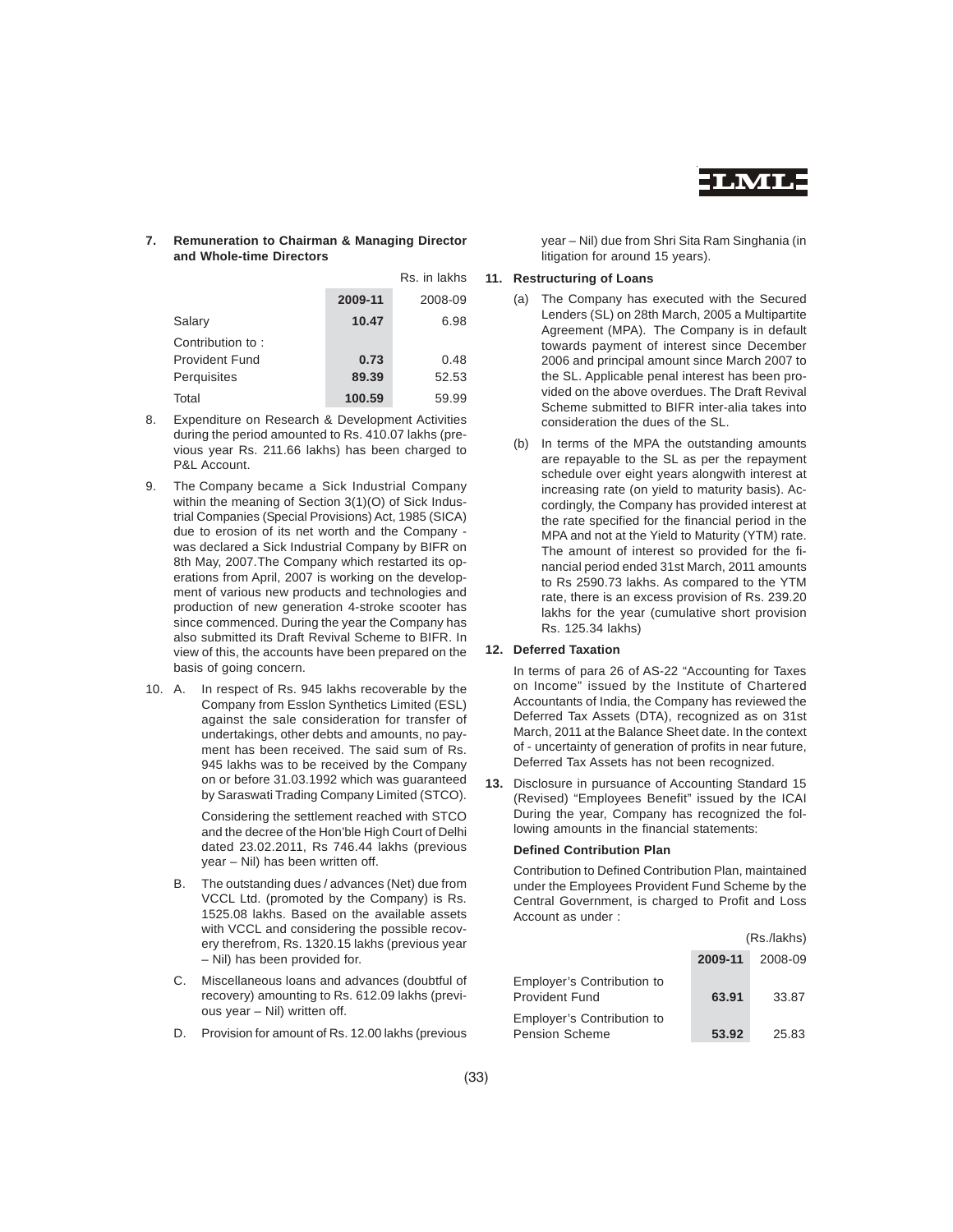# **Defined Benefit Plan**

The employees gratuity fund is partly managed by Life Insurance Corporation is a defined benefit plan. The present value of obligation is determined based on actuarial valuation using the Projected Unit Credit

giving rise to additional unit of employee benefit entitlement and measures each unit separately to build up the final obligation. The obligation for leave encashment is recognized in the same manner as gratuity.

|      | Method, which recognises each period of service as           |            | <b>Gratuity (Partly</b><br>funded) |           |            |  | Leave Encashment<br>(Unfunded) |            |
|------|--------------------------------------------------------------|------------|------------------------------------|-----------|------------|--|--------------------------------|------------|
|      |                                                              |            |                                    | 2009-11   | 2008-09    |  | 2009-11                        | 2008-09    |
| (i)  | Changes in present value of obligations                      |            |                                    |           |            |  |                                |            |
|      | Present value at the beginning of the year                   |            |                                    | 1057.97   | 1003.97    |  | 187.75                         | 268.39     |
|      | Interest cost                                                |            |                                    | 130.22    | 81.30      |  | 24.59                          | 18.39      |
|      | Current service cost                                         |            |                                    | 127.31    | 60.17      |  | 28.36                          | 15.75      |
|      | Benefits paid                                                |            |                                    | $-99.49$  | $-57.12$   |  | $-74.06$                       | $-1.41$    |
|      | Actuarial (gain) / loss on obligations                       |            |                                    | 225.31    | $-30.35$   |  | 85.09                          | $-113.37$  |
|      | Present value at the end of the year                         |            |                                    | 1441.32   | 1057.97    |  | 251.73                         | 187.75     |
| (ii) | Changes in the fair value of plan assets                     |            |                                    |           |            |  |                                |            |
|      | Fair value of plan assets at the beginning of the year       |            |                                    | 542.84    | 539.24     |  |                                |            |
|      | Expected return on plan assets                               |            |                                    | 74.45     | 43.15      |  |                                |            |
|      | Contributions                                                |            |                                    |           |            |  |                                |            |
|      | Benefit paid                                                 |            |                                    | $-99.49$  | $-57.11$   |  |                                |            |
|      | Actuarial gain / (loss) on plan assets                       |            |                                    | 8.70      | 17.56      |  |                                |            |
|      | Fair value of plan assets at the end of the year             |            |                                    | 526.50    | 542.84     |  |                                |            |
|      | (iii) Actuarial gain / loss recognised                       |            |                                    |           |            |  |                                |            |
|      | Actuarial (gain) / loss for the period - obligation          |            |                                    | 225.31    | $-30.35$   |  | $-85.09$                       | $-113.37$  |
|      | Actuarial (gain) / loss for the period - plan assets         |            |                                    | $-8.70$   | $-17.56$   |  |                                |            |
|      | Total (gain) / loss for the period                           |            |                                    | 216.61    | $-47.91$   |  | $-85.09$                       | $-113.37$  |
|      | Actuarial (gain) / loss recognized in the period             |            |                                    | 216.61    | $-47.91$   |  | $-85.09$                       | $-113.37$  |
|      | Unrecognised actuarial (gains) / losses at the end of period |            |                                    |           |            |  |                                |            |
|      | (iv) Amounts to be recognised in the balance sheet and       |            |                                    |           |            |  |                                |            |
|      | statements of profit and loss                                |            |                                    |           |            |  |                                |            |
|      | Present value of obligation at the end of the period         |            |                                    | 1441.32   | 1057.97    |  | 251.73                         | 187.75     |
|      | Fair value of plan assets at the end of the period           |            |                                    | 526.50    | 542.84     |  |                                |            |
|      | Difference (Funded Status)                                   |            |                                    | $-914.82$ | $-515.13$  |  | $-251.73$                      | $-187.75$  |
|      | Unrecognised actuarial (gains) / losses                      |            |                                    |           |            |  |                                |            |
|      | Net asset / (liability) recognised in the balance sheet      |            |                                    | $-914.82$ | $-515.13$  |  |                                | $-187.75$  |
| (v)  | Expenses recognised in the statement of Profit and Loss      |            |                                    |           |            |  |                                |            |
|      | Current service cost                                         |            |                                    | 106.10    | 60.17      |  | 28.36                          | 15.75      |
|      | Past service cost                                            |            |                                    | 21.21     |            |  |                                |            |
|      | Interest cost                                                |            |                                    | 130.22    | 81.30      |  | 24.59                          | 18.39      |
|      | Expected return of plan assets                               |            |                                    | $-74.45$  | $-43.15$   |  |                                |            |
|      | Curtailment cost / (credit)                                  |            |                                    |           |            |  |                                |            |
|      | Settlement cost / (credit)                                   |            |                                    |           |            |  |                                |            |
|      | Net actuarial (gain) / loss recognised in the period         |            |                                    | 216.61    | $-47.91$   |  | 85.09                          | $-113.37$  |
|      | Expenses recognized in the profit & loss                     |            |                                    | 399.69    | 50.41      |  | 138.04                         | $-79.23$   |
|      | (vi) Actuarial Assumptions                                   |            | LIC (1994-1996)                    |           |            |  | LIC (1994-1996)                |            |
|      | <b>Mortality Table</b>                                       |            | duly modified                      |           |            |  | duly modified                  |            |
|      |                                                              | (Ultimate) |                                    |           | (Ultimate) |  | (Ultimate)                     | (Ultimate) |
|      | Discount rate                                                |            | 8%                                 |           | 8%         |  | 8%                             | 8%         |
|      | Rate of increase in compensation levels                      |            | 5.5%                               |           | 5.5%       |  | 5.5%                           | 5.5%       |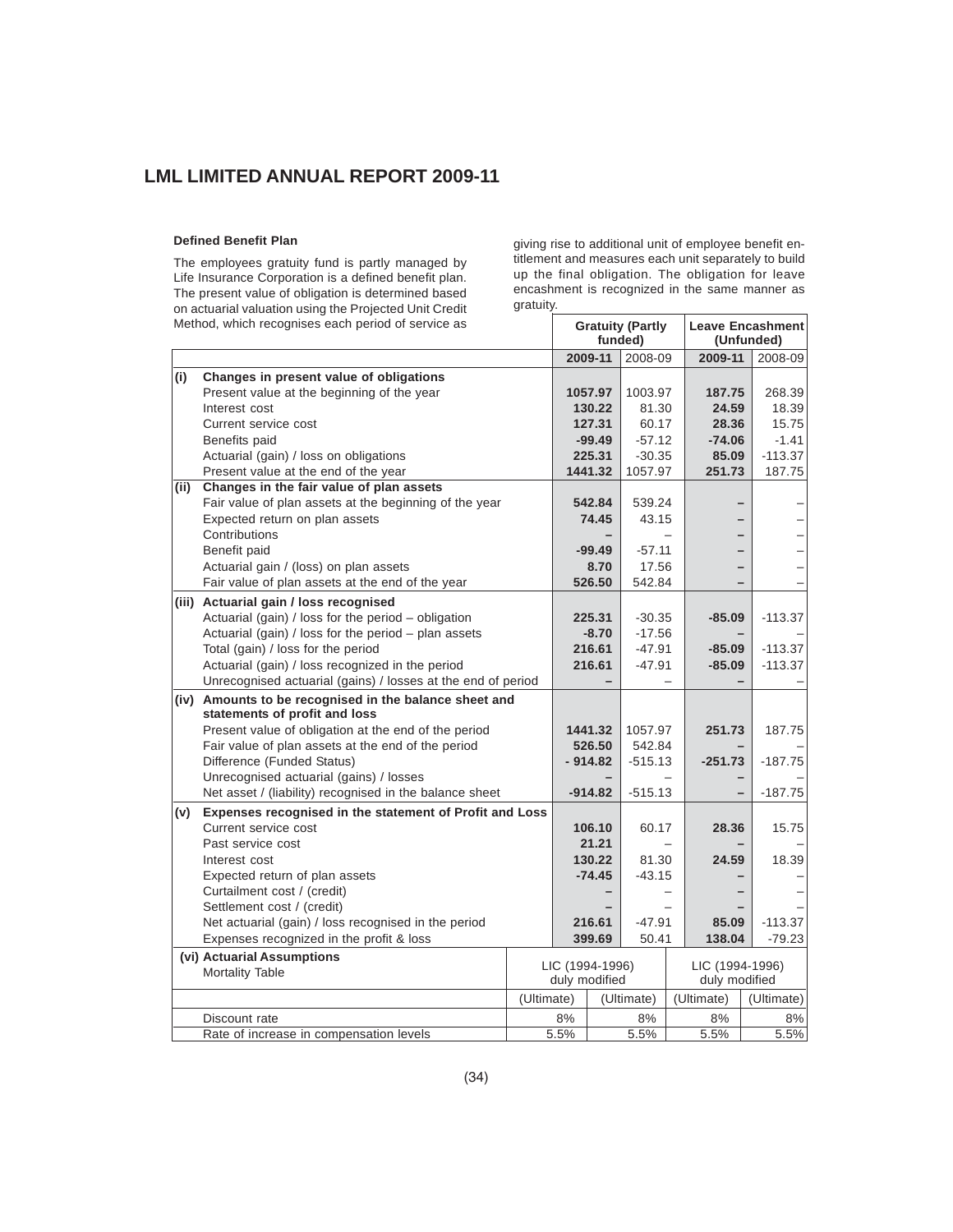

**Note :** The estimates of rate of escalation in salary considered in actuarial valuation, take into account inflation, seniority, promotion and other relevant factors including supply and demand in the employment market. The above information is certified by the actuary.

- 14. The Company had made an assessment as at 31st March 2011 for any indication of impairment in the carrying amount of the Company's fixed assets and Capital Work in Progress. The impairment loss of Rs. 435.37 lakhs has been debited to profit and loss account.
- 15. Earning Per Share (EPS) computed in accordance with Accounting Standard 20 issued by The Institute of Chartered Accountants of India.

| <b>Particulars</b>                              | 2009-11   | 2008-09                     |
|-------------------------------------------------|-----------|-----------------------------|
|                                                 |           | $(18$ Months) $(12$ Months) |
| Net Loss as per<br>(i)<br>Profit & Loss Account |           |                             |
| (Rs./lakhs)                                     | (9953.67) | (5162.32)                   |
| (ii) Weighted average<br>Number of Equity       |           |                             |
| Shares                                          | 81984320  | 80629821                    |
| (iii) Basic & Diluted<br><b>Earning Per</b>     |           |                             |
| Share (Rs.)                                     | (12.14)   |                             |

# 16. **Leases :**

### **(a) Operating Leases :**

The Company has taken various residential/ commercial premises and Plant and Machinery under operating leases. These lease arrangements are normally renewed on expiry. The future minimum lease payments in respect of the aforesaid leases are as follows :

|                                                                        |                        | Rs./lakhs              |
|------------------------------------------------------------------------|------------------------|------------------------|
| <b>Particulars</b>                                                     | 2009-11<br>(18 Months) | 2008-09<br>(12 Months) |
| i)<br>Payable not<br>later than<br>one year                            | 81.08                  | 55.27                  |
| ii) Payable later<br>than one year<br>and not later<br>than five years | 222.93                 | 41.30                  |
| iii) Payable later<br>than five years                                  | 39.12                  |                        |
|                                                                        | 343.13                 | 96.57                  |

The rental expenses in respect of operating leases Rs.142.91 lakhs

# **(b) Finance Leases :**

The minimum lease payment in respect of assets taken on lease on or after 01.04.2001 and the present value thereof in respect of assets acquired under finance leases are as follows :

|      |                                                                 |             | Rs./lakhs   |
|------|-----------------------------------------------------------------|-------------|-------------|
|      | <b>Particulars</b>                                              | 2009-11     | 2008-09     |
|      | <b>Minimum Lease</b><br><b>Payments</b>                         | (18 Months) | (12 Months) |
| i)   | Payable not later<br>than one year                              | 15.67       | 13.58       |
| ii)  | Payable later than<br>one year and not<br>later than five years | 1.92        |             |
| iii) | Payable later<br>than 5 years                                   |             |             |
|      | Total minimum<br>Lease payments                                 | 17.59       | 13.58       |
|      | Less: Future<br>Finance charges                                 | 0.46        |             |
|      | Present value of<br>Minimum Lease<br>Payments                   | 17.13       | 13.58       |
|      | Present value of<br><b>Minimum Lease</b><br><b>Payments</b>     |             |             |
| i)   | Payable not later<br>than one year                              | 15.39       | 13.58       |
| ii)  | Payable later than<br>one year and not<br>later than 5 years    | 1.74        |             |
| iii) | Payable later than<br>5 years                                   |             |             |
|      |                                                                 | 17.13       | 13.58       |

17. In the absence of information from Sundry Creditors regarding status under The Micro, Small and Medium Enterprises Development Act, 2006, the liability of interest cannot be reliably estimated, nor required disclosures can be made.

### 18. **Related Party Disclosures**

### **(i-a) Associates/ Joint Venture**

VCCL Limited, Trident Auto Components (P) Ltd.

# **(i-b) Key Management Personnel**

Shri Deepak Singhania – Chairman & Managing Director, Shri. L K Singhania – Wholetime Director, Shri Sanjeev Shriya – Wholetime Director, Shri Anurag Singhania – Wholetime Director, Shri R K Srivastava – Wholetime Director.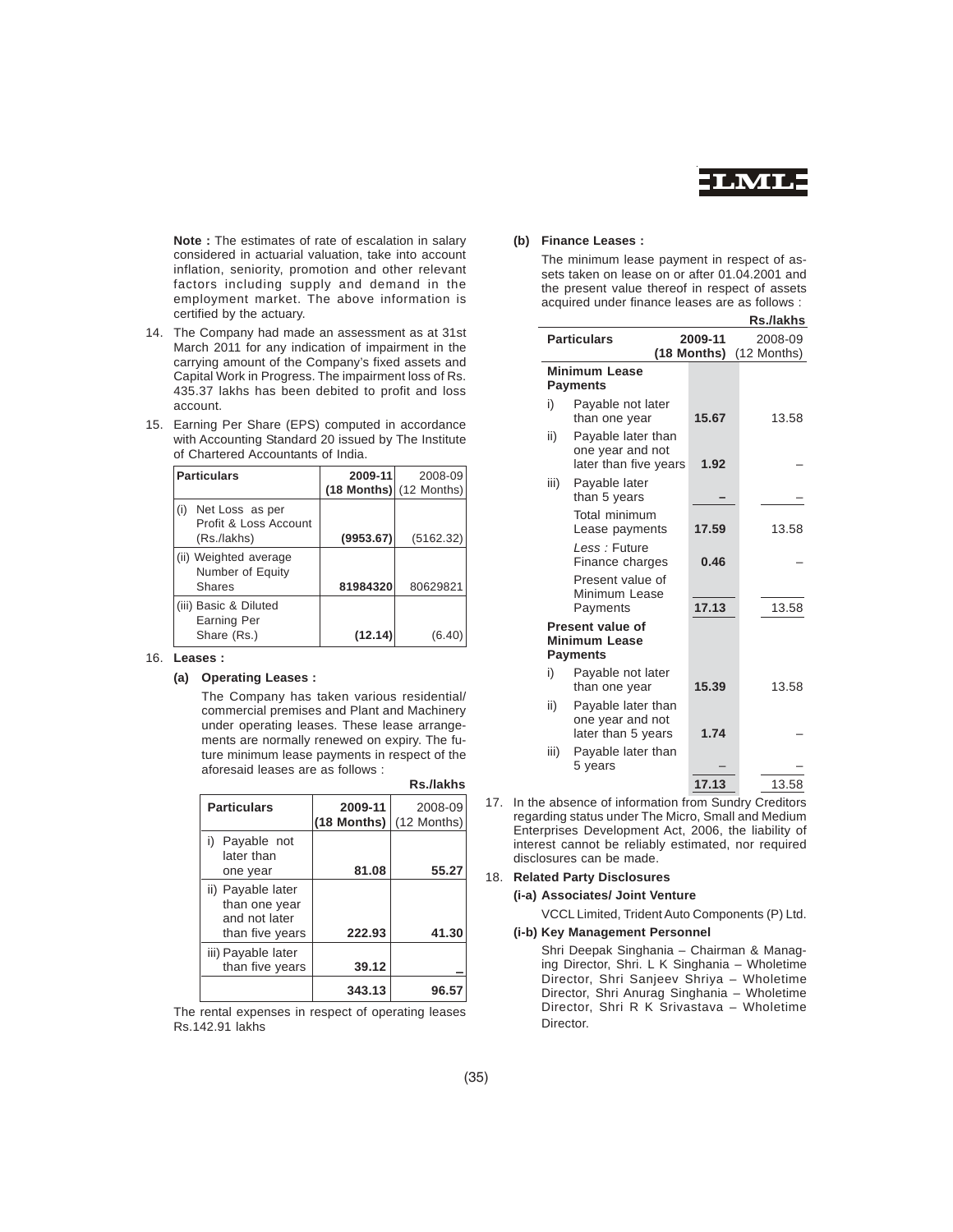### **(i-c) Companies controlled by Directors/ Relatives**

Smart Chips Limited, Suryodaya Investment & Trading. Co. Limited, Mahalaxmi Holdings Limited, Payal Investments & Trading Limited, Mimosa Finance & Trading Limited, Bina Fininvest P. Limited, Ginideep Finance & Investments P. Limited, Gold Rock Investments Limited, Gold Rock Metals Limited, Gold Rock World Trade Limited, Blue Point Leasing Limited, Gold Rock Agro-Trading Limited, Tridhar Finance & Trading Limited, Picanova Investments P. Limited, Inlac Granston Limited, Shree Dhan Sharda Mercantile P Limited, B.S. Infotech P. Limited, Ind Hi-Tech Enterprises Pvt. Limited, R.S. Softech (I) Limited, Saryu Investment & Trading P. Limited, Panki Roadlines Pvt. Limited, Sugata Investment Limited, Inlac Trading & Agencies P. Limited, Gold Rock Agrotech Limited, Syscom Corporation Limited, Seattle Ontime P. Limited

- (ii) There is no provision for doubtful debts or amounts written off or written back during the period in respect of dues from or to related parties, except amounting to Rs. 1320.15 lakhs from VCCL Limited has been provided.
- (iii) Summary of Transactions with related parties : (Rs./ lakhs)

| Particulars                                  | Associ-<br>ates/<br>Joint<br>Venture | Key<br>Manage-<br>ment<br>Perso-<br>nnel |
|----------------------------------------------|--------------------------------------|------------------------------------------|
| Job charges paid                             | 1.71<br>(5.95)                       | $(-)$                                    |
| Miscellaneous Income                         | 0.18<br>(0.18)                       |                                          |
| Remuneration                                 | $(-)$                                | 100.59<br>(59.99)                        |
| Outstanding (Payable)<br>as on 31.03.2011    | 8.04<br>$(-)(0.16)$                  | $(-)$                                    |
| Outstanding (Receivable)<br>as on 31.03.2011 | 204.93<br>(1516.52)                  |                                          |

# **19. Business Segment**

# **(a) Primary (Business) Segment**

The operations of the Company relate to only one segment viz. Motorized Two-Wheelers.

# **(b) Secondary (Geographical) Segment**

1. Secondary segment reporting is on the basis of geographical location of the customers. The Company's revenue during the period by geographical markets are :

Domestic Sales Rs. 13853.54 lakhs (Previous Year Rs. 5457.15 lakhs)

and Export sales Rs. 20652.30 lakhs (Previous Year Rs. 10155.88 lakhs)

- 2. Geographical segmentwise loss and capital employed are not given since the production unit and administrative expenses are common.
- 20. As required by Accounting Standard 29 " Provisions, Contingent Liabilities and Contingent Assets" issued by the Institute of Chartered Accountants of India, the disclosure with respect to provisions of warranty expenses are as follows:

|    |                                              |         | (Rs. / lakhs) |
|----|----------------------------------------------|---------|---------------|
|    |                                              | 2009-11 | 2008-09       |
| a) | Amount at the<br>beginning of the year       | 1.52    | 0.01          |
| b) | Additional provision<br>made during the year | 82.63   | 10.31         |
| C) | Amount utilized during<br>the year           | 61.00   | 8.80          |
| d) | Amount at the end of<br>the year             | 23.15   | 1.52          |

# **21. Remuneration to Auditors**

- (a) Statutory Audit Fee Rs. 13.50 lakhs (Previous Year Rs. 8.0 lakhs)
- (b) Tax Audit Fee Rs. 0.80 lakh (Previous Year Rs. 0.80 lakh).
- (c) Other Services Certification and other Jobs Rs. 9.50 lakhs (Previous Year Rs. 9.00 lakhs).

### **22. Remuneration to Cost Auditors**

Audit Fee Rs. 0.48 lakh (Previous Year Rs. 0.32 lakh).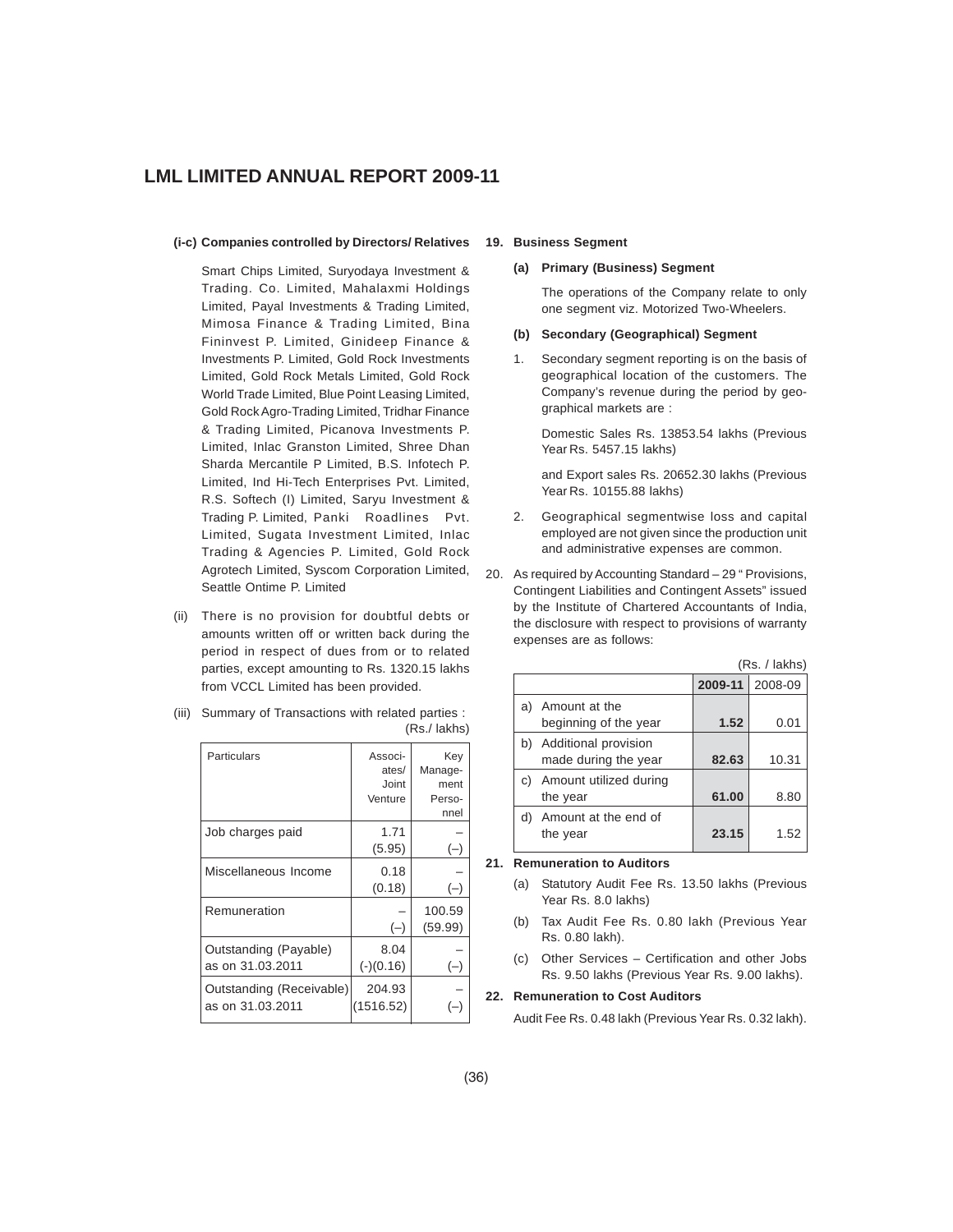

**23.** Information pursuant to the provisions of paragraphs 3, 4C and 4D of Part II of Schedule VI to the Companies Act, 1956.

| SI. | Class of Goods                           | Unit | Licenced          | Installed                            |                | <b>Opening Stock</b> | Production      |                  | Turnover               |                | <b>Closing Stock</b> |
|-----|------------------------------------------|------|-------------------|--------------------------------------|----------------|----------------------|-----------------|------------------|------------------------|----------------|----------------------|
|     | Manufactured                             |      | Capacity          | Capacity<br>IPer annum   Per annum @ | Qty.           | Value*               | Qty.            | Qty.             | Value*                 | Oty.           | Value*               |
|     | Two Wheeler                              | No.  | Not<br>Applicable | 540000<br>(690000)                   | 5159<br>(2657) | 1129.01<br>(454.15)  | 99675<br>(46300 | 98773<br>(43798) | 33649.16<br>(14856.80) | 6061<br>(5159) | 1542.39<br>(1129.01) |
| 2.  | Spares, Accessories<br>and Miscellaneous |      |                   |                                      |                | 58.59<br>(92.60)     |                 |                  | 2349.22<br>(1305.01)   |                | 58.59<br>(58.59)     |

# **A. CAPACITY, PRODUCTION, TURNOVER AND STOCKS** *(Rs. in lakhs)*

@ As certified by the Management and not verified by the Auditors being a technical matter.

\* Value given in lakhs of Rupees

# **B. Raw Materials and Components Consumed**

| (12 Months)<br>Rs. in lakhs |
|-----------------------------|
|                             |
| 1517.72                     |
| 307.35                      |
| 9219.63                     |
| 11044.70                    |
|                             |
| 551.54                      |
| 39.26                       |
|                             |
| 590.80                      |
|                             |
| 10.87                       |
| 20.24                       |
| 16.85                       |
| 47.96                       |
|                             |
|                             |
|                             |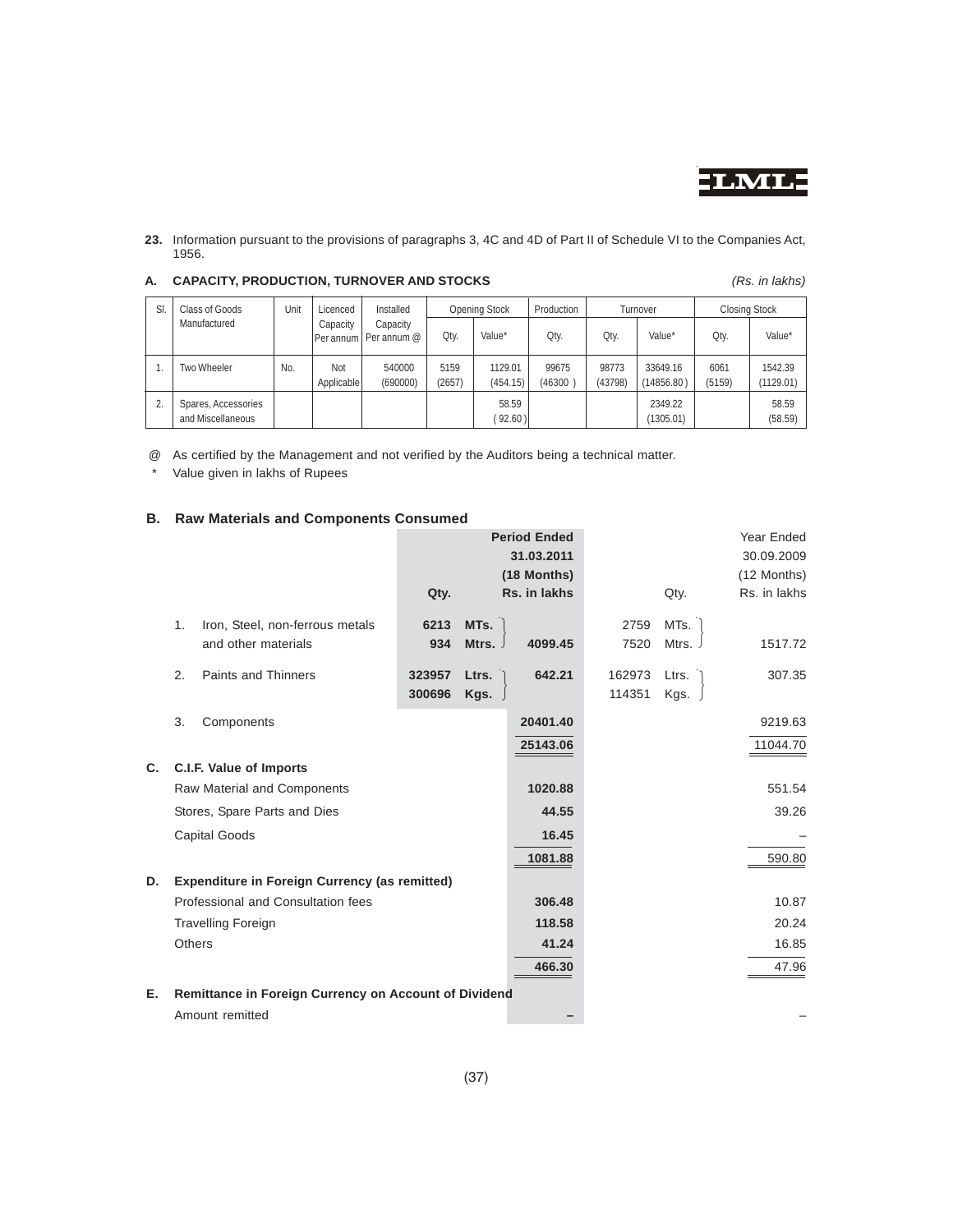|    |                                                   | <b>Period Ended</b> |               | Year Ended   |        |
|----|---------------------------------------------------|---------------------|---------------|--------------|--------|
|    |                                                   | 31.03.2011          |               | 30.09.2009   |        |
|    |                                                   | (18 Months)         |               | (12 Months)  |        |
|    |                                                   | Rs. in lakhs        | $\frac{0}{2}$ | Rs. in lakhs | $\%$   |
| F. | Raw Materials/Stores, Spare Parts & Dies Consumed |                     |               |              |        |
|    | <b>Raw Materials &amp; Components:</b>            |                     |               |              |        |
|    | Imported                                          | 1340.52             | 5.33          | 527.18       | 4.77   |
|    | Indigenous                                        | 23802.54            | 94.67         | 10517.52     | 95.23  |
|    |                                                   | 25143.06            | 100.00        | 11044.70     | 100.00 |
|    | Stores, Spare Parts & Dies :                      |                     |               |              |        |
|    | Imported                                          | 107.11              | 6.75          | 24.35        | 3.73   |
|    | Indigenous                                        | 1480.01             | 93.25         | 628.35       | 96.27  |
|    |                                                   | 1587.12             | 100.00        | 652.70       | 100.00 |
| G. | Earning in Foreign Exchange                       |                     |               |              |        |
|    | F.O.B. Value of Exports                           | 18771.95            |               | 9598.13      |        |

24. Figures of this period and previous year are eighteen months and twelve months respectively and hence they are not comparable. Figures for the previous year have been regrouped and recasted wherever necessary to make them comparable.

25. Figures in brackets pertain to previous year.

Schedules 1 to 14 form an integral part of the Balance Sheet and Profit and Loss Account.

As per our report of even date attached

| For KHANDELWAL JAIN & CO.          | For <b>PARIKH &amp; JAIN</b> | <b>DEEPAK SINGHANIA</b>                               | <b>LK SINGHANIA</b>                           |
|------------------------------------|------------------------------|-------------------------------------------------------|-----------------------------------------------|
| FRN - 105049W                      | FRN - 001105C                | Chairman & Managing Director                          | <b>Whole-time Director</b>                    |
| <b>Chartered Accountants</b>       | <b>Chartered Accountants</b> |                                                       |                                               |
| <b>AKASH SHINGHAL</b><br>Partner   | A K JAIN<br>Partner          | <b>K C AGARWAL</b><br>Executive Director (Commercial) | <b>MAHESH KANODIA</b><br>Vice President (Acco |
| (M. No. 103490)                    | (M. No. 071253)              | & Company Secretary                                   | <b>R K CHADHA</b>                             |
| Place: Gurgaon<br>Date: 27.05.2011 |                              |                                                       | Divisional Manager<br>(Accounts)              |

**FOR THANG BINGHANIA LEX SINGHANIA**<br> *Chairman & Managing Director Whole-time Director* **Chairman & Managing Director** 

*Partner Executive Director (Commercial) Vice President (Accounts)* (M. No. 103490) (M. No. 071253) *& Company Secretary* **R K CHADHA**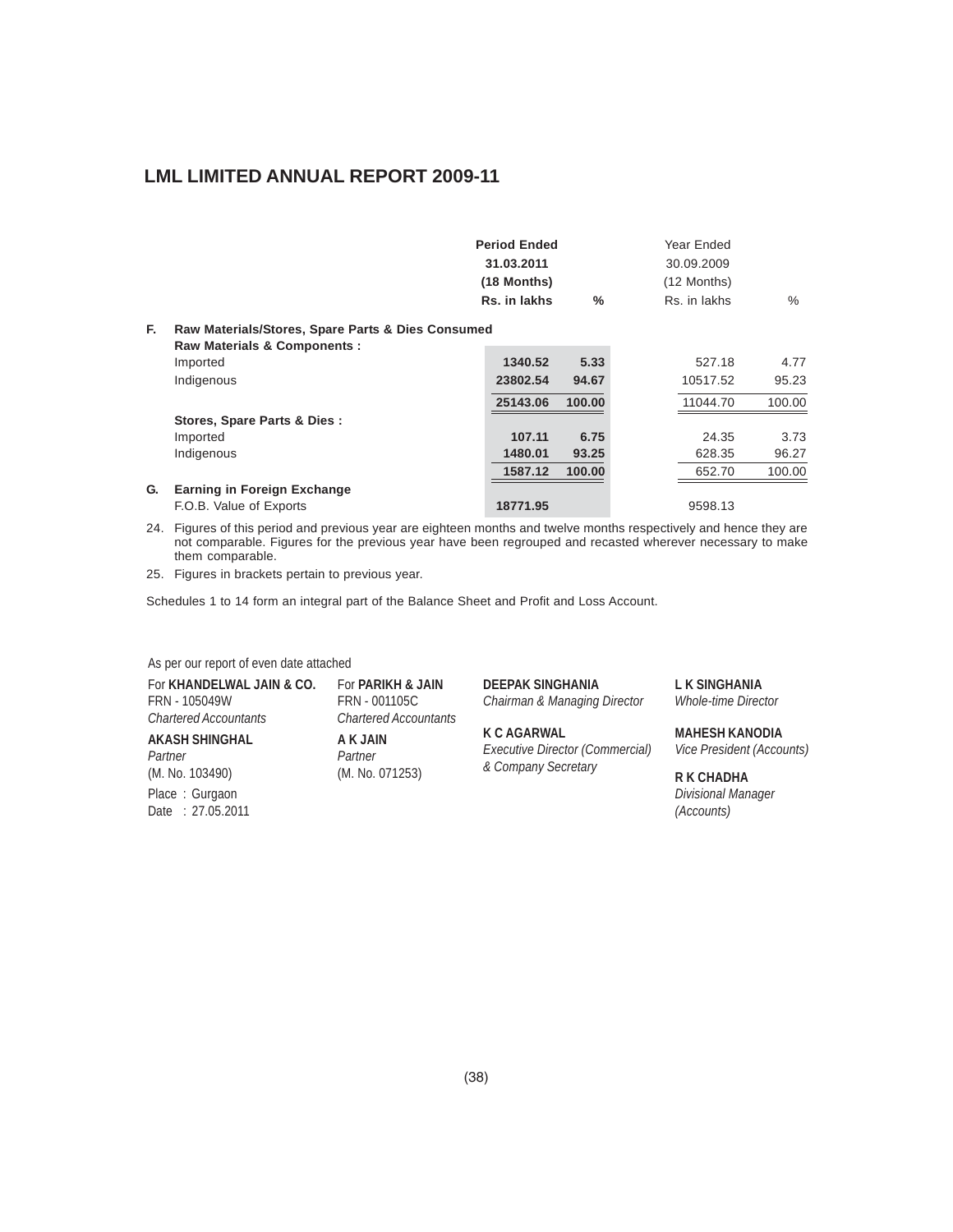

# **BALANCE SHEET ABSTRACT AND COMPANY'S GENERAL BUSINESS PROFILE**

| $\vert$        | <b>Registration Details</b>                      |                                                                                                 |                                                  |                                                                                                               |
|----------------|--------------------------------------------------|-------------------------------------------------------------------------------------------------|--------------------------------------------------|---------------------------------------------------------------------------------------------------------------|
|                | Registration No.                                 | 6<br>$\overline{2}$<br>3<br>1                                                                   | State Code                                       | 2 0                                                                                                           |
|                | 3 1<br><b>Balance Sheet Date</b>                 | 2 <sup>1</sup><br>0 1<br>0 3 <br>1                                                              |                                                  |                                                                                                               |
| $\vert \vert$  | <b>Capital Raised during the year</b>            |                                                                                                 |                                                  |                                                                                                               |
|                | Public Issue                                     | N                                                                                               | <b>Right Issue</b>                               | N                                                                                                             |
|                | Bonus Issue                                      | N                                                                                               | <b>Private Placement</b>                         | N                                                                                                             |
| $\mathbf{III}$ | Position of Mobilisation and Deployment of Funds |                                                                                                 |                                                  |                                                                                                               |
|                | <b>Total Liabilities</b><br>5                    | 8<br>5<br>$\overline{2}$<br>2<br>$\overline{7}$<br>5                                            | <b>Total Assets</b>                              | 5<br>2<br>$\overline{2}$<br>$\overline{7}$<br>5<br>8<br>5                                                     |
|                | <b>Sources of Funds</b>                          |                                                                                                 |                                                  |                                                                                                               |
|                | Paid-up Capital<br>2                             | 9<br>5<br>$\mathbf 0$<br>$\mathbf 0$<br>$\overline{4}$<br>0                                     | Reserve and Surplus                              | $\overline{7}$<br>6<br>5<br>1<br>$\mathbf 0$<br>8<br>1                                                        |
|                | Secured Loans<br>1                               | 6<br>3<br>9<br>$\overline{2}$<br>$\overline{4}$<br>$\mathbf 0$                                  | <b>Unsecured Loans</b>                           | $\mathsf 3$<br>$\mathbf{1}$<br>$\overline{7}$<br>$\overline{2}$<br>$\mathbf{1}$<br>$\mathbf{1}$               |
|                | <b>Application of Funds</b>                      |                                                                                                 |                                                  |                                                                                                               |
|                | <b>Net Fixed Assets</b><br>1                     | 8<br>5<br>1<br>$\overline{2}$<br>$\mathbf{0}$<br>$\mathbf 0$                                    | Investments                                      | 9<br>$\mathbf 0$<br>$\overline{4}$                                                                            |
|                | $\overline{2}$<br><b>Net Current Assets</b>      | 6<br>$6\phantom{a}$<br>$\overline{4}$<br>$\overline{7}$<br>6<br>$\mathbf{1}$                    | <b>Profit and Loss Account</b>                   | $\overline{7}$<br>$\overline{2}$<br>$\overline{2}$<br>6<br>6 <sup>1</sup><br>6 <sup>1</sup><br>$\overline{7}$ |
|                | IV) Performance of the Company                   |                                                                                                 |                                                  |                                                                                                               |
|                | 3<br>Turnover                                    | 8<br>3 <sup>1</sup><br>5<br>9<br>$\boldsymbol{9}$<br>8                                          | <b>Total Expenditure</b>                         | 5<br>$\overline{7}$<br>5 <sup>1</sup><br>6<br>$\mathsf{O}\xspace$<br>4<br>1                                   |
|                | Other Income                                     | $\overline{2}$<br>$\boldsymbol{9}$<br>$\mathbf{1}$<br>$\overline{4}$<br>$\mathbf{1}$<br>3       | <b>Exceptional Item</b>                          | $\,6$<br>$\overline{2}$<br>6<br>9<br>$\mathbf 0$<br>8                                                         |
|                | Loss before Taxation                             | 5<br>9<br>9<br>3<br>6<br>$\overline{7}$                                                         | Loss after Taxation                              | $9\,$<br>$9\,$<br>5<br>3<br>6<br>$\overline{7}$                                                               |
|                | Basic & Diluted Earning<br>per Share (Rs.)       | 2<br>4<br>1<br>1                                                                                | Dividend Rate %                                  |                                                                                                               |
| V)             | <b>Generic Names of two principal</b>            |                                                                                                 |                                                  |                                                                                                               |
|                | <b>Products of Company</b>                       |                                                                                                 |                                                  |                                                                                                               |
|                | Item Code No. (ITC Code)<br>1.                   | 8<br>1<br>$\overline{2}$<br>$\overline{7}$<br>$\mathbf{1}$<br>$\mathbf 0$                       | $\overline{2}$<br>0                              |                                                                                                               |
|                | <b>Product Description</b>                       | W<br>Τ<br>W<br>h<br>$\circ$<br>$\mathbf e$                                                      | $\mathsf{L}$<br>$\mathbf e$<br>$\mathsf{r}$<br>e |                                                                                                               |
|                | 2.<br>Item Code No.(ITC Code)                    | $\,8\,$<br>$\overline{7}$<br>$\overline{4}$<br>$\mathbf{1}$<br>$\mathbf{1}$<br>$\boldsymbol{0}$ | $\mathsf 0$<br>$\mathbf 0$                       |                                                                                                               |
|                | <b>Product Description</b>                       | $\mathsf S$<br>a<br>s<br>p<br>r<br>$\mathbf{e}$                                                 | f<br>т<br>O<br>r<br>$\mathsf{o}\xspace$<br>W     | lw<br>h<br>$\mathsf{e}$<br>$\mathsf{e}$<br>e<br>r.                                                            |
|                |                                                  |                                                                                                 |                                                  |                                                                                                               |
|                |                                                  | <b>DEEPAK SINGHANIA</b>                                                                         |                                                  | L K SINGHANIA                                                                                                 |

*Chairman & Managing Director Whole-time Director*

**K C AGARWAL**<br>*Executive Director (Commercial)* MAHESH KANODIA<br>*Vice President (Accounts)* **Executive Director (Commercial)** *& Company Secretary* **R K CHADHA**

Place : Gurgaon *Divisional Manager* Date : 27.05.2011 *(Accounts)*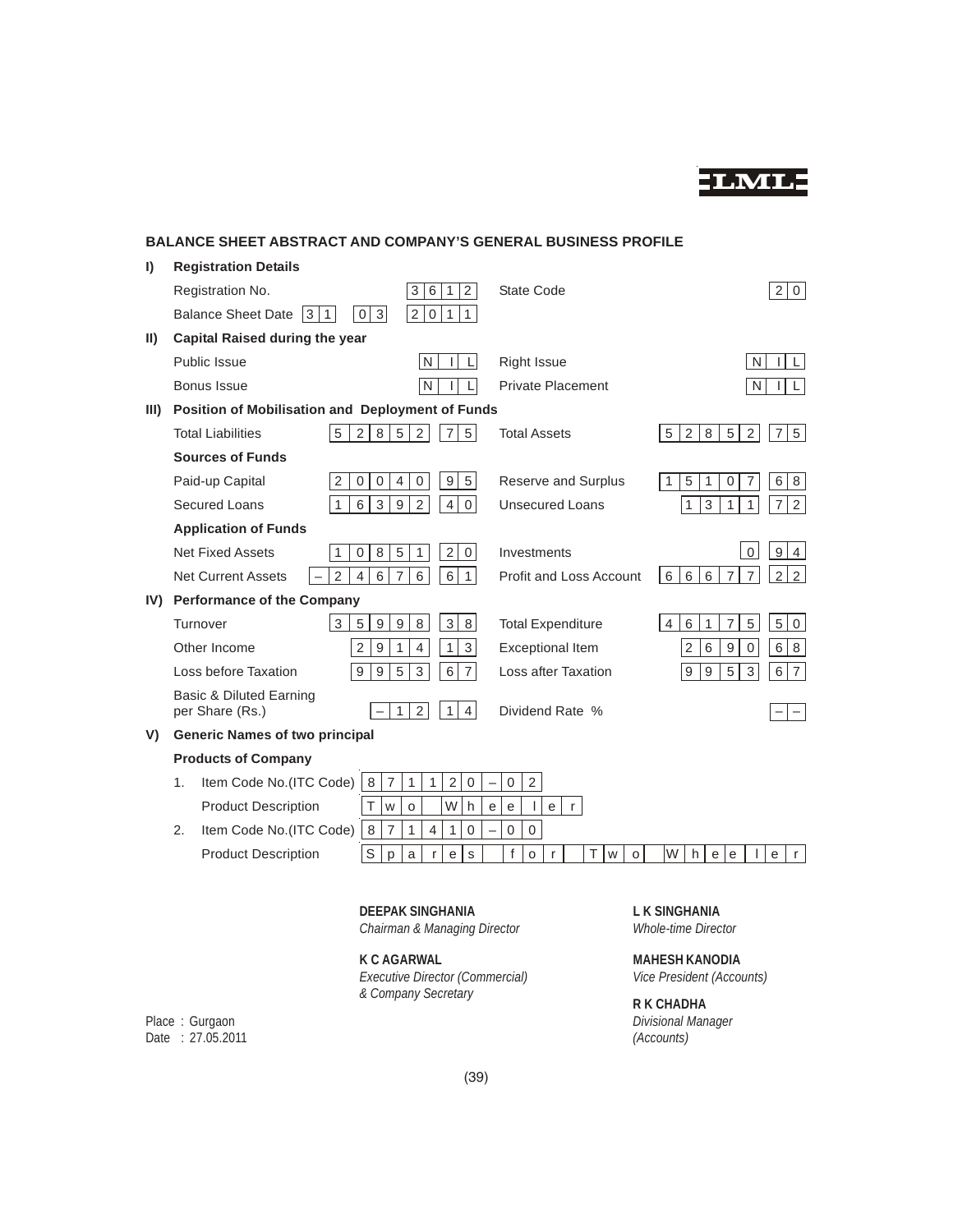# **CASH FLOW STATEMENT FOR 18 MONTHS PERIOD ENDED 31ST MARCH, 2011**

| Period ended<br>31.03.2011                                                          | Year ended<br>30.09.2009<br>(18 Months) (12 Months)<br>Rs. in Lakhs Rs. in Lakhs | <b>Period ended</b><br>Year ended<br>31.03.2011<br>30.09.2009<br>$(18$ Months) $(12$ Months)<br>Rs. in Lakhs Rs. in Lakhs                                                                              |
|-------------------------------------------------------------------------------------|----------------------------------------------------------------------------------|--------------------------------------------------------------------------------------------------------------------------------------------------------------------------------------------------------|
| A CASH FLOW FROM OPERATING ACTIVITIES                                               |                                                                                  | <b>C. CASH FLOW FROM FINANCING ACTIVITIES</b>                                                                                                                                                          |
| Profit/(Loss) before Tax<br>(9953.67)                                               | (5146.32)                                                                        | Proceeds from Other Borrowing 110.15<br>24.80                                                                                                                                                          |
| Adjustments for:                                                                    |                                                                                  | Repayment of Borrowings<br>4.01<br>(0.70)                                                                                                                                                              |
| Depreciation, Amortisation &                                                        |                                                                                  | <b>Interest Paid</b><br>(170.44)<br>(61.20)                                                                                                                                                            |
| Impairment<br>2900.26                                                               | 1748.92                                                                          | Net Cash from Financing                                                                                                                                                                                |
| <b>Exceptional items</b><br>2690.68                                                 | 1316.55                                                                          | Activities<br>(56.28)<br>(37.10)                                                                                                                                                                       |
| Interest/Dividend Income<br>(25.46)                                                 | (30.08)                                                                          | Net (Decrease)/Increase in<br>Cash & Cash Equivalents<br>(29.18)<br>691.32                                                                                                                             |
| Exchange Fluctuation in<br><b>Respect of Financing Activities</b>                   | (38.20)                                                                          | Cash & Cash Equivalents at<br>Start of the Year<br>1842.84<br>1151.52                                                                                                                                  |
| Interest Charged (net)<br>4407.88                                                   | 2535.42                                                                          | Cash & Cash Equivalents at                                                                                                                                                                             |
| Credit Balances/Provisions no                                                       |                                                                                  | Close of the perod<br>1842.84<br>1813.66                                                                                                                                                               |
| Longer Required Written Back<br>(13.02)                                             | (20.01)                                                                          | Notes :-                                                                                                                                                                                               |
| Profit on Sale of Fixed<br>(0.80)<br>Assets (net)<br>Operating Profit/(Loss) before | (1.96)                                                                           | 1. The cash flow statement has been prepared under the<br>indirect method as set out in the Accounting Standard-<br>3 on cash flow statement issued by Institute of<br>Chartered Accountants of India. |
| Working capital Changes<br>5.87                                                     | 364.32                                                                           | 2. Figures in bracket indicate cash outflow.                                                                                                                                                           |
| Adjustments for:                                                                    |                                                                                  |                                                                                                                                                                                                        |
| Trade & Other receivables<br>(155.65)                                               | (464.85)                                                                         | 3. Previous year figures have been re-grouped and re-<br>cast wherever necessary to conform to current year                                                                                            |
| Inventories<br>(654.22)                                                             | (559.08)                                                                         | classification.                                                                                                                                                                                        |
| Trade Payables & Other<br>Liabilities<br>943.33                                     | 1087.45                                                                          | 4. Cash and cash equivalents include :<br>Cash in hand<br>77.38<br>83.96                                                                                                                               |
| Cash Generated from<br>Operations<br>139.33                                         | 427.84                                                                           | Balances with scheduled<br>Banks in Indian Rupees                                                                                                                                                      |
| Net Cash From Operating                                                             |                                                                                  | In Current Account<br>1669.80<br>1347.04                                                                                                                                                               |
| <b>Activities</b><br>139.33                                                         | 427.84                                                                           | 28.76<br>37.86<br>In Margin Account                                                                                                                                                                    |
| <b>B CASH FLOW FROM INVESTING ACTIVITIES</b>                                        |                                                                                  | In Fixed Deposits<br>23.23<br>360.97                                                                                                                                                                   |
| <b>Purchase of Fixed Assets</b><br>(139.13)                                         | 267.69                                                                           | Interest accrued on above<br>9.47<br>7.50                                                                                                                                                              |
| Sale of Fixed Assets<br>1.44                                                        | 2.81                                                                             | 1753.37<br>1731.26                                                                                                                                                                                     |
| <b>Interest Received</b><br>24.99                                                   | 29.91                                                                            | Balances with non scheduled<br>banks in foreign currency                                                                                                                                               |
| Dividend Received<br>0.47                                                           | 0.17                                                                             | With HSBC Bank plc<br>5.02<br>5.51                                                                                                                                                                     |
| Net cash used in Investing<br>Activities<br>(112.23)                                | 300.58                                                                           | 1813.66<br>1842.84                                                                                                                                                                                     |

# As per our report of even date attached

| For KHANDELWAL JAIN & CO.          | For PARIKH & JAIN            |
|------------------------------------|------------------------------|
| FRN - 105049W                      | FRN - 001105C                |
| <b>Chartered Accountants</b>       | <b>Chartered Accountants</b> |
| <b>AKASH SHINGHAL</b>              | A K JAIN                     |
| Partner                            | Partner                      |
| (M. No. 103490)                    | (M. No. 071253)              |
| Place: Gurgaon<br>Date: 27.05.2011 |                              |

# **FOR THE ANDELWARD CHAND BEEPAK SINGHANIA**<br> *Chairman & Managing Director Whole-time Director*

FRN - 105049W FRN - 001105C *Chairman & Managing Director Whole-time Director*

**K C AGARWAL MAHESH KANODIA**<br>*Executive Director (Commercial) Vice President (Accounts) Executive Director (Commercial)* (M. No. 103490) (M. No. 071253) *& Company Secretary* **R K CHADHA**

*Divisional Manager*<br>*(Accounts)*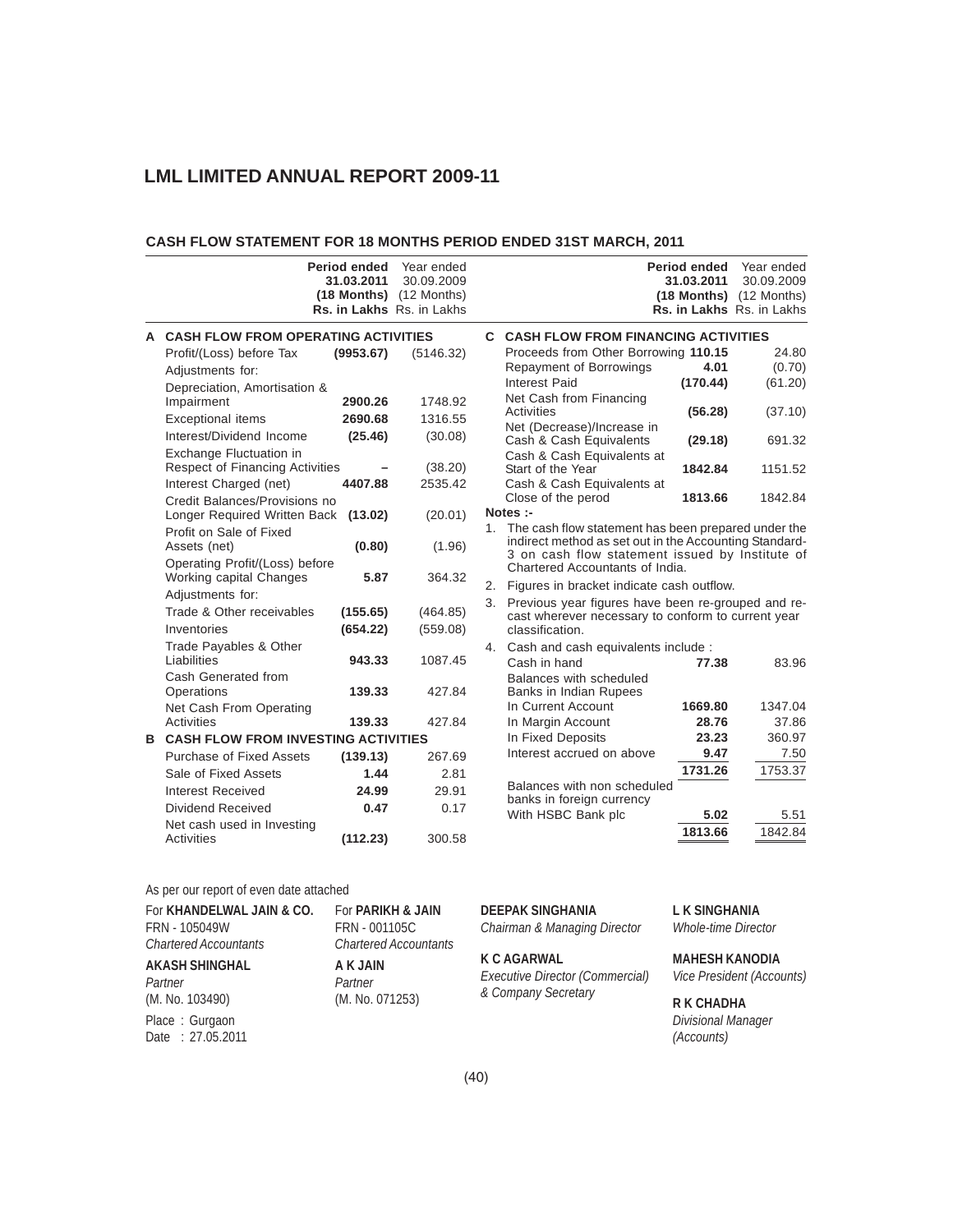

# **LML LIMITED**

# **Regd. Office : C-3, Panki Industrial Estate, Site-I, Kanpur – 208 022 (U.P.)**

# **PROXY FORM**

| DP Id*                                                                                                                                                                                                                                                                                                           |                                      |  |                    |  | No. of Shares                                                |  |
|------------------------------------------------------------------------------------------------------------------------------------------------------------------------------------------------------------------------------------------------------------------------------------------------------------------|--------------------------------------|--|--------------------|--|--------------------------------------------------------------|--|
| Client Id.*                                                                                                                                                                                                                                                                                                      |                                      |  |                    |  | Master Folio No.                                             |  |
|                                                                                                                                                                                                                                                                                                                  |                                      |  |                    |  |                                                              |  |
|                                                                                                                                                                                                                                                                                                                  |                                      |  |                    |  |                                                              |  |
|                                                                                                                                                                                                                                                                                                                  |                                      |  |                    |  |                                                              |  |
|                                                                                                                                                                                                                                                                                                                  |                                      |  |                    |  |                                                              |  |
| as my/our proxy to attend and vote for me/us and on my/our behalf at the Thirty Fifth Annual General Meeting of<br>the Members of LML Limited to be held on Tuesday, the 20th September, 2011 at C-10, Panki Industrial Estate,<br>Site II-III, Kanpur 208 022 (U.P.) at 11.00 A.M. and any adjournment thereof. |                                      |  |                    |  |                                                              |  |
| AS WITNESS my/our hand(s) this day of 2011.                                                                                                                                                                                                                                                                      |                                      |  |                    |  |                                                              |  |
| Signature of the                                                                                                                                                                                                                                                                                                 | Affix<br>Re. 1/-<br>Revenue<br>Stamp |  | Signature of       |  |                                                              |  |
| * Applicable for Investors holding shares in electronic form.                                                                                                                                                                                                                                                    |                                      |  |                    |  |                                                              |  |
| Note : The proxy must be deposited at the Registered Office of the Company not less than 48 hours before the                                                                                                                                                                                                     | time fixed for holding the meeting.  |  |                    |  |                                                              |  |
|                                                                                                                                                                                                                                                                                                                  |                                      |  | <b>LML LIMITED</b> |  |                                                              |  |
| Regd. Office: C-3, Panki Industrial Estate, Site-I, Kanpur - 208 022 (U.P.)<br><b>ATTENDANCE SLIP</b>                                                                                                                                                                                                            |                                      |  |                    |  |                                                              |  |
| DP Id*                                                                                                                                                                                                                                                                                                           |                                      |  |                    |  | No. of Shares                                                |  |
| Client Id.*                                                                                                                                                                                                                                                                                                      |                                      |  |                    |  | Master Folio No.                                             |  |
| I hereby record my presence at the THIRTY FIFTH ANNUAL GENERAL MEETING of the Members of LML<br>Limited held on Tuesday, the 20th September, 2011 at C-10, Panki Industrial Estate, Site II-III, Kanpur 208 022<br>(U.P.) at 11.00 A.M.                                                                          |                                      |  |                    |  |                                                              |  |
|                                                                                                                                                                                                                                                                                                                  |                                      |  |                    |  |                                                              |  |
|                                                                                                                                                                                                                                                                                                                  |                                      |  |                    |  |                                                              |  |
| * Applicable for Investors holding shares in electronic form.                                                                                                                                                                                                                                                    |                                      |  |                    |  | Signature of Member/Proxy<br>(To be done at the Entry Point) |  |

**Note :** Please fill in block letters, except signature. Please bring your copy of the Annual Report in the Meeting for convenience.